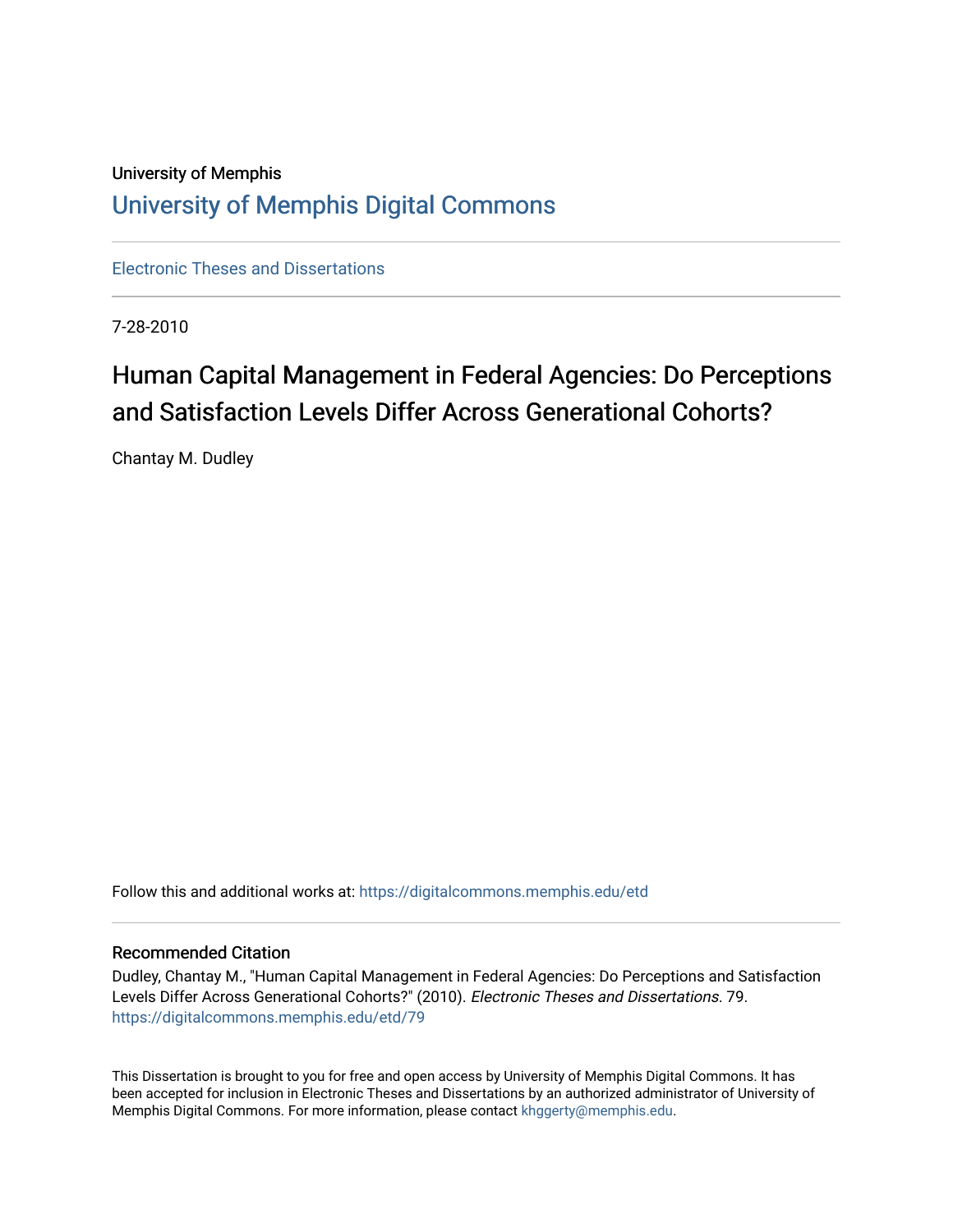To the University Council:

 The Dissertation Committee for Chantay Marie Dudley certifies that this is the final approved version of the following electronic dissertation: "Human Capital Management in Federal Agencies: Do Perceptions and Satisfaction Levels Differ Across Generational Cohorts?"

> William O. Dwyer, Ph.D. Major Professor

We have read this dissertation and recommend its acceptance:

William L. Farmer, Ph.D.

 $\overline{a}$ 

 $\overline{a}$ 

 $\overline{a}$ 

Charles A. Pierce, Ph.D.

Leslie A. Robinson, Ph.D.

Accepted for the Graduate Council:

 Karen D. Weddle-West, Ph.D. Vice Provost for Graduate Programs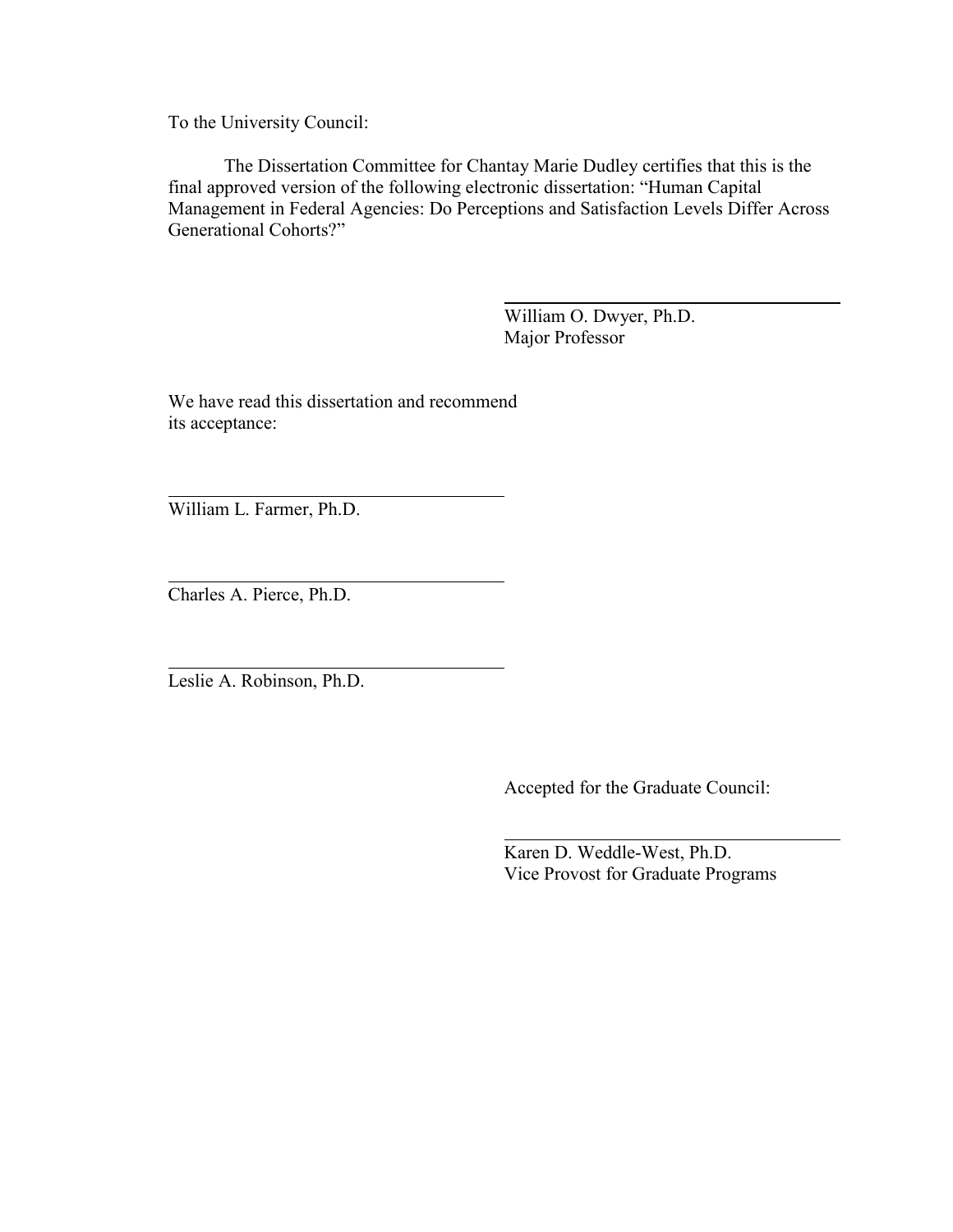## HUMAN CAPITAL MANAGEMENT IN FEDERAL AGENCIES: DO PERCEPTIONS AND SATISFACTION LEVELS DIFFER ACROSS GENERATIONAL COHORTS?

by

Chantay M. Dudley

A Dissertation

Submitted in Partial Fulfillment of the

Requirements for the Degree of

Doctor of Philosophy

Major: Psychology

The University of Memphis

August 2010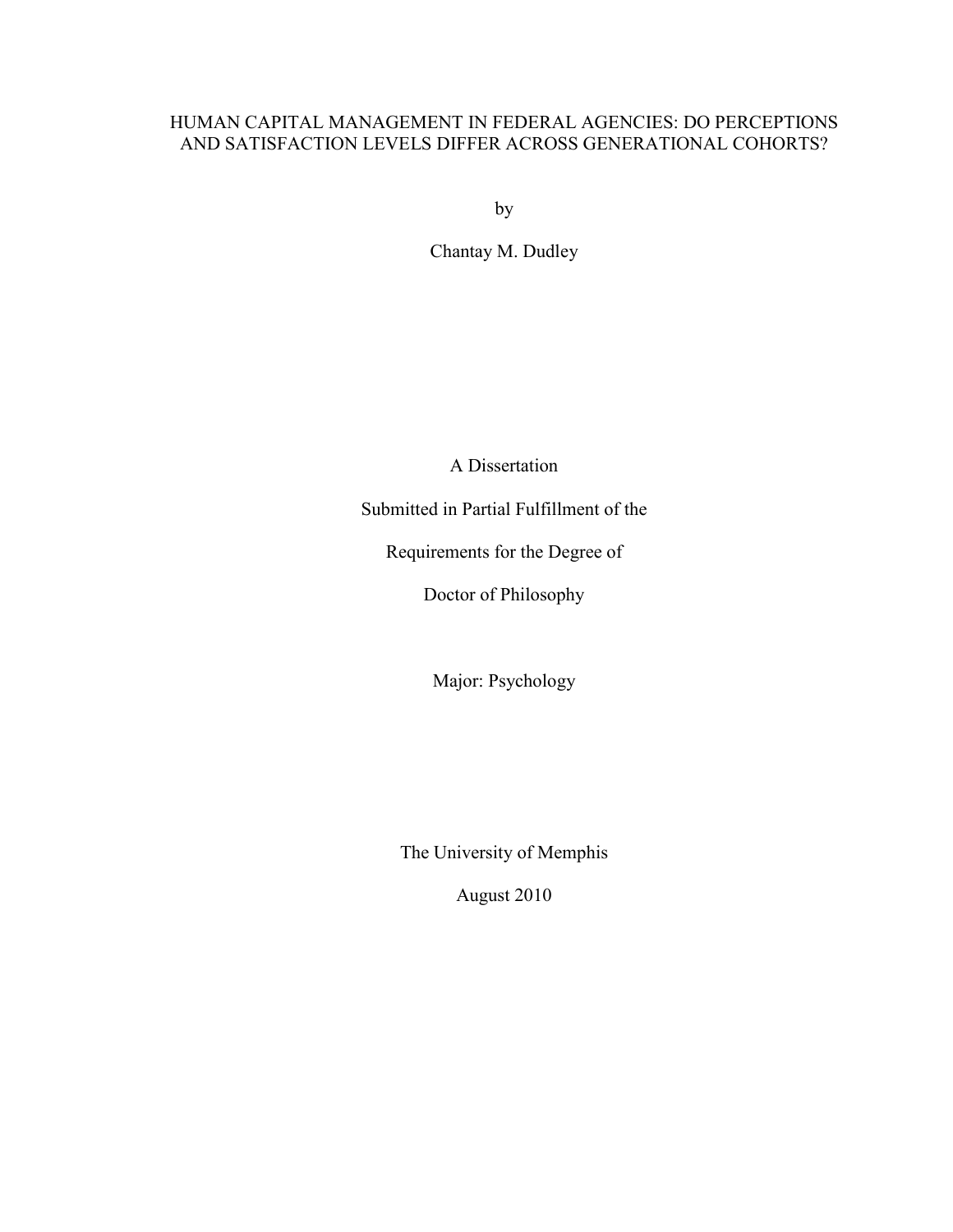#### Abstract

Dudley, Chantay Marie. Ph.D. The University of Memphis. August 2010. Human Capital Management In Federal Agencies: Do Perceptions and Satisfaction Levels Differ Across Generational Cohorts? Major Professor: William O. Dwyer, Ph.D.

 This study examines U.S. federal employees' satisfaction with areas of human capital management and addresses the extent to which the relationships vary across generational cohorts. Using responses to the Merit Principles Survey, data were obtained from 36,926 employees in 24 federal agencies. The overall model predicts the effects of satisfaction with rewards and recognition, satisfaction with training and development, and levels of supervisory trust on job satisfaction levels. Contrary to the profiles of the four generations prevalent in popular and business literature, the results of the structural equation models suggest that the attitudes of these generations of federal employees are more similar than different. Implications for agency leaders and future research are discussed.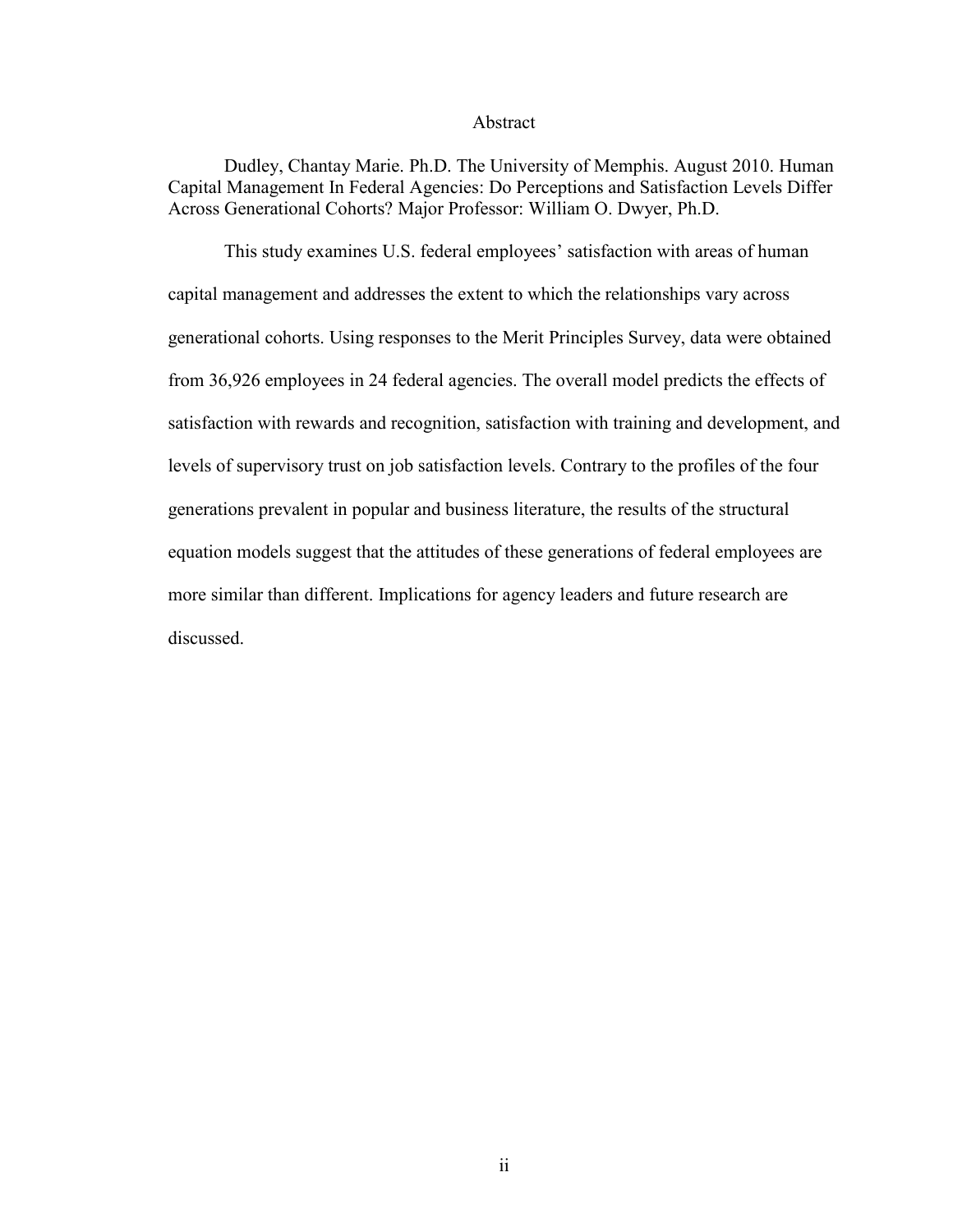| 42 |
|----|

## Table of Contents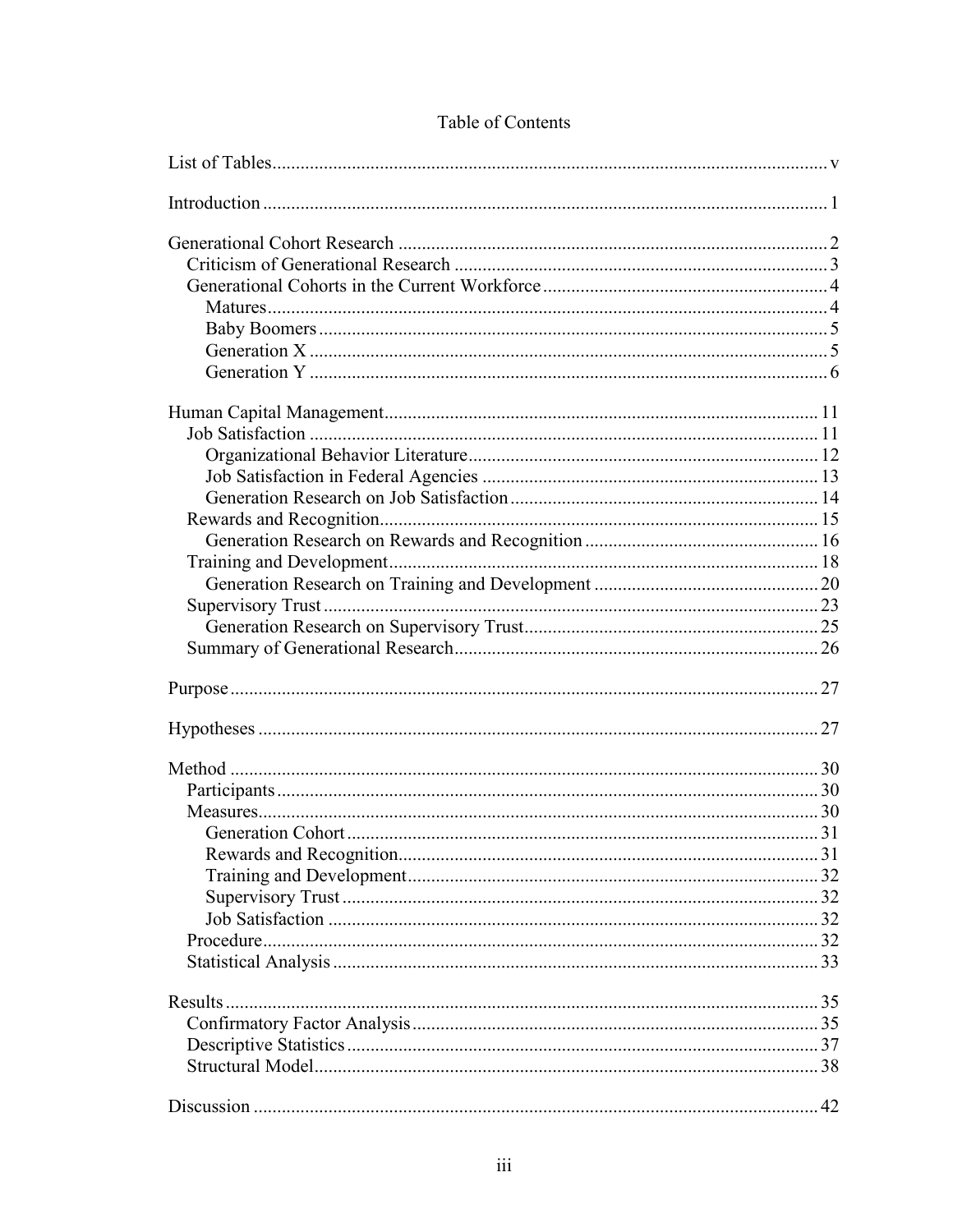| Cohort Similarities and Differences in the Structural Relationships  45 |  |
|-------------------------------------------------------------------------|--|
|                                                                         |  |
|                                                                         |  |
|                                                                         |  |
|                                                                         |  |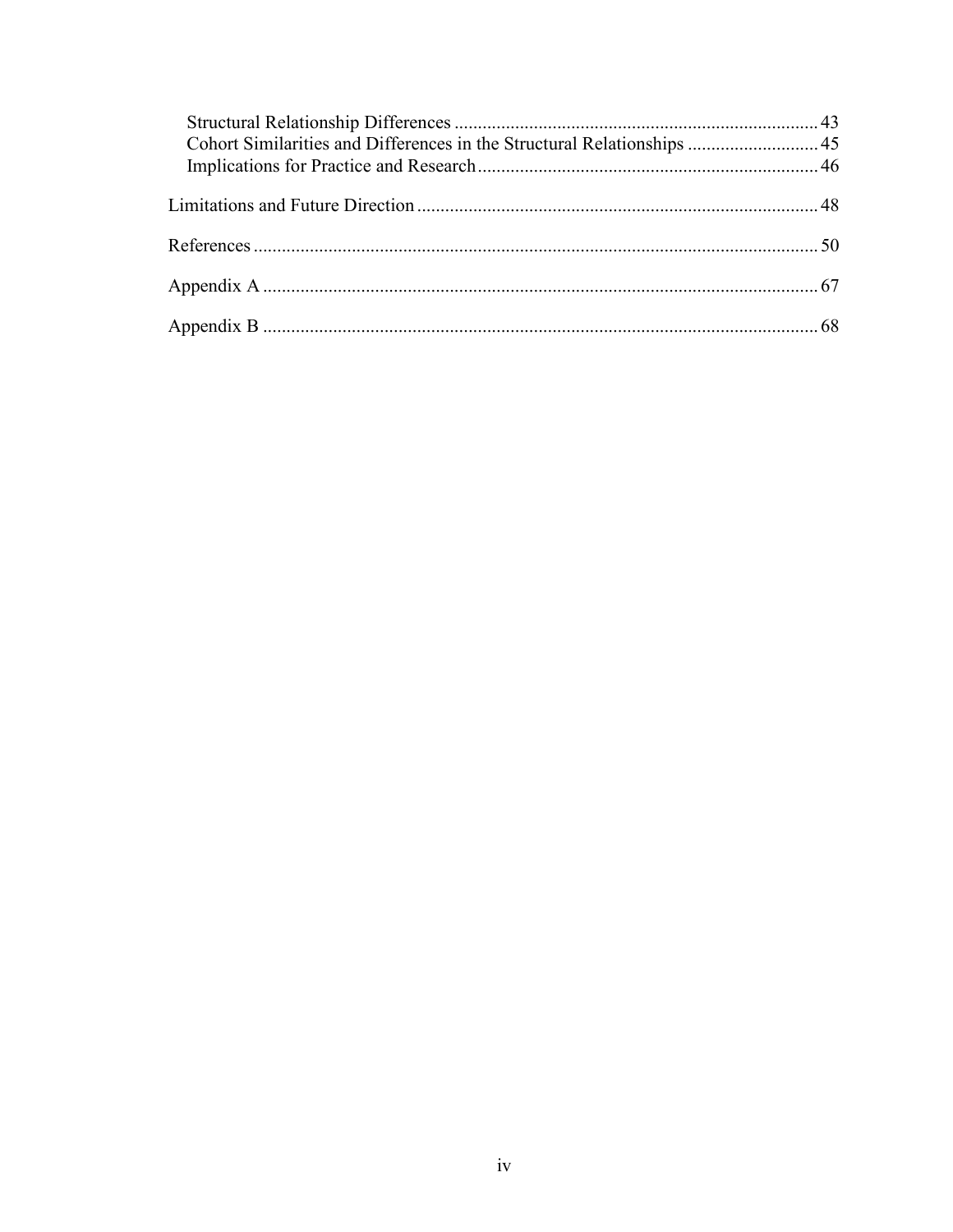## List of Tables

<span id="page-6-0"></span>

| Table          |                                                                           | Page |
|----------------|---------------------------------------------------------------------------|------|
| $\overline{1}$ |                                                                           |      |
| 2              | Factor Loadings from the Four-Factor Confirmatory Factor Analysis 36      |      |
| 3              | Means, Standard Deviations, Correlations, and Reliabilities for the Study |      |
| $\overline{4}$ | Means and Standard Deviations of the Study Variables for the Four         | 38   |
| 5              | Results of Structural Model Invariance Testing Across the Four            | 39   |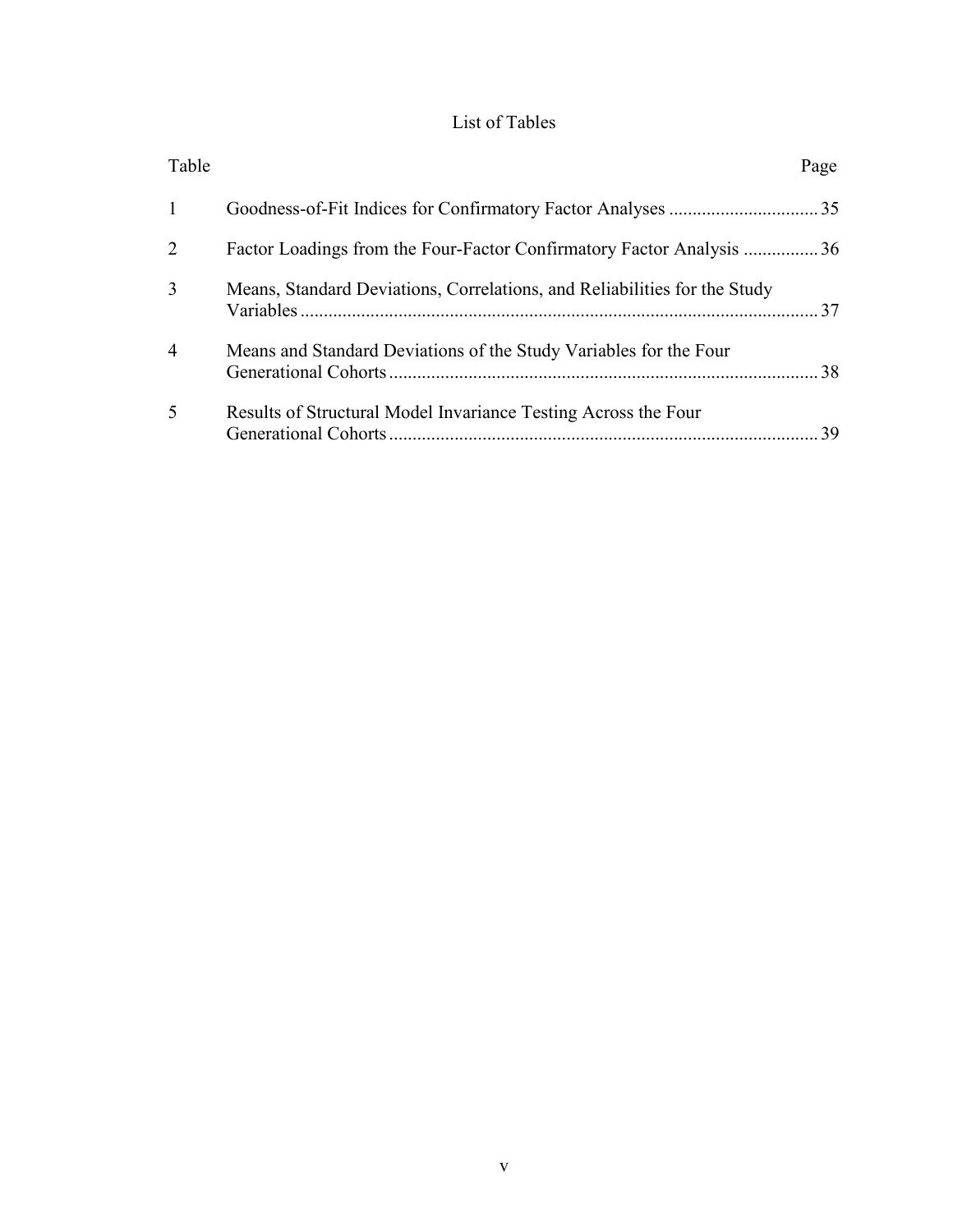#### Introduction

<span id="page-7-0"></span>The purpose of this study was to extend the empirical research body on generational differences in the workplace. As a result of the negative insinuations regarding differences and conflicts among the four generations in today's workforce, organizational leaders have begun developing human capital policies and programs tailored to and aligned with the values of individual generations. According to authors of popular business literature, conflicts between Matures, Baby Boomers, Generation Xers, and Generation Yers are so severe that they should be a major source of concern for managers and supervisors (e.g., Hammill, 2005; Martin & Tulgan, 2001, 2002; Zemke, Raines,  $\&$  Filipczak, 2000). However, the empirical research supporting theses speculations is scant. Thus, given that these differences highlight issues pertinent to the recruitment, development, motivation, and retention of employees (Forte & Hansvick, 1999), more empirical research is needed to guide the efforts of leaders to ensure the changes made are warranted and effective for organizations.

 To date, the studies on generational differences have examined employees' work values, attitudes, and behaviors. However, none of the current literature has examined generational differences in the federal workplace. Thus, the goal of this study is to extend the research body by exploring generational differences in the perceptions and attitudes of federal employees, particularly regarding human capital management in federal agencies. Using survey data from more than 36,000 employees in 24 federal agencies, this study examines whether the relationships among rewards and recognition, training and development, supervisory trust, and job satisfaction differ across the four generational cohorts.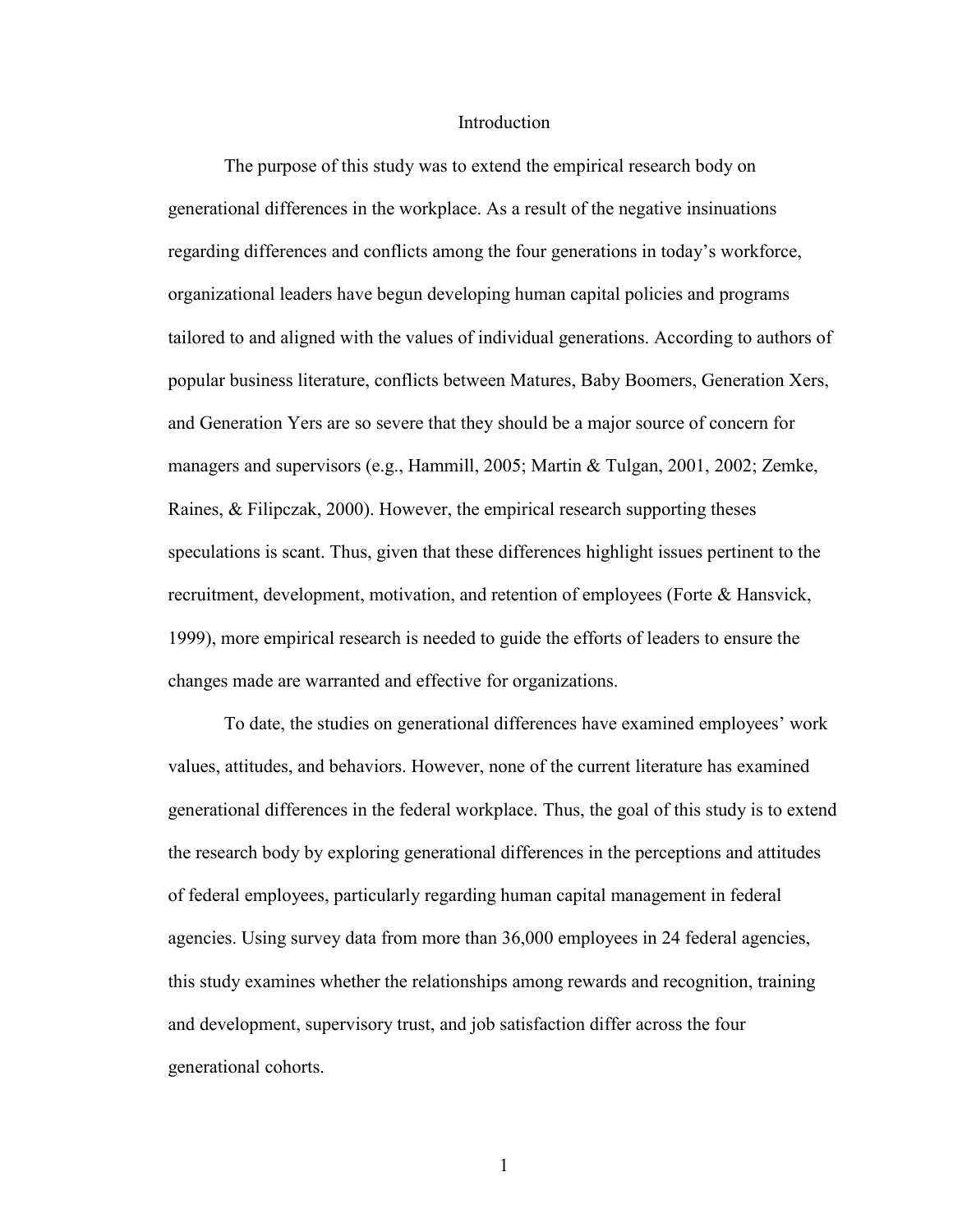<span id="page-8-0"></span> As the largest employer in the U.S., the federal government employs approximately two million civilian employees (Partnership for Public Service, 2007). Therefore, the results and implications from this study can have a significant impact on the application of human capital management in agencies. Stated differently, the findings from this study can be used to enable agency leaders, human resource professionals, and organizational psychologists to better understand federal employees and to formulate the critical and effective recruitment, training, and retention strategies needed to maintain and increase the human capital capacity of the federal government (Lewis & Frank, 2002; Selden, Ingraham, & Jacobson, 2001).

#### Generational Cohort Research

 The construct *generation* has several meanings in the research body (e.g., familial generations). Therefore, it is important to define what is meant by generation in this study. In the organizational behavior literature, generation refers to a group of people, around the same age and location, who have experienced similar social and historical events (Mannheim, 1972). One of the most commonly used definitions of a generation in organizational research is as a birth cohort, which is "an identifiable group of people who share birth years and experiences as they move through time together, influencing and being influenced by a variety of critical factors" (Kupperschmidt, 2000, p. 66). Cohort members share key life experiences, including public heroes, entertainment, hobbies, and early work experiences. As a result, generational cohort members develop distinct and parallel perspectives, expectations, and attitudes (Kupperschmidt, 2000).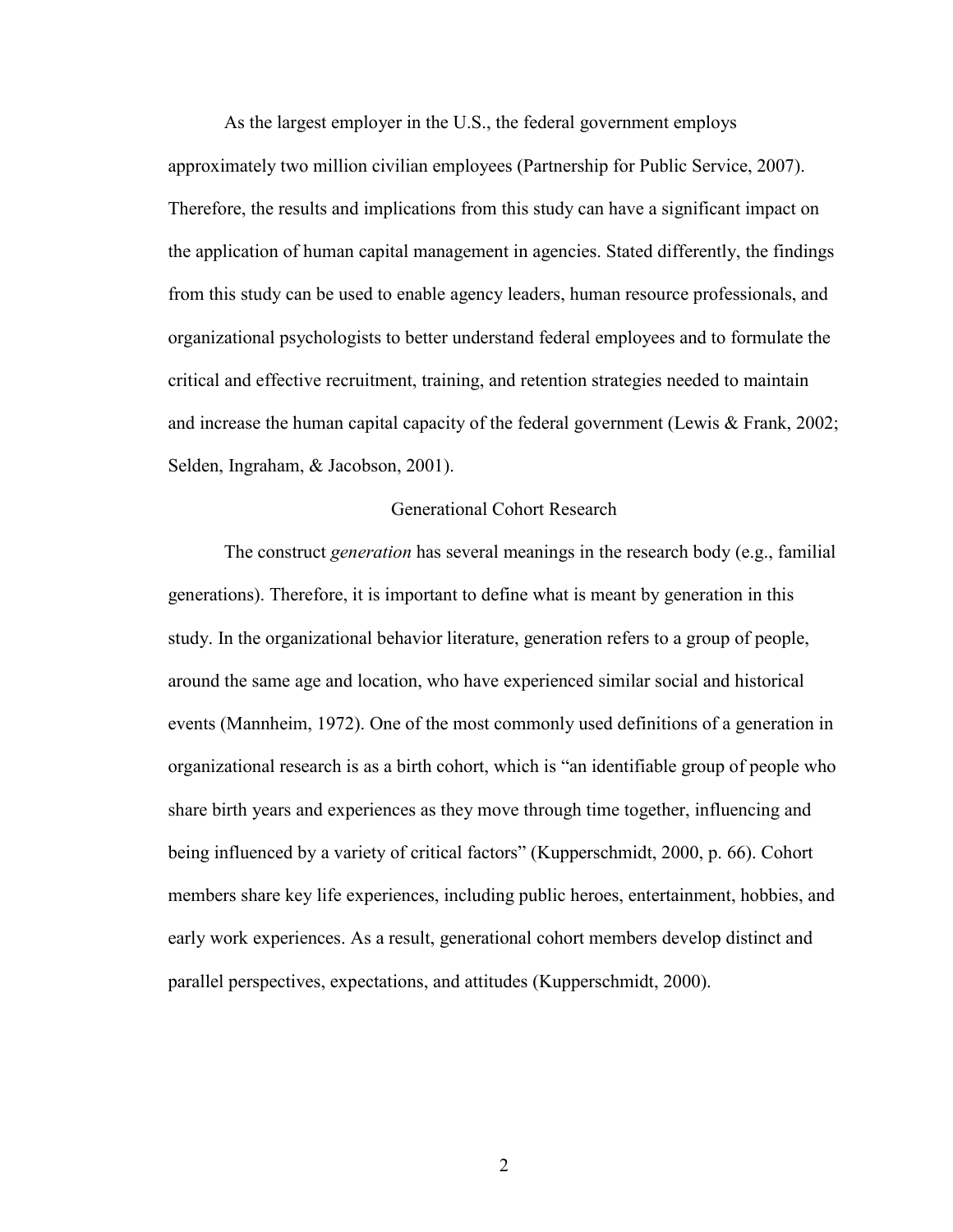#### <span id="page-9-0"></span>*Criticism of Generational Research*

 Much criticism of generational research exists. Some academics and researchers criticize the validity of the generational cohort construct (Giancola, 2006) and believe that other factors, such as life stage, career stage, race/ethnicity, and social class, are more important in examining differences than generation (Giancola, 2006, 2008). Other critics take issue with its measurement. Measuring generational effects involves the confounding impacts of age (developmental life cycle), time (point in time at which data are collected) (Cavalli, 2004), as well as its reduction into a categorical variable (cohort effect; Jackson, Joshi, & Erhardt, 2003).

 Generational researchers respond to critics by conducting more empirical research. One way is to test whether other demographic factors provide more explanatory evidence than generation groups. The most commonly challenged variables thus far are age and career stage. A few of the researchers who have examined the impacts of generational cohorts and age on organizational variables concluded that employees' age is not an appropriate substitute for generational cohorts and that the differences found are not due to maturation or age effects (Miller, 2006; Smola & Sutton, 2002). In contrast, Payne and Makiney (2008) showed that, although generational differences were found in some criteria (e.g., Generation Yers were viewed and rated as better at learning and applying new knowledge and skills than Baby Boomers), age and career stages explained differences in employees' engagement levels better than generational cohorts. Payne and Makiney (2008) did not provide enough information about their study to speculate on potential reasons for the different results.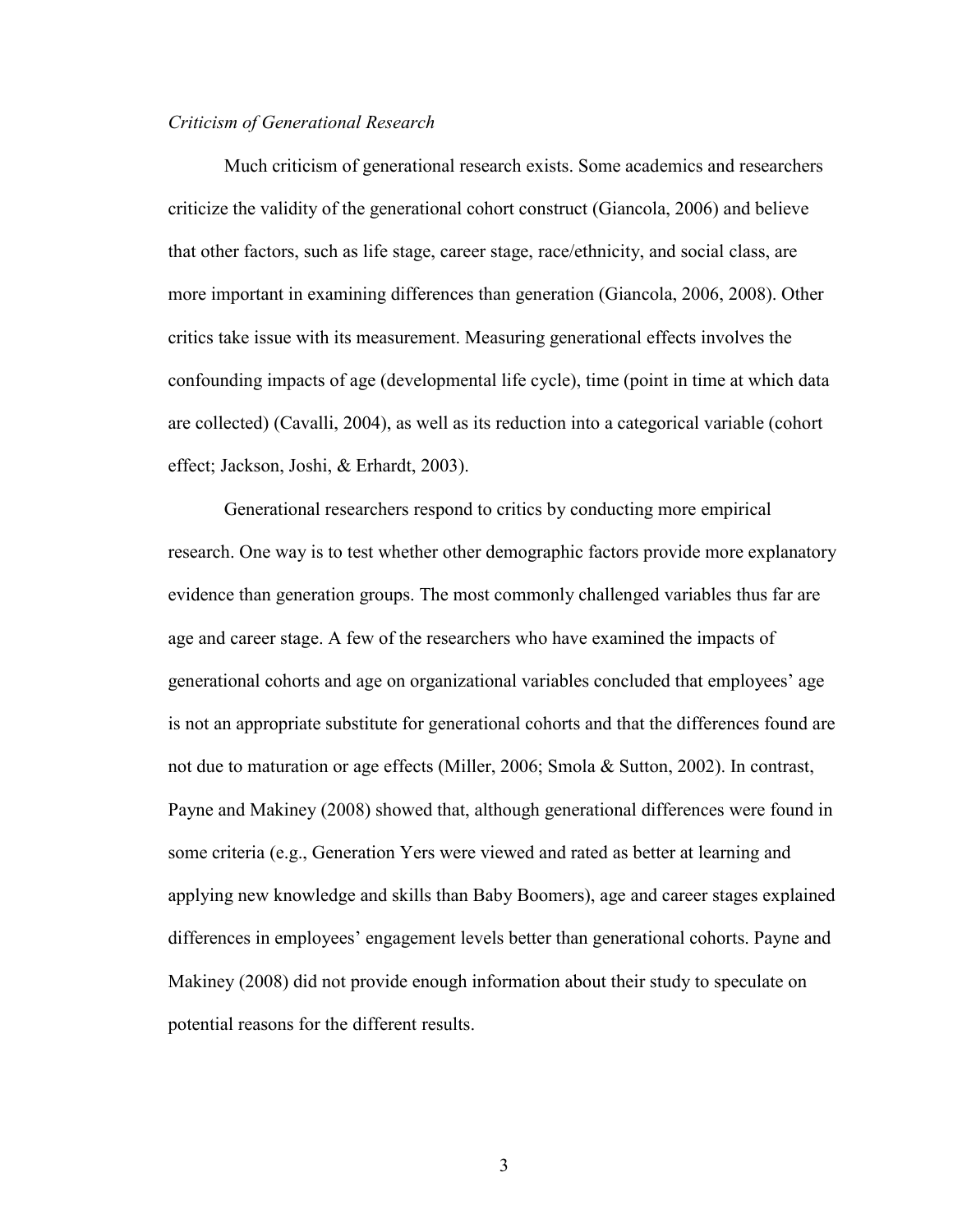<span id="page-10-0"></span> In addition to that discussed above, criticism regarding generational cohort research also stems from the fact that the descriptions of the four cohorts present in today's workforce are derived from popular business literature. Commonly cited generation books and articles reference studies that were based on little more than anecdotal evidence at best, with leading authors citing the "research" of the others but with no full explanation of any of their research methodologies (see Miller, 2006). Likewise, because these cohorts are distinguished by unique experiences and events such as the Great Depression, Woodstock, and the assassination of Martin Luther King, Jr. (Jurkiewicz  $\&$  Brown, 1998), there is much dispute over the date ranges that divide the four generations, further contributing to researchers' criticism, and often dismissal, of the generation construct. Fortunately, the amount of empirical research is increasing, which should lead to more empirically-based descriptions on which to base future hypotheses and organizational activities.

#### *Generational Cohorts in the Current Workforce*

Using the frequently-cited literature, the values and characteristics associated with each generation are described below.

*Matures*. The oldest generation in the workforce, born between 1922 and 1943, is called the Matures. Also referred to as Traditionalists, Veterans, and the Silent Generation (Eisner, 2005; Zemke et al., 2000), these individuals were influenced by the economic hardships of growing up during the Great Depression and World War II. They are described as being conservative, respectful of authority, loyal, patient, and hardworking and are characterized as preferring consistency (Martin & Tulgan, 2002; Zemke et al., 2000).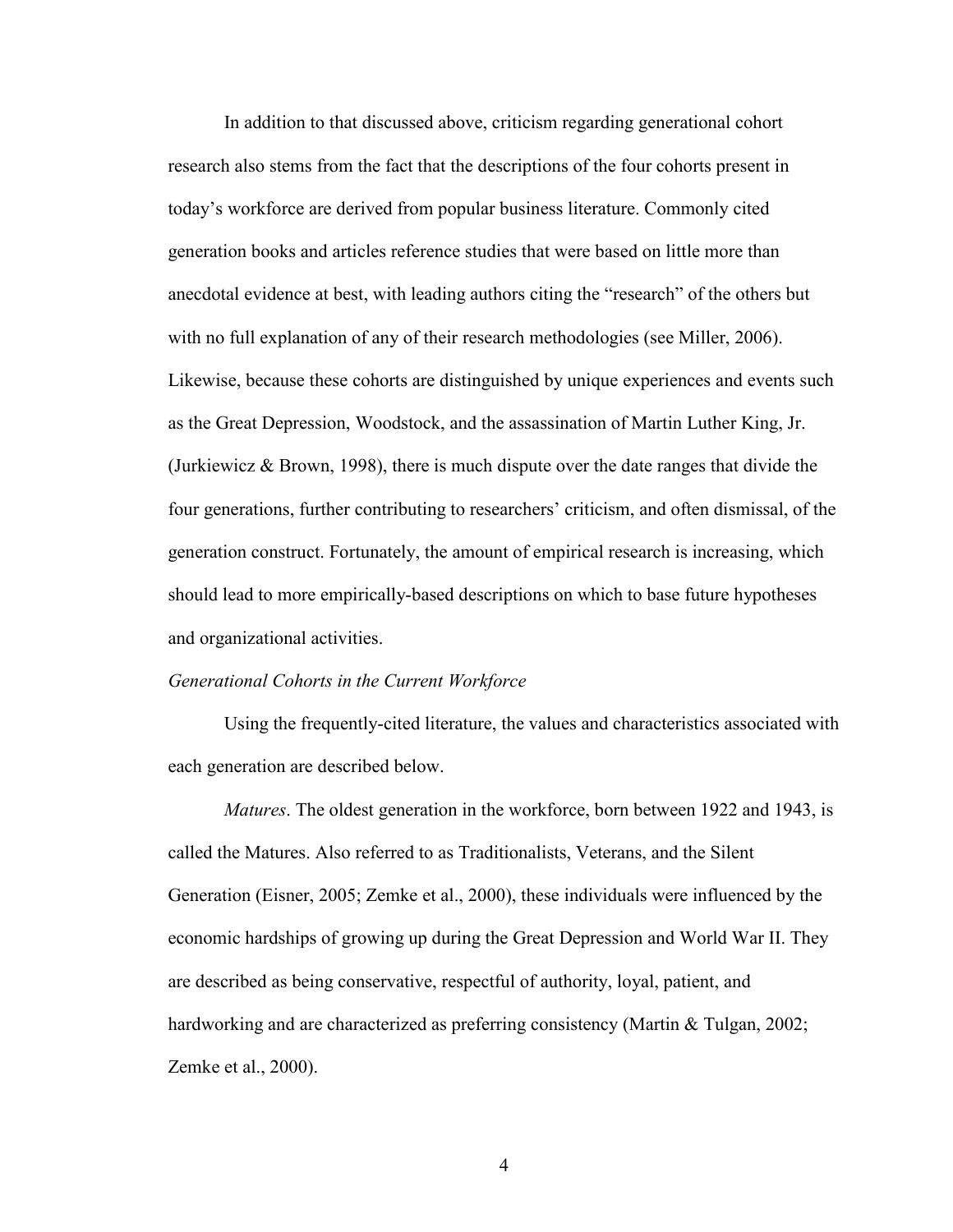<span id="page-11-0"></span>*Baby Boomers*. Originally given the name because of the increase in births after World War II (Smola & Sutton, 2002), the Baby Boomer generation is the largest currently in the workforce (Hatfield, 2002). Born between 1944 and 1960 (Zemke et al., 2000), they were influenced by the Vietnam War, the Civil Rights movement, the Kennedy and King assassinations, and Watergate (Bradford, 1993).

Boomers are characterized as being willing to work hard to achieve personal and professional success (Kupperschmidt, 2000; Yu & Miller, 2003; Zemke et al., 2000), highly committed to their employers compared to other generations (Zemke et al., 2000), and somewhat self-centered and devoted to personal gratification (Martin & Tulgan, 2002; Zemke et al., 2000). Reportedly, they also value optimism, team orientation, personal gratification, health and wellness, personal growth, youth, work, involvement (Zemke et al., 2000), power within the organization (McCrindle & Hooper, 2006), promotions, titles, and corner offices (Kupperschmidt, 2000).

*Generation X*. Generation X refers to the individuals born between 1961 and 1980 (Eisner, 2005; O'Bannon, 2001; Rodriquez, Green, & Ree, 2003; Zemke et al., 2000). This cohort was affected by growing up in the wake of the Vietnam War, Nixon's resignation and subsequent pardon, and watching people get laid off by the companies they had been loyal to for years (Kupperschmidt, 2000; Zemke et al., 2000). As a result, they are cynical and untrusting (Martin & Tulgan, 2002; Kupperschmidt, 2000); have a strong need for independence; desire to invest in themselves, not the organization (Hart, 2006; Pekala, 2001); and are more likely to leave a job and seek out more challenging options, a higher salary, or improved benefits (Hays, 1999; Loomis, 2000). Although Generation Xers also are sometimes referred to as being slackers because they desire a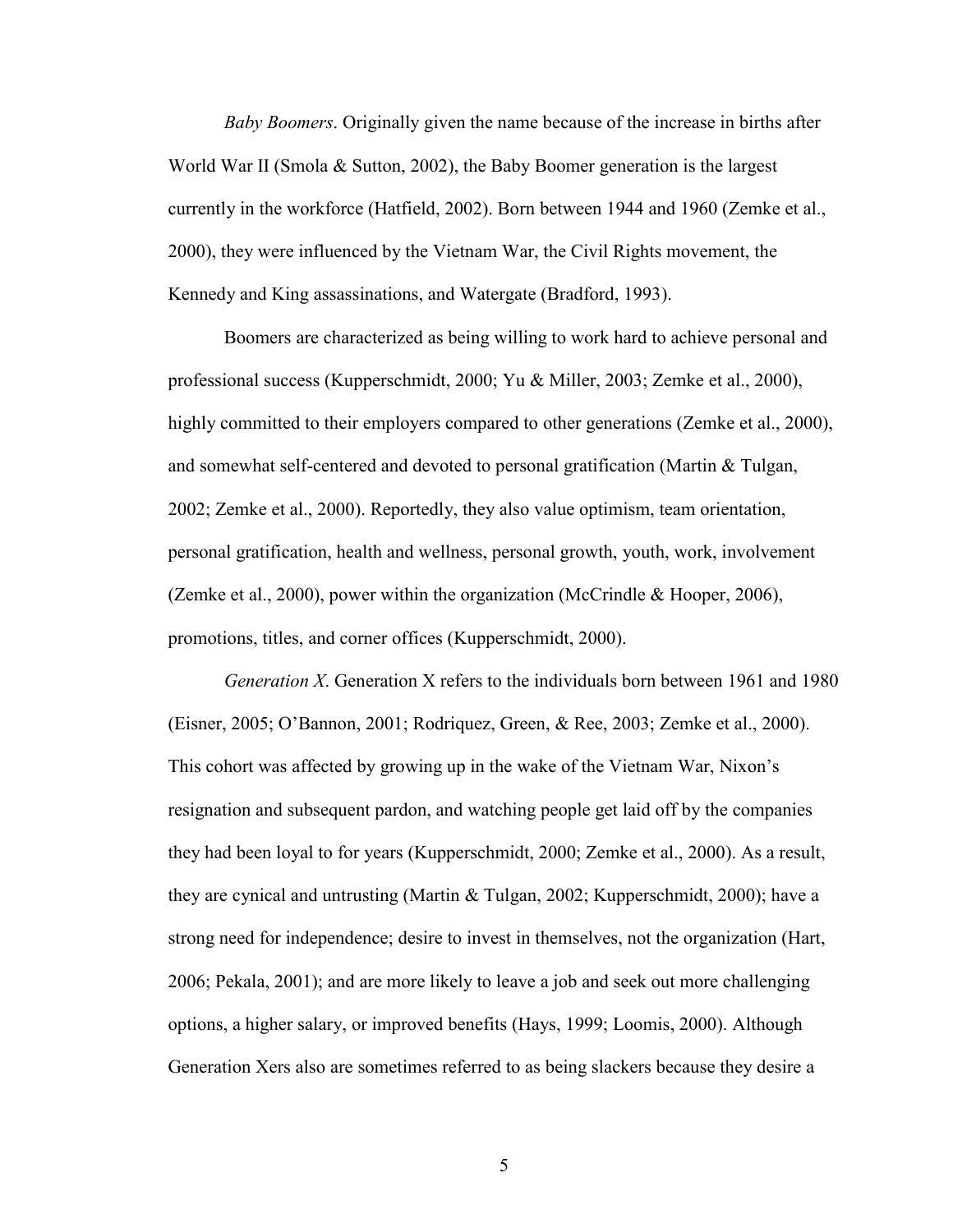<span id="page-12-0"></span>work-family balance and view their employment as a job instead of a career (Raines & Hunt, 2000), Pekala (2001) reports that they are highly task-oriented and are the most entrepreneurial group of all generations.

*Generation Y*. The youngest and only generation still entering the workforce is called Generation Y (also known as Millennials, Generation Next, The Next Generation, Generation Why, and the Internet Generation). With no agreed-upon cutoff date, Generation Y comprises people born after 1981 (Eisner, 2005; Zemke et al., 2000). Generation Y employees have a strict work ethic (Garlick & Langley, 2007; Zemke et al., 2000), are polite to authority figures (Garlick & Langley, 2007), seek meaningful work that fulfills them or helps others (Garlick  $&$  Langley, 2007), and are very socially active (Zemke et al., 2000). They view lifelong learning as a priority and family as their key to happiness (Mitchell, 1998).

Accustomed to highly structured situations, Generation Y is said to be better educated, more creative, and much more technically savvy than previous generations (Hatfield, 2002). According to Smola and Sutton (2002), they value skill development and enjoy the challenge of new opportunities. Accordingly, they are comfortable with change and are less likely to value job security than other generations (Hart, 2006). *Overview of Generational Literature* 

To combat the dearth of empirical and quantitative evidence, organizational researchers have increased the study of generational cohort effects on organizational attitudes, behaviors, and outcomes. For example, the *Journal of Managerial Psychology* dedicated an entire 2008 issue to articles related to generational differences and issued a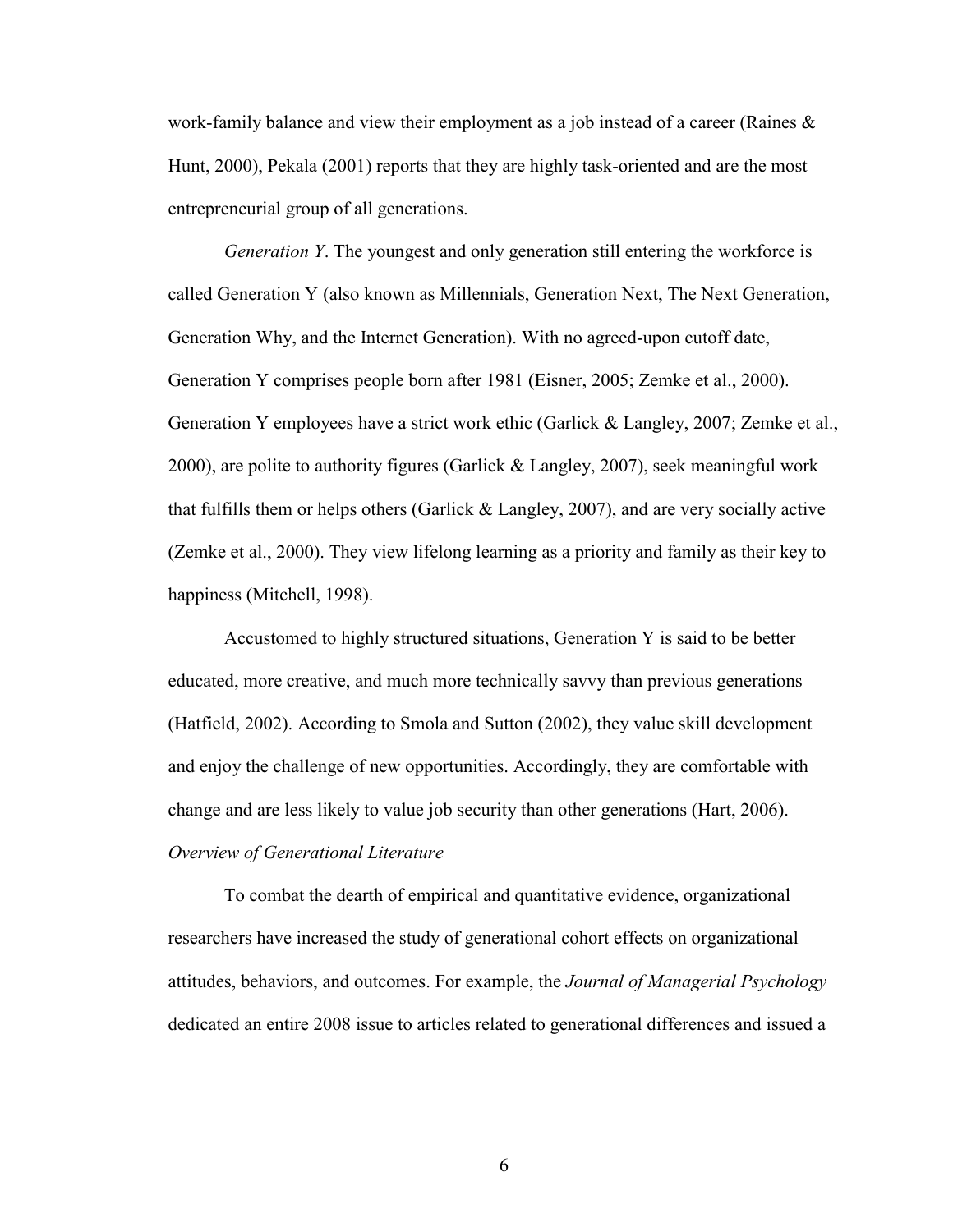special Call for Papers on Millennial-specific (i.e., Generation Y-specific) research in 2009.

 Thus far, generation research has been conducted on employees' behaviors, values, expectations, preferences, attitudes, and motivations (Busch, Venkitachalam, & Richards, 2008; Cennamo & Gardner, 2008; D'Amato & Herzfeldt, 2008; Wong, Gardiner, Lang,  $& Coulon, 2008$ . Much of this research has shown that significant differences exist in the behaviors, attitudes, and values among the generational cohorts, albeit not always in the directions expected (D'Amato & Herzfeldt, 2008; Lahiri, 2001; Lyons, 2004; Smola & Sutton, 2002; Sujansky, 2004; Wong et al., 2008).

 The early research on generational differences focused on the work values of the cohorts and generally found empirical support for the speculated differences found in the anecdotal literature. Smola and Sutton (2002) surveyed Baby Boomers and Generation Xers about their attitudes and work values and found significant differences among the cohorts. They showed that Generation Xers reported a stronger desire to be promoted and felt more strongly about the value of working hard than Baby Boomers. In a later study, Lyons (2004) also found significant differences in work values among the four generations of Canadian employees sampled, supporting Smola and Sutton's findings.

 Following the evidence of value differences, researchers extended their scopes and explored potential differences in motivation, attitudes, and behaviors. Although researchers like Kim, Knight, and Crutsinger (2009) maintain that the motivations of Generation Y employees differ in comparison to older employees, the research support is lacking. Appelbaum, Serena, and Shapiro (2004) compared common motivational factors across Baby Boomers and Generation Xers and found that, contrary to common beliefs,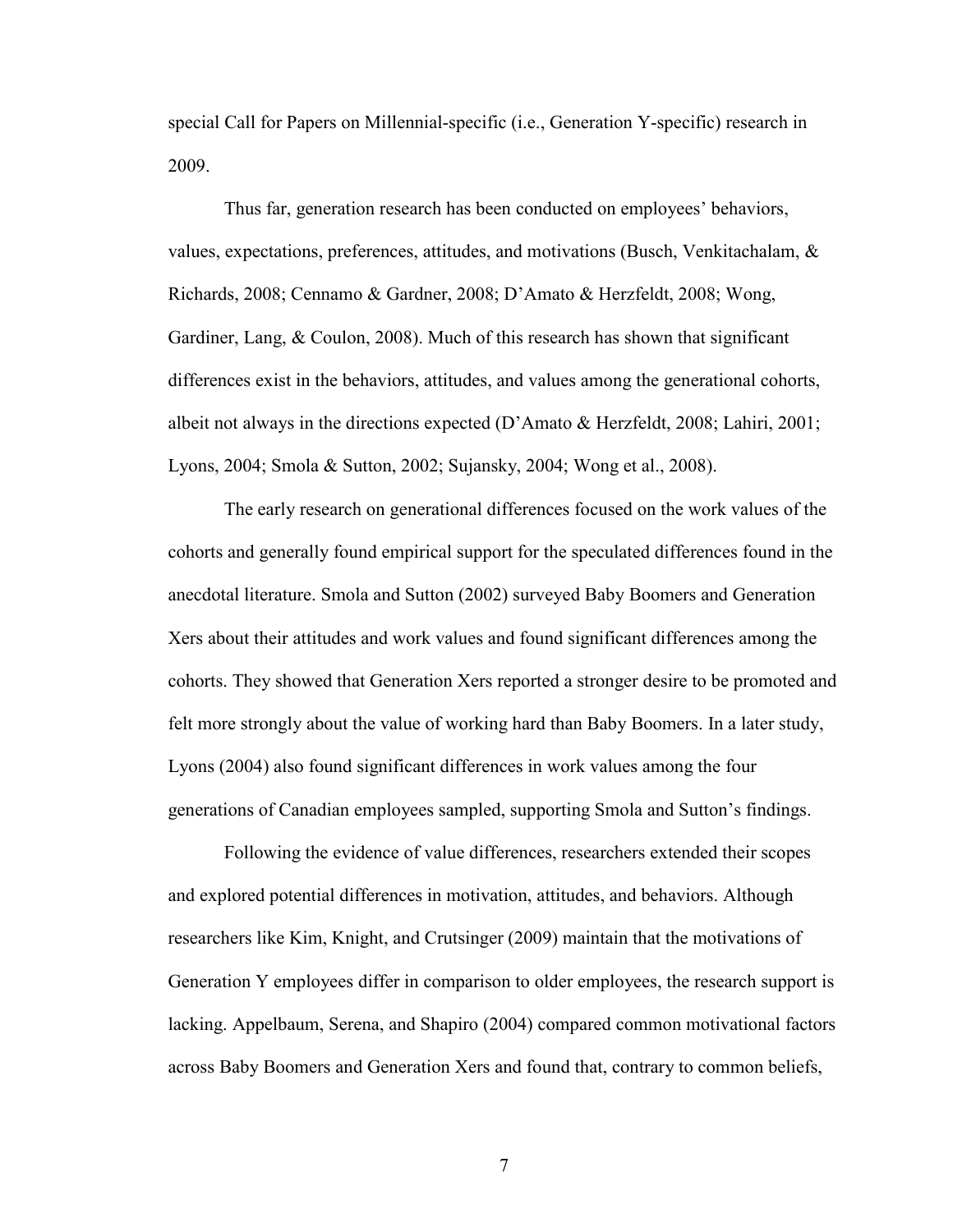four out of the five motivational factors selected as being most important were identical for both cohorts (including a stable and secure future, a high salary, a chance to learn new things, and variety in work assignments). In a later study, Wong et al. (2008) confirmed Appelbaum et al.'s (2004) results and provided additional support for the existence of generational differences in employees' personality and motivational drivers. However, in both studies, the researchers found that, even where differences existed, the differences were small and almost negligible. Furthermore, and more importantly, the directions of the differences often were contrary to those suggested in popular literature.

 The most recent literature has focused on behavior, expectation, attitude, and style differences among the generations. For instance, in a sample of nurses, Blythe et al. (2008) found significant generational differences in a host of organizational factors (i.e., career commitment; affective, normative, and continuance commitment to the organization; job satisfaction; stress and emotional exhaustion; depersonalization; personal accomplishment; and propensity to leave the hospital). Other researchers have demonstrated similar differences. By and large, their results show that younger generations report higher intentions to leave their organizations, and older generations report higher levels of commitment and satisfaction than younger generations (D'Amato & Herzfeldt, 2008; Mastrangelo & Green, 2008; Miller, 2006).

 Not surprisingly, the majority of the studies on generational differences have used samples of private-sector employees. However, a fair amount of generational research has been conducted on public-sector employees. Jurkiewicz and Brown (1998) conducted a study, using a sample of Midwestern municipality employees, to investigate generational differences between Baby Boomers' and Generation Xers' work motivators.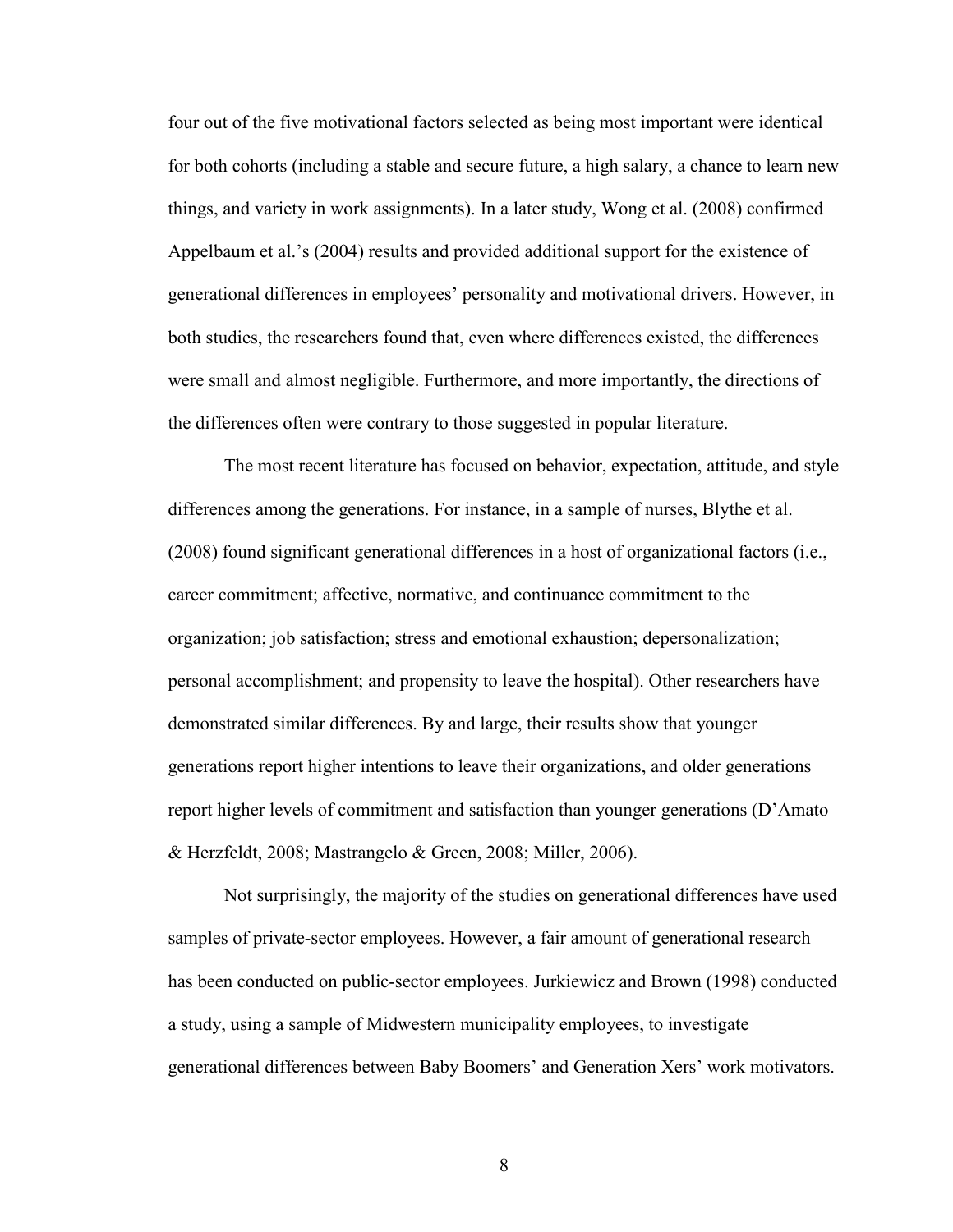Although they found very few differences, the ones that surfaced revealed that Boomers rank freedom from supervision higher than Generation Xers, and Generation Xers rank wanting to learn new things higher. They concluded that these differences might be explained better by career stages rather than generational cohort differences.

Because Jurkiewicz and Brown (1998) used nonparametric methods to analyze their data, few inferences and generalizations can be drawn from their results (Tanizaki, 1997). For this reason, Yang and Guy (2006) replicated a portion of the Jurkiewicz and Brown (1998) study and also examined the work motivators of Baby Boomers and Generation Xers. They found similar results to Jurkiewicz and Brown and concluded that Generation Xers and Baby Boomers are not considerably different in terms of work motivators and, therefore, do not require different management practices to be high performers.

 In a recent study using a sample of federal employees, Dudley and her colleagues (2009) explored whether the perceptions of human capital management influenced turnover intentions differently across generational cohorts in the federal workplace. They demonstrated that employees' levels of satisfaction with their jobs, rewards and recognition, and training and development significantly predicted their turnover intentions, and that these relationships differ across generational cohorts. More specifically, Generation Xers' job satisfaction levels influence their intent to leave significantly more than Boomers', and Generation Yers' perceptions of training and developmental support influence their intent to leave significantly more than Boomers'.

 Although the literature discussed above reveals much support for the existence of generational differences in employees' work values, attitudes, and behaviors, the extent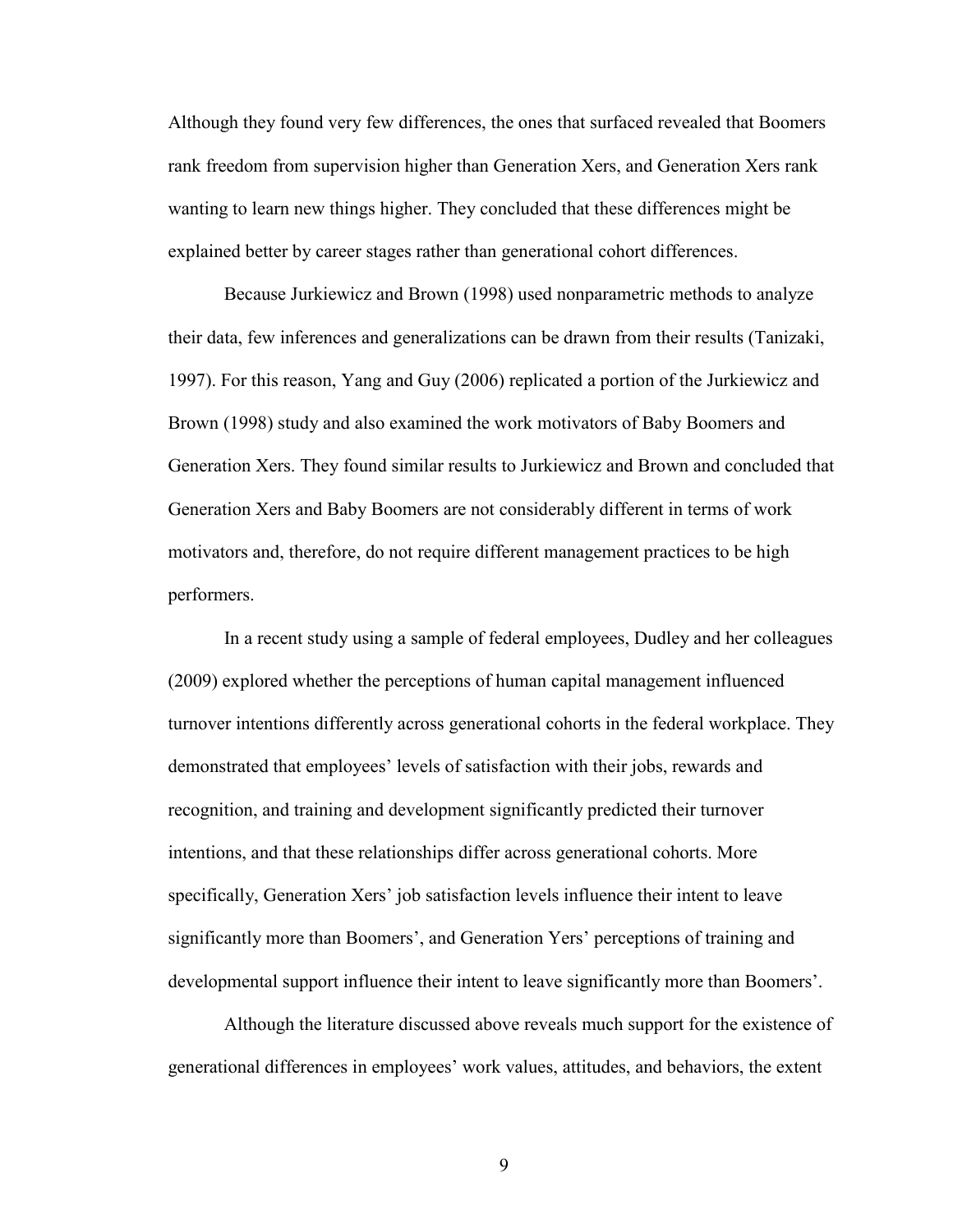and impact of those differences on organizational effectiveness and success are still unclear. This lack of evidence may explain why some generation researchers, such as Jennifer Deal, still contend that generational issues should be of little to no concern to managers. In a seven-year study of about 3,200 corporate leaders concerning the differences among generational cohorts, Deal (2007) found that employees from the Matures, Baby Boomer, and Generation X cohorts have the same ideas about what companies should do to retain them, shared their top three values, and are not different in terms of their desired compensation and benefits preferences, as speculated by many generation theorists. Although Deal's findings are often cited by authors, researchers, and managers who maintain that studying generational differences in the workplace is pointless, it is important to note that this survey was of corporate leaders about their employees' preferences and attitudes and *not* of the actual employees themselves.

 Nevertheless, some researchers have found support for Deal's conclusions and have shown that members of the respective generations are more alike than different in terms of their work attitudes and values. When examining whether generational differences exist in the work commitment levels of Baby Boomers and Generation Xers in the IT profession, Davis, Pawlowski, and Houston (2006) found very few differences. In a similar study and after controlling for several factors (e.g., work effort, earnings, work flexibility), Wallace (2006) also found that Generation X lawyers are not less committed to their work than Baby Boomer lawyers.

 Although these researchers have found that the cohorts are similar to one another in various respects (Davis et al., 2006; Deal, 2007; Jurkiewicz, 2000), finding communalities among the cohorts should be expected. Many studies explore differences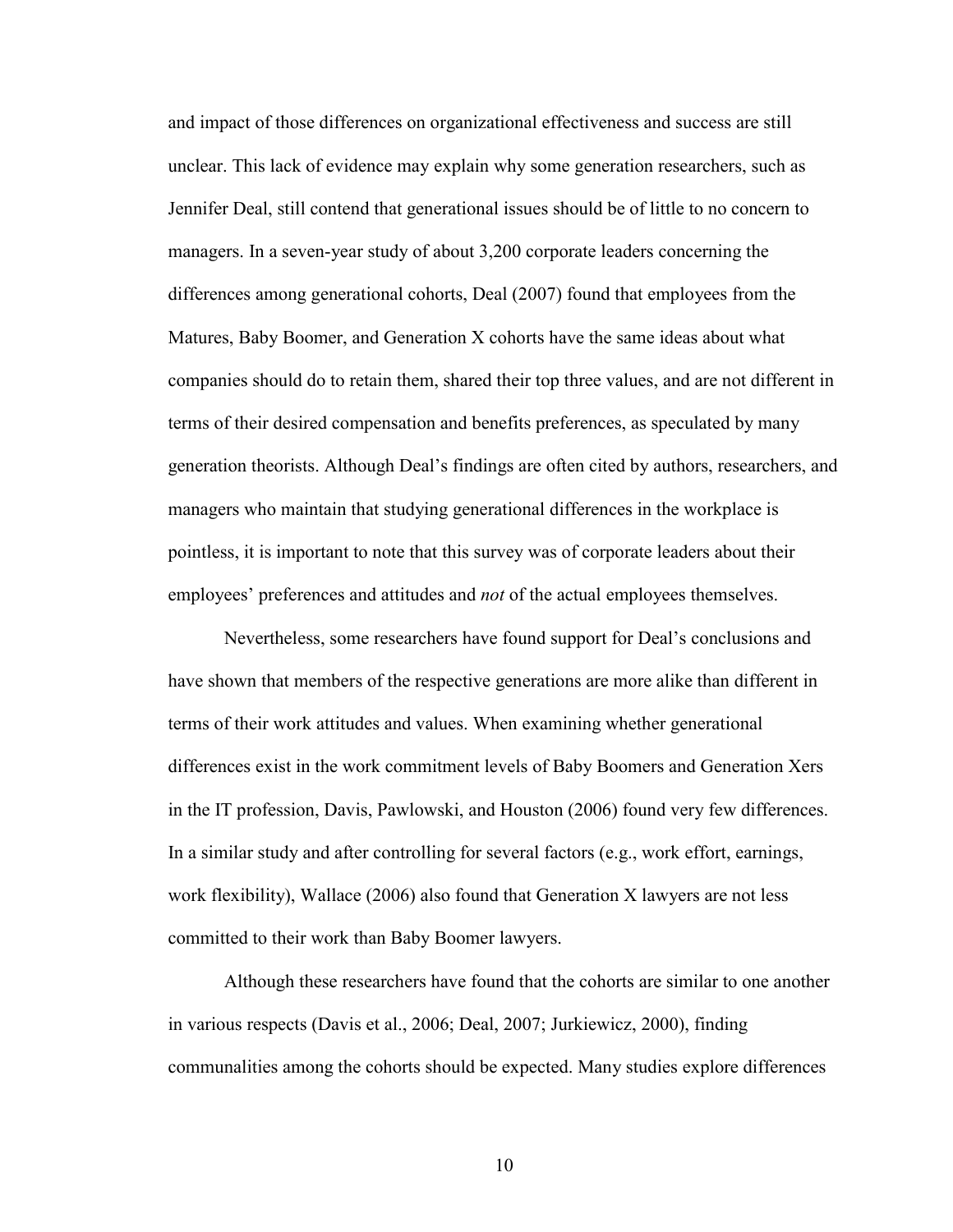<span id="page-17-0"></span>among groups based on demographic variables (e.g., gender, race/ethnic groups, and education). Considering that generational cohorts are groups of individuals that are created based on demographic information, it is plausible that, similar to studies of other demographic variables, employees will be similar in some ways and different in others. Additional research is needed to expound on these similarities and differences.

#### Human Capital Management

 Of particular interest in this study are federal employees' perceptions and attitudes related to human capital management in federal agencies. Over the past two decades, the emphasis on achieving mission success through the effective implementation of human capital management has increased tremendously. As a result and as an evaluation method, federal employees are surveyed, at least annually, about a variety of human capital management policies and practices. This study used their survey responses to not only examine their attitude levels but also differences in the relationships among those attitudes. Below is a discussion about the particular attitudes examined in this study and the hypothesized relationship among them.

#### *Job Satisfaction*

Organizational leaders are generally most concerned with employees' performance and retention levels. However, due to the difficulty of matching publiclyavailable survey results to actual performance and turnover data, employee attitudes (e.g., job satisfaction, organizational commitment, turnover intentions) are often used as proxy variables. In this study, the decision to explore the impact of employees' satisfaction with rewards and recognition, satisfaction with training and development, and trust in their supervisors on their levels of job satisfaction was made for two reasons. First, a strong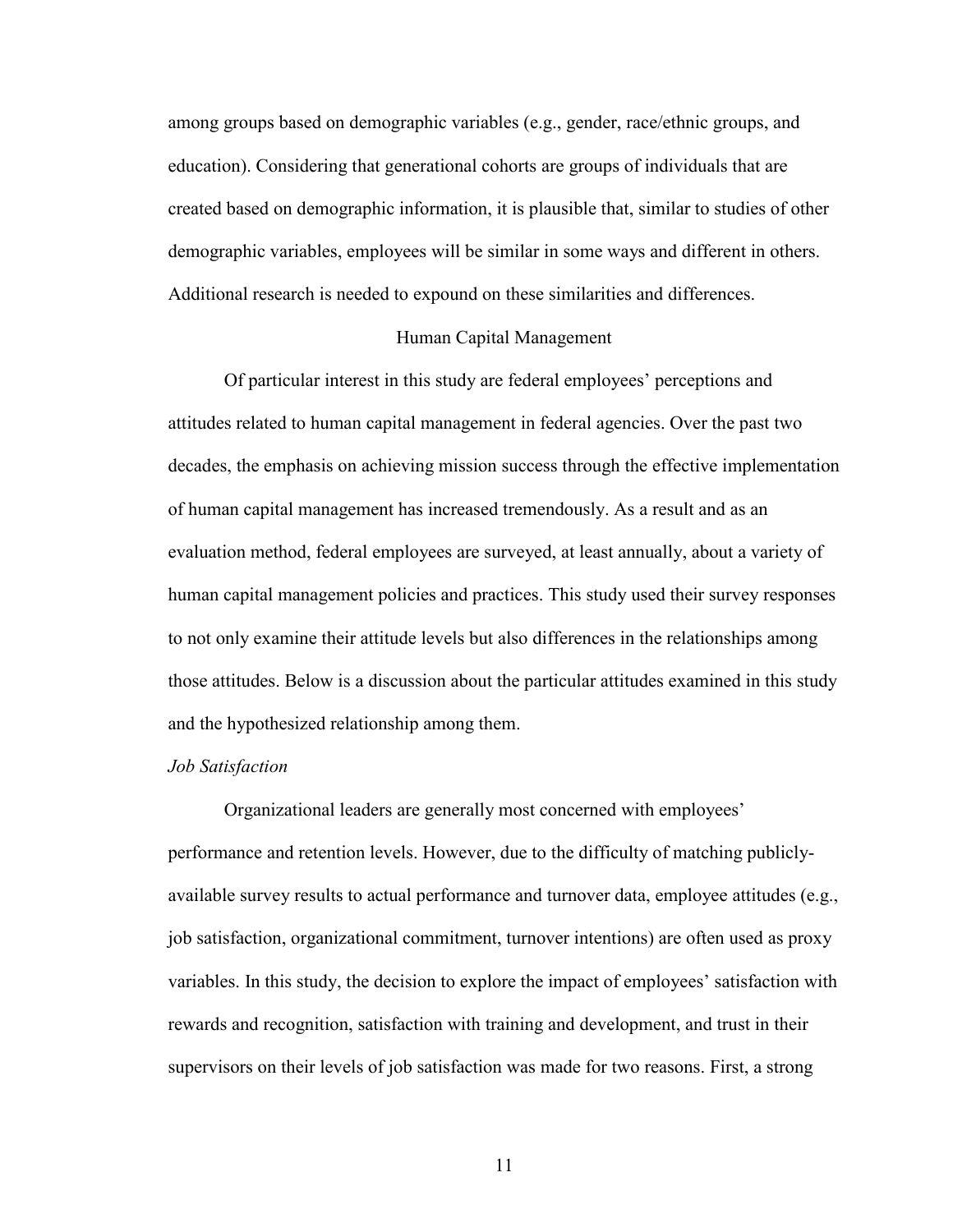<span id="page-18-0"></span>body of research supports the connection between job satisfaction and employees' performance and turnover behavior (Griffeth, Horn, & Gaertner, 2000; Judge, Thoresen, Bono, & Patton, 2001), indicating that the more employees are satisfied with their jobs, the more likely they are to be high performers and remain with their organizations. Second, federal data and researchers suggest that job satisfaction is critical to mission accomplishment in agencies (see U.S. Merit Systems Protection Board [MSPB], 2008), thus making it an important organizational outcome in federal agencies.

*Organizational Behavior Literature*. Job satisfaction refers to an overall assessment that employees make about their jobs and the degree to which employees like their jobs (Spector, 1997). It is used to understand other important organizational factors, such as organizational commitment and turnover, as well as the outcome effect of organizational activities, experiences, and attitudes (Hellman, 1997; Hom & Kinicki, 2001; Johnston, Parasuraman, Futrell, & Black, 1990; Mitchell, Holtom, & Lee, 2001; Staples & Higgins, 1998). Therefore, although it is one of the most commonly studied organizational constructs, researchers continue to examine potential antecedents and consequences to better aid organizations in developing, building, increasing, and maintaining employees' job satisfaction (Kim et al., 2009; Rowden, 2002).

Employees' job satisfaction levels have been empirically linked to many organizational factors (e.g., life satisfaction, satisfaction with supervisors, supervisory support, work involvement, training, employee benefits, compensation, and motivation; Babin & Boles, 1996; Comm & Mathaisel, 2000; Hwang & Chi 2005; Kim et al., 2009; Oishi, Diener, Lucas & Eunkook, 1999; Ostroff, 1993). In addition, researchers have shown that job satisfaction also has a significant effect on employees' efficiency and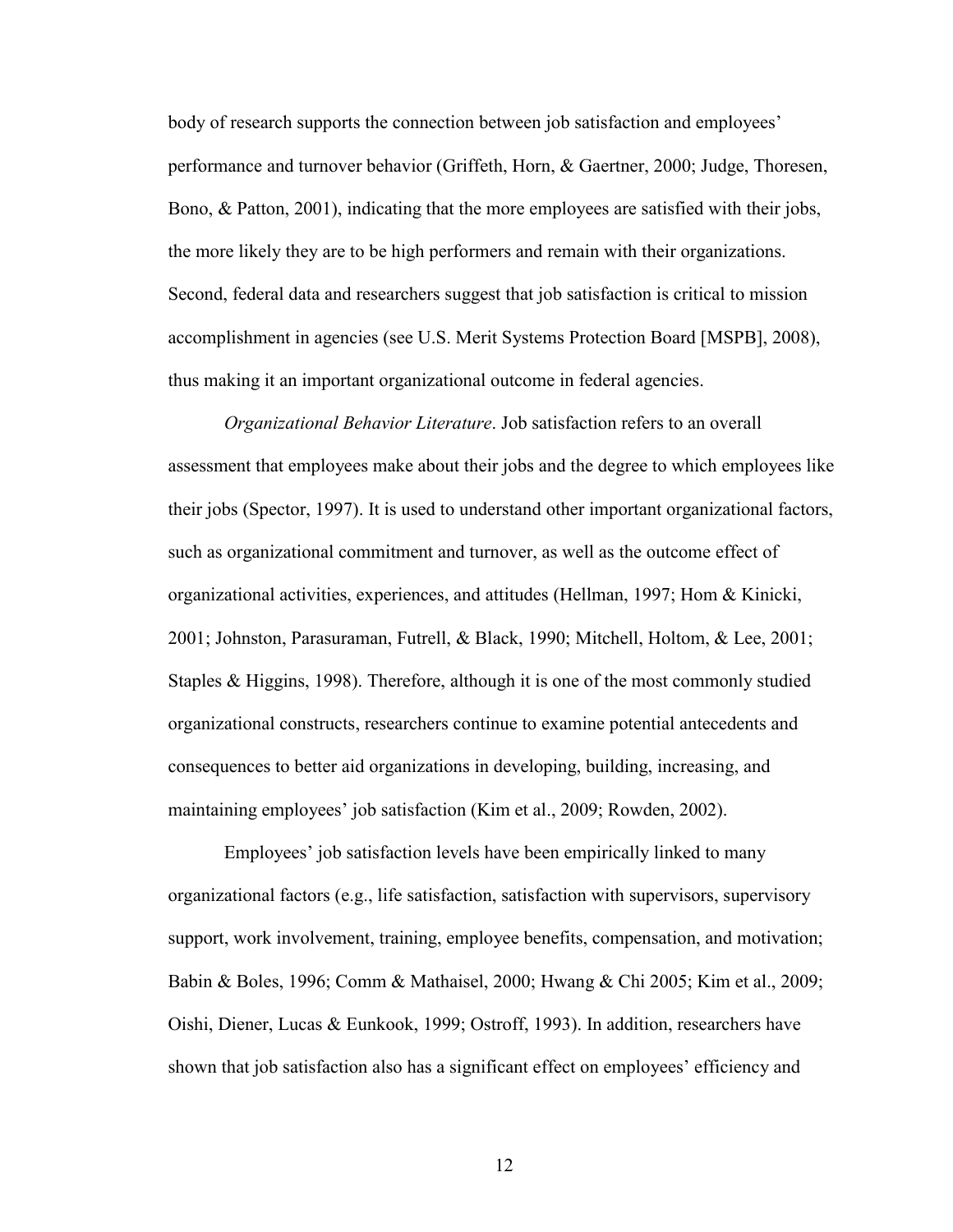<span id="page-19-0"></span>productivity, which can ultimately affect an organization's competitive advantage (Chan, 2005). It is assumed that employees unhappy with their jobs perform at low efficiency levels (Taormina, 1999), and that low job satisfaction levels perpetuate negative feelings about the organization and increase employees' intentions to leave the organization (Brown & Leigh, 1996). As a result, many researchers recommend that organizations implement policies and practices that increase employees' levels of job satisfaction to increase retention and performance (Herman, 1999).

*Job Satisfaction in Federal Agencies*. The importance of federal employees' job satisfaction levels has been acknowledged on more than one occasion. In a recent MSPB study, federal researchers showed that employee satisfaction levels can influence their willingness to recommend the federal government or their agencies as a place to work, which can directly affect agencies' recruitment efforts, the quality of the applicant pool, and the acceptance of employment offers (see MSPB, 2008). Likewise, in his dissertation, Callaway (2006) suggests that agency leaders focus their efforts on increasing the job satisfaction levels of federal employees to motivate and retain highperforming employees.

However, trend analyses from 1986-2005 show that federal employee job satisfaction levels have not increased over the years and have remained steady with around 70% of the population reporting satisfaction with their jobs (MSPB, 2008). Given that federal agencies compete with one another and private-sector organizations to become a "best place to work," demonstrating that agency leaders are concerned with employee satisfaction levels (Boxx, Odom, & Dunn, 1991; MSPB, 2008), this lack of improvement in job satisfaction is noteworthy. Thus, this study explored the influence of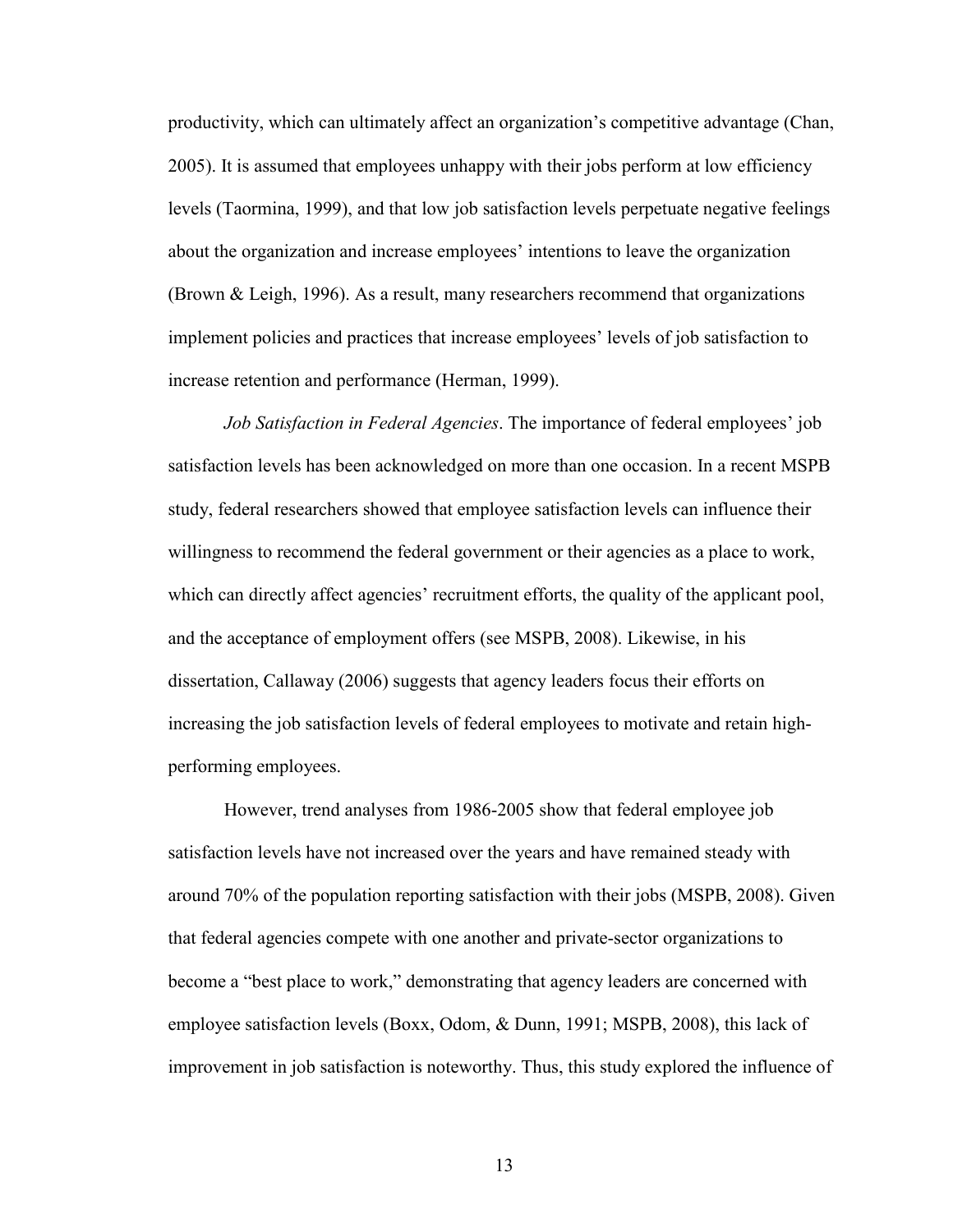<span id="page-20-0"></span>three strategies (rewards and recognition, training and development, and supervisory trust) on employees' job satisfaction levels to help agency leaders understand which areas of human capital management have the greatest impact on job satisfactions levels among the four generational cohorts.

*Generation Research on Job Satisfaction*. Unlike the general body of organizational research on job satisfaction, little research has been conducted on the levels of job satisfaction across generations of employees. Among the research that has been conducted, the findings are mixed. Some researchers have reported no significant differences in job satisfaction levels across generations (Cennamo & Gardner, 2008; Mastrangelo & Green, 2008), but others have presented evidence to the contrary (Blythe et al., 2008; Chan, 2005; Dudley, Burnfield-Geimer, & Erdheim, 2009; Whinghter, 2009).

Consistently, the research that provides evidence of generational differences shows that employees in the older generations are more satisfied with their jobs than Generation Y employees. Using samples from the National Study of the Changing Workforce from 1997 and 2002, Beutell and Wittig-Berman (2008) showed that Matures have significantly higher levels of job satisfaction compared to Generation Xers and Baby Boomers in both samples. In the 2002 sample, Baby Boomers also had significantly higher levels of job satisfaction than Generation Xers.

Other research confirms the above results. Whinghter (2009) and Blythe et al. (2009) found that Baby Boomers report significantly higher job satisfaction levels than Generation X and Y employees. Similarly, Chan (2005) showed that Generation Xers report higher job satisfaction than Generation Y employees. Moreover, Dudley et al.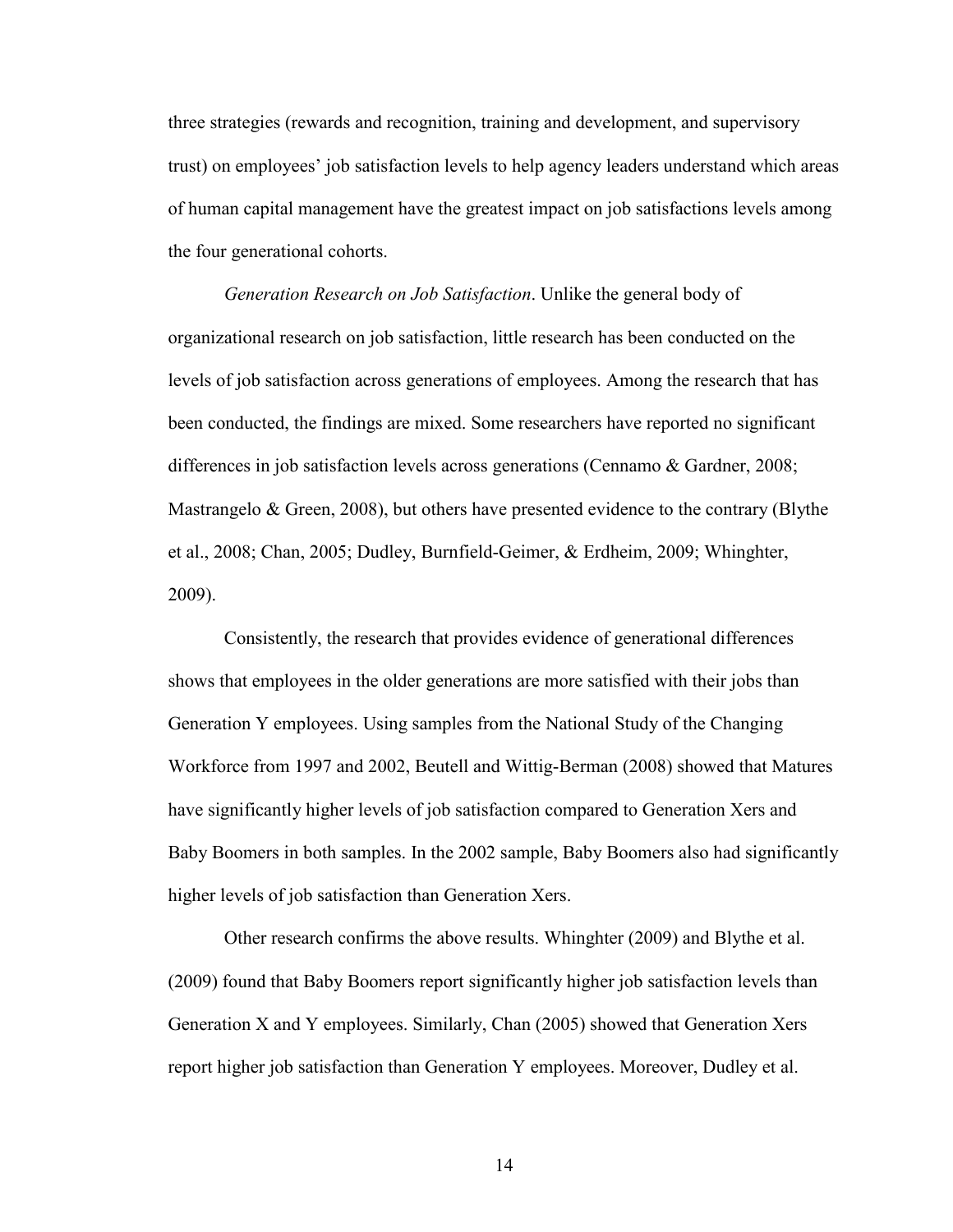<span id="page-21-0"></span>(2009) found that Generation Y employees report significantly lower levels of job satisfaction than Generation Xers and Baby Boomers. Although the trend of results seems to clearly indicate that younger employees in the Generation Y cohort report low job satisfaction levels, it is not clear what factors contribute to this difference. This study attempted to fill this gap by identifying potential influencers of the job satisfaction levels among the cohorts.

#### *Rewards and Recognition*

Organizations use a variety of reward and recognition methods (e.g., compensation, benefits, promotions, performance appraisals) to motivate their employees. Valued differently by different people, the meaningfulness of a particular reward or recognition depends on the employee's background and the organizational environment (Lawler, 1994). Thus, it is critical that organizations offer the right "mix" of incentives that will appropriately motivate employees to maintain a healthy and successful workforce (Blythe et al., 2008; Lopez, Hopkins, & Raymond, 2006).

 Rewards and recognition have been linked to a host of organizational factors (e.g., performance improvement, organizational effectiveness, recruitment, retention, good morale, and loyalty, commitment; DeVries, 2007; Lopez et al., 2006; Manolopoulos, 2006; Saunderson, 2004), including satisfaction in the workplace. Researchers suggest that employees who are more satisfied with the rewards and recognition received also are more satisfied with their jobs (Janson  $\&$  Martin, 1982). They reason that employees are most satisfied with their jobs, and perform at their best, when they feel appreciated and recognized for their efforts (DeVries, 2007; Manolopoulos, 2006).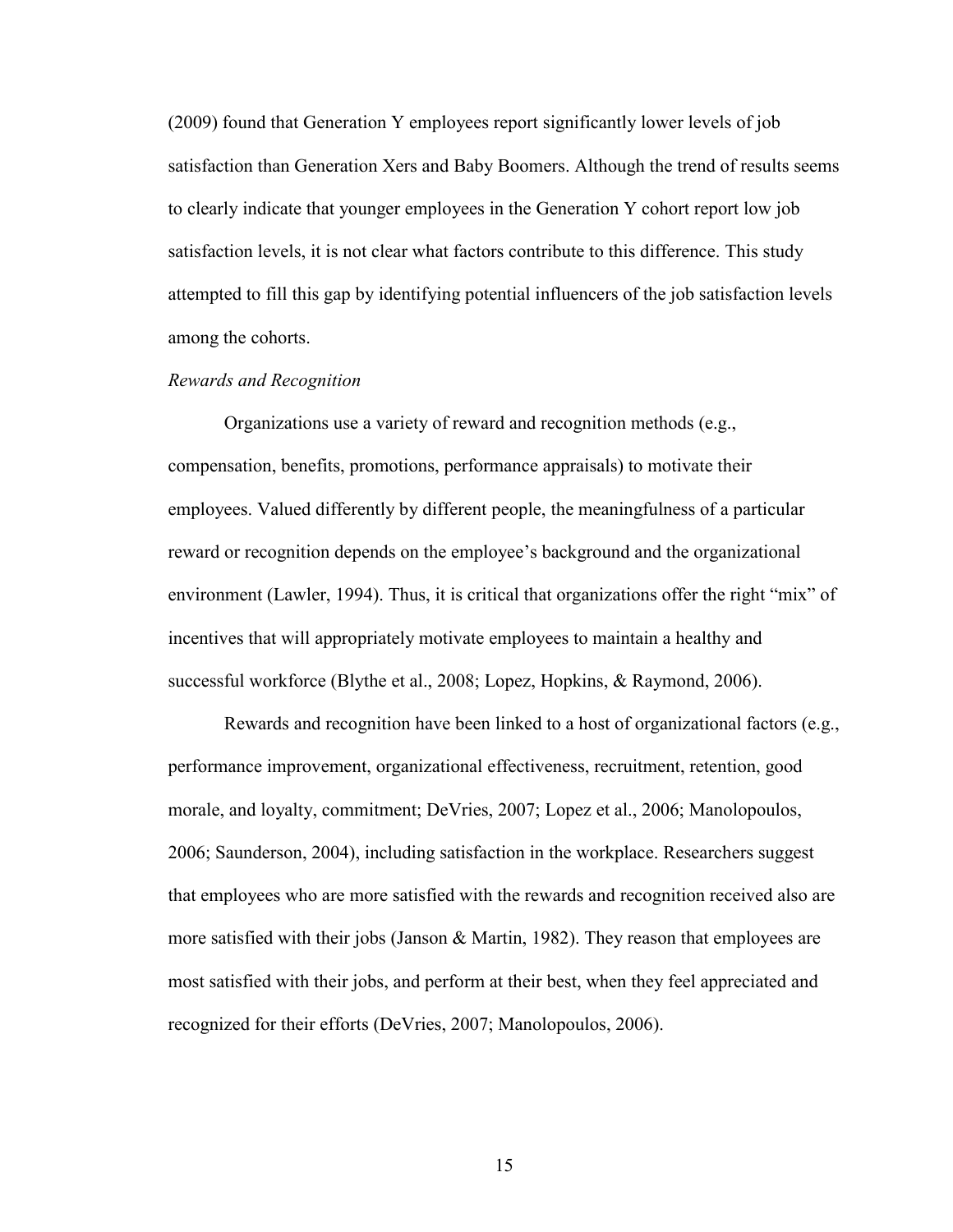<span id="page-22-0"></span> The above evidence may explain the recent changes being made to reward and recognition programs in federal agencies. The recognition that reward and recognition programs are important in recruiting and retaining a high-performing workforce, coupled with the widespread notion that public-sector employees are less extrinsically and more intrinsically motivated than employees in private-sector organizations (see e.g., Buelens & Broeck, 2007; Frank & Lewis, 2004), may have contributed to agency leaders' efforts to provide competitive rewards packages. Thus, they have revamped their performance evaluation systems, revised their compensation systems (e.g., pay-for-performance systems), increased the type of recruiting incentives they can offer (e.g., tuition reimbursement), and implemented more flexibilities (e.g., regular-day-off and telecommuting programs) (see e.g., U.S. Office of Personnel Management [OPM], 2010; Schwemle, 2008). All of these programs are designed to entice, motivate, and satisfy employees. It stands to reason that, in addition to researchers, agency leaders also assume and expect that the more satisfied employees are with reward and recognition policies and practices, the more satisfied they will be with their jobs and agencies and the better they will perform.

*Generation Research on Rewards and Recognition*. Researchers, organizational leaders, and HR professionals all speculate on the generational differences in reward and recognition preferences and expectations (Blythe et al., 2008; Randstad, 2006). Alison Avalos, a recognition practice leader for World At Work, stated, "…experts collectively agree that one-size-fits-all age group solutions simply do not exist" (as cited in Casison, 2008). Blythe et al. (2008) concurred. They encouraged organizations to understand which incentives are more effective in retaining older generations and in both recruiting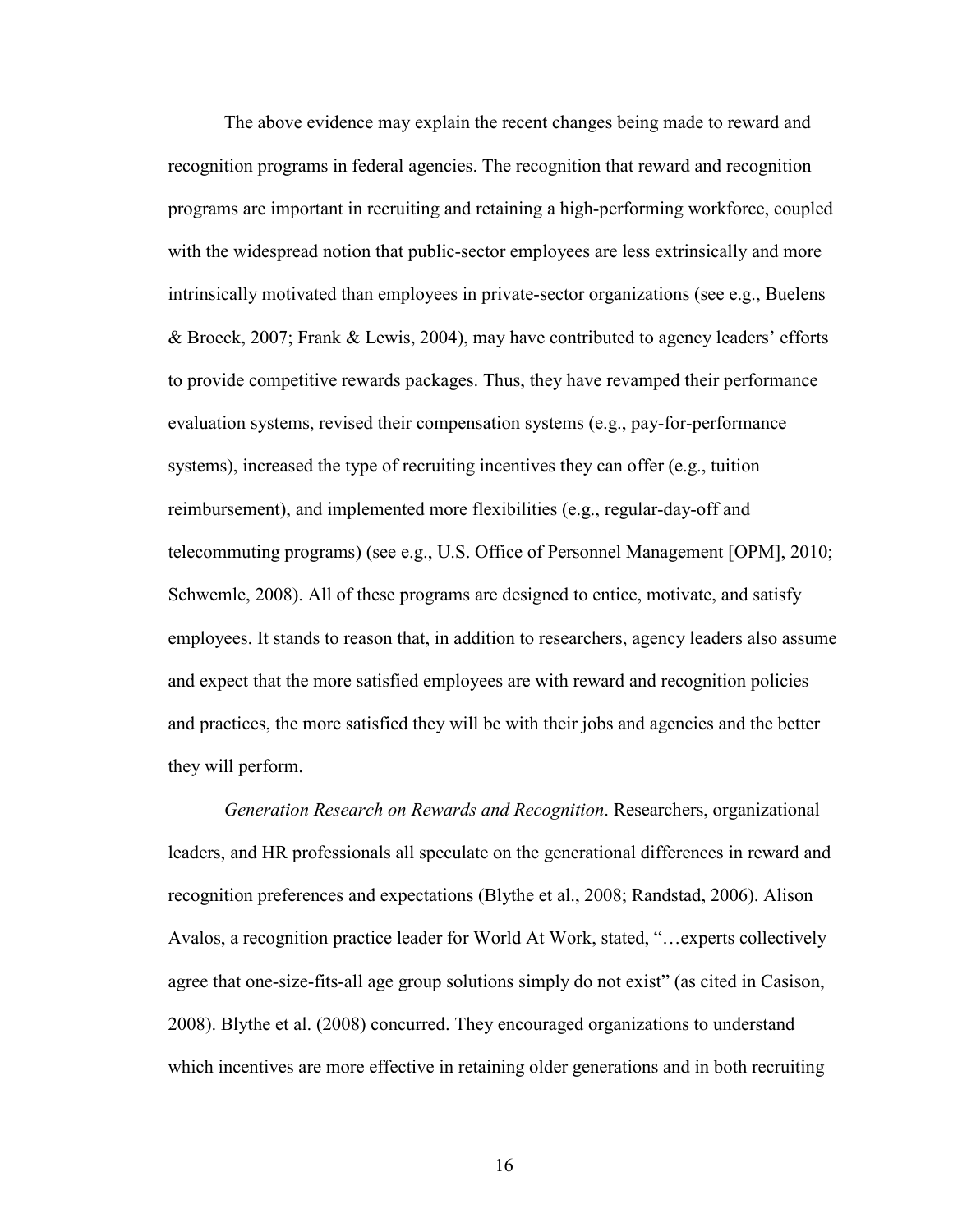and retaining younger generations. Although these researchers are adamant that reward and recognition preferences are critical to retention and different across generations, the empirical research is mixed and incomplete.

A few studies have shown that employees in the different generational cohorts do not differ in the importance of rewards and recognition to their satisfaction at work (Cennamo & Gardner, 2008; Randstad, 2006; Smola & Sutton, 2002). In a 2006 survey of working adults, Randstad found no significant differences between the cohorts in terms of importance of rewards and recognition (Randstad, 2006). In support of Randstad's findings, Smola and Sutton (2002) also found no significant differences between Baby Boomers and Generation Xers in their ratings of the importance or desirability of being recognized or getting recognition. Similarly, Cennamo and Gardner (2008) found no significant differences in the extrinsic (e.g., salary) and intrinsic (e.g., meaningful work) values between Baby Boomers, Generation Xers, and Generation Yers.

 Although the above studies showed a lack of significant generational differences related to employees' reward and recognition preferences and values, there is a larger amount of research providing evidence to the contrary. The research supporting generational differences in the values put on rewards and recognition offered, the rewards and recognition desired, and the levels of satisfaction with the rewards and recognition received is much more plentiful than that showing a lack of differences. For example, Busch et al. (2008) showed that the need for recognition is higher among Generation X and Y employees than among Baby Boomers. In partial support, Saunderson (2004) confirmed that such differences exist, but found that it is Baby Boomers who desire more recognition. In further support for the existence of differences, his results also showed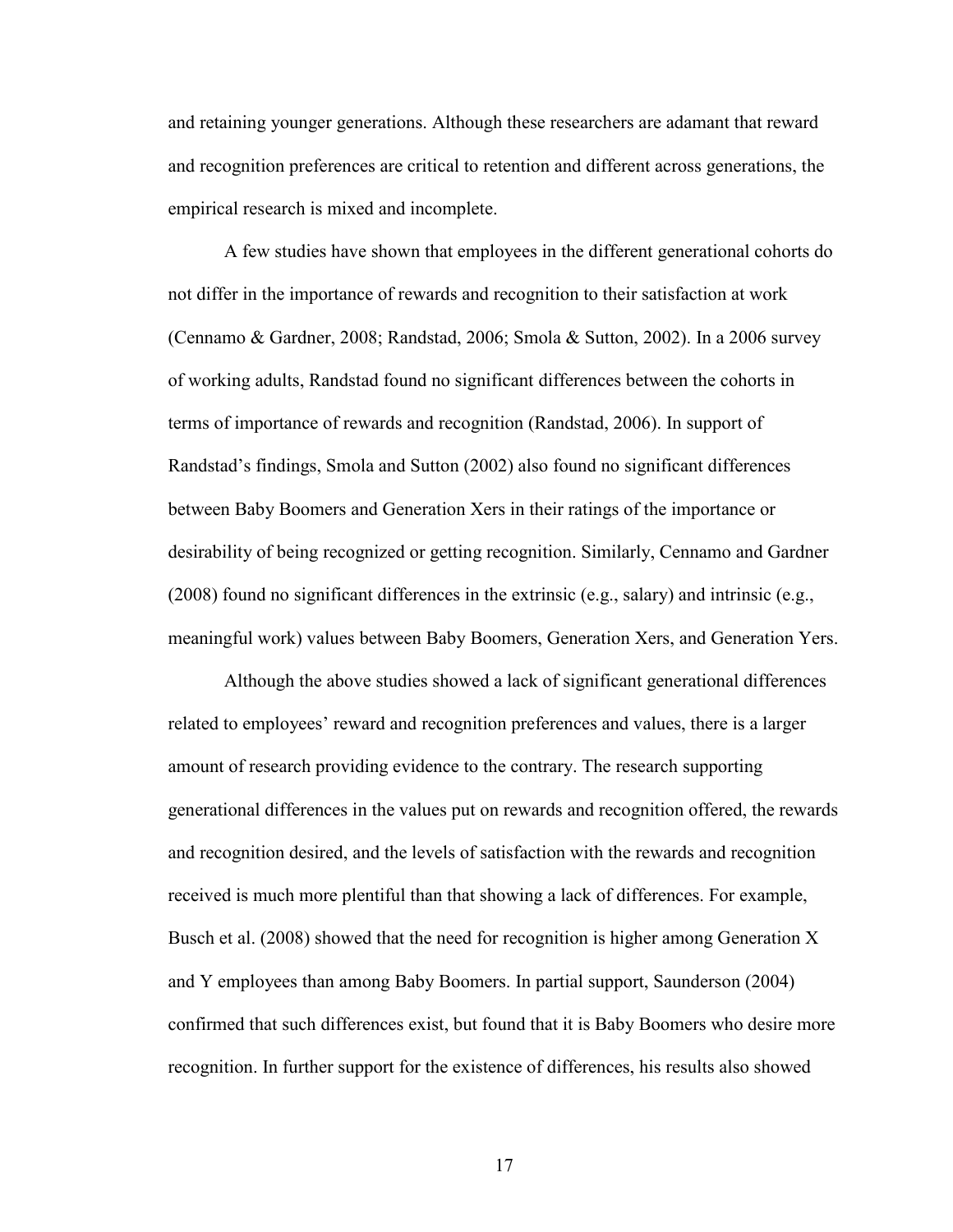<span id="page-24-0"></span>that Baby Boomers, Generation Xers, and Generation Yers differ in their preferences for rewards and recognition in the workplace. Particularly, Baby Boomers want personal and public recognition; Generation Xers want pay equity; and Generation Yers prefer career development, education, immediate feedback, praise, and incentives.

Significant differences also have been demonstrated in reward and recognition satisfaction levels among the generational cohorts. Miller (2006) showed that Matures are more satisfied with their intrinsic rewards than other cohorts, and Matures, Baby Boomers, and Generation X employees report higher levels of satisfaction with their extrinsic rewards than Generation Y employees. Similarly, after examining Frito-Lay employees' satisfaction with their rewards packages, Mastrangelo and Green (2008) found that Baby Boomers are more satisfied with their total reward packages than Generation Xers. Their results supported those reported by Wallace (2006) in an earlier study. She demonstrated that extrinsic rewards, such as pay, are more important for Baby Boomers, whereas intrinsic rewards, such as socially significant work and good coworker relationships, are more important for Generation Xers. Consequently, she suggested that employers consider different motivation strategies for Baby Boomer and Generation Xers.

#### *Training and Development*

Employee training is one of the key human capital management practices that facilitate and contribute to an organization's ability to gain a competitive advantage (Garrido, Pérez, & Antón, 2005; Marimuthu, Arokiasamy, & Ismail, 2009). Meyer and Allen (1997) suggest that it is not financial rewards that develop organizational commitment; rather, employee commitment to the organization is tied to whether it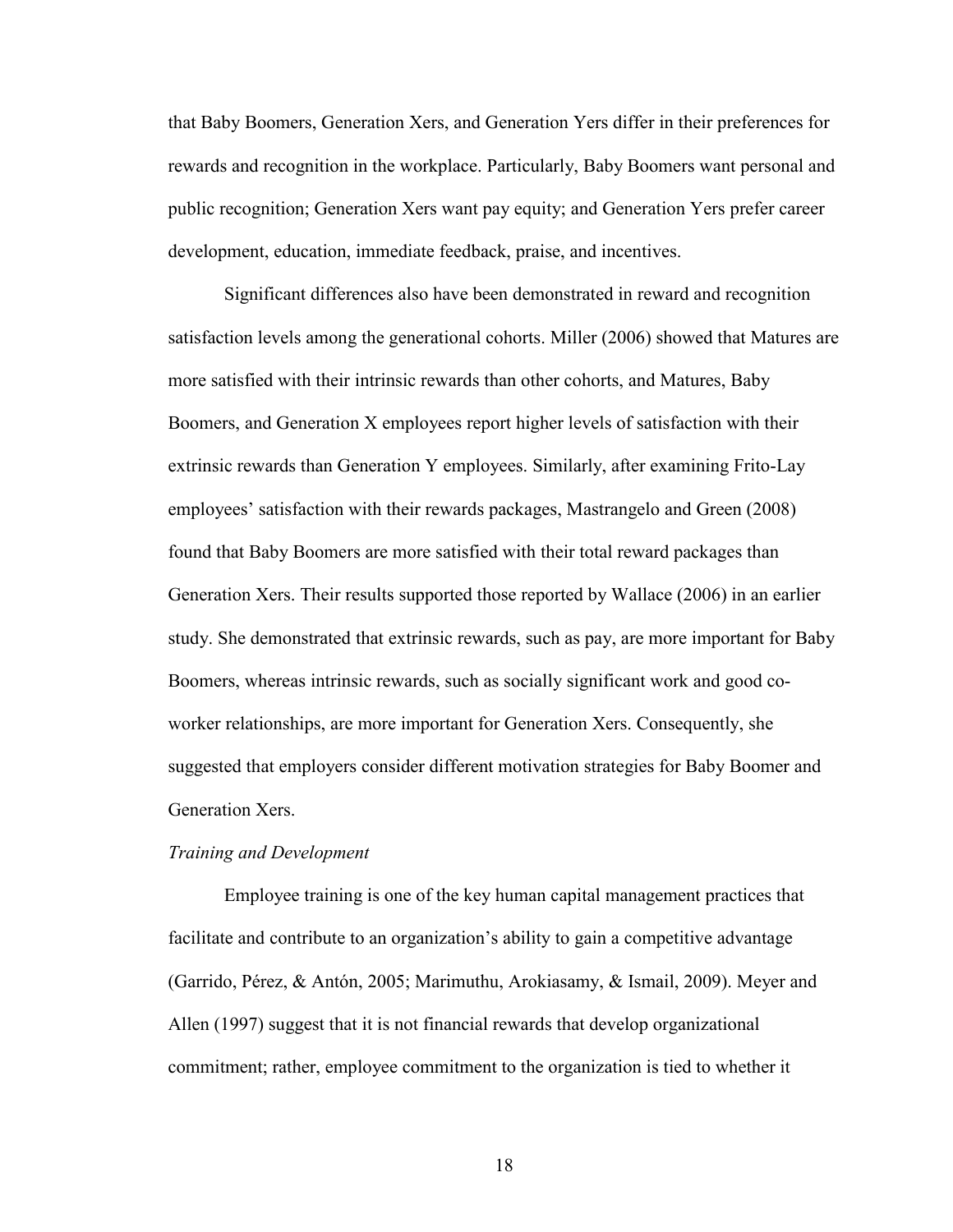facilitates the development of new skills. Therefore, organizational leaders strongly emphasize the criticality of implementing training and development programs to accomplish organizational objectives and goals effectively and efficiently (Al-Emadi  $\&$ Marquardt, 2007).

 There is a strong body of research providing evidence that more training and developmental opportunities result in higher levels of productivity (Becker, 1975), commitment (Bartlett, 2001; Meyer & Smith, 2000), retention (Grossberg, 2000; Winterton, 2004), and job satisfaction (Edgar & Geare, 2005; Garrido et al., 2005; Georgellis & Lange, 2007; Shields & Ward, 2001). As a result, organizational leaders understand that continuous training and development is a necessity to increase not only retention but performance and effectiveness as well (D'Amato & Herzfeldt, 2008; Marimuthu et al., 2009; Zingheim & Schuster, 2008).

 Employees' perceptions of training and developmental opportunities are important to measure given the obligation employers are increasingly feeling towards training their employees (Robinson, Kraatz, & Rousseau, 1994). Lee and Bruvold (2003) found that when organizations invested in their employees through training and development, employees developed more positive perceptions of the organizations' willingness to support their development (Eisenberger, Armeli, Rexwinkel, Lynch, & Rhoades, 2001; Koster, De Grip, & Fouarge, 2009). They reasoned that positive perceptions cause employees to believe in a social exchange relationship between them and the organization, which makes them act in a reciprocal manner. As a result, employees will be more satisfied with their jobs and willing to work harder for the organization (Balkin & Richebe, 2007; Eisenberger et al., 2001).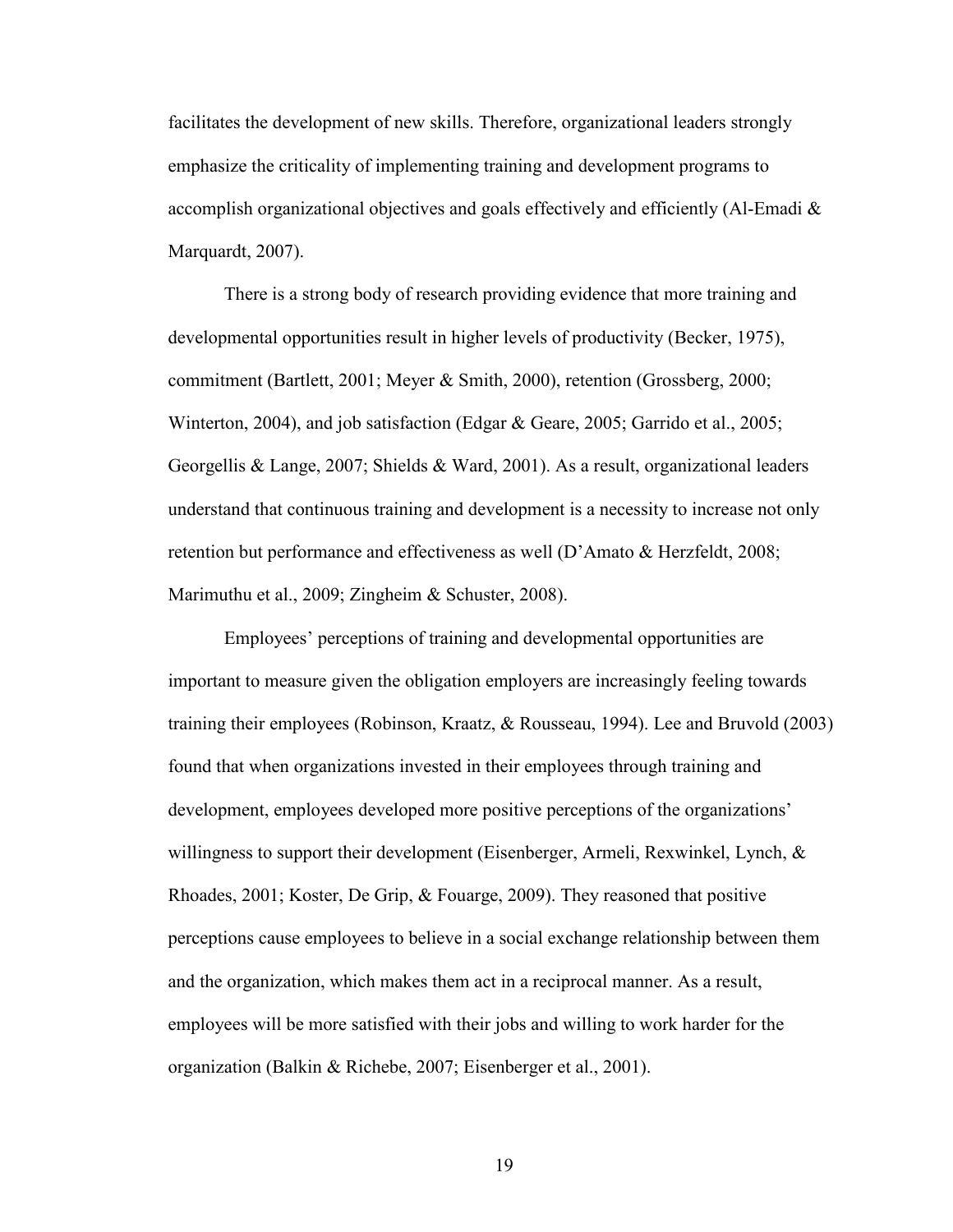<span id="page-26-0"></span>*Generation Research on Training and Development*. A review of the literature showed that generational researchers differ on their postulations of which generational cohort prefers more training than the other and, thus, on their recommendations of which cohorts should be of highest concern regarding training and development opportunities. The leading theory posits that learning and development are essential for the youngest generation to decide to remain with their current organizations. Researchers contend that Generation Y employees desire and expect to be trained and developed continuously to feel valued and remain "marketable" (Cole, 1999; Kelan, 2008; Martin, 2005). Consequently, researchers suggest that managers must be prepared to offer training and developmental opportunities to younger employees to not only create, but also to retain, effective and successful employees (as cited in Miller, 2006). Evidence suggests that organizations are following this advice, often at the expense of training employees in older generations.

The Center on Aging & Work/Workplace Flexibility conducted a study of business strategy and workforce development in the U.S. Results showed that employers report being more likely to offer career development opportunities to early- and midcareer employees than to late-career employees (Pitt-Catsouphes, Smyer, Matz-Costa, & Kane, 2007). Additional evidence was presented in a recent article about training within UPS. Ketter (2008) reported that UPS conducted focus groups of its employees to determine the kind of training it needed to deliver to be effective. Its Generation Y employees reported that they want to use technology and get first-hand experiences in their training to master the skills needed. As a result of implementing these preferences,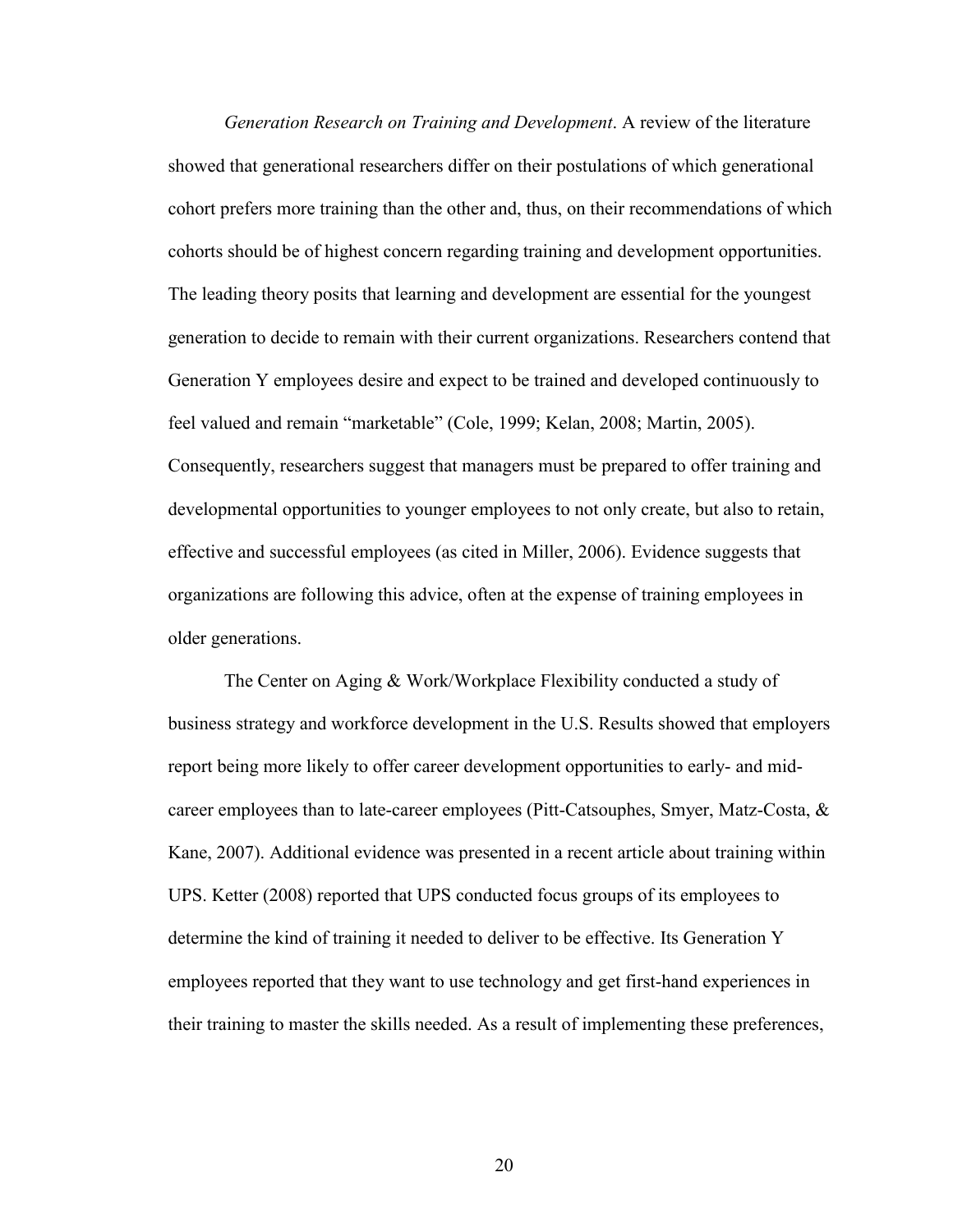UPS has received a 91% satisfaction rate from their students on all modules, and its firstyear driver failure rates have declined tremendously.

 Another reason for the lack of training and developmental opportunities for older employees is the perception that they are uninterested in learning new skills (Barnes-Farrell, 2008; Buhler, 2001). However, qualitative and quantitative research directly conflict with the notion that older workers in the Baby Boomer and Generation X cohorts are less motivated to engage in developmental activities than Generation Y employees (Fink, 2008; Tulgan, 1997). Researchers have shown that Baby Boomers *do* rate the chance to learn new skills, personal improvement, and creativity at work as important (Fink, 2008; Jurkiewicz, 2000; Lyons, 2004). In fact, some studies suggest that older generations are more interested in learning than younger generations are (Button, Mathieu, & Zajac, 1996; D'Amato & Herzfeldt, 2008; Tulgan, 1997). Buhler (2001) suggests that one possible reason for these misconceptions is that Boomers learn differently from those in younger generations, and it is this difference in learning styles that is mistaken for an unwillingness to learn.

 Overall, the evidence is mixed. Based on a review of the research body, it is difficult to determine which generational cohort favors training and development more and for which cohort training and developmental opportunities have a larger impact on key organizational outcomes. Busch et al. (2008) presented evidence that Generation X and Y employees are less committed to learning in the workplace than Baby Boomers, and that Baby Boomers view workplace learning in a more positive light than younger generations. Although D'Amato and Herzfeldt (2008) confirmed that differences do exist in the learning orientations of the cohorts, they showed that it is Generation X employees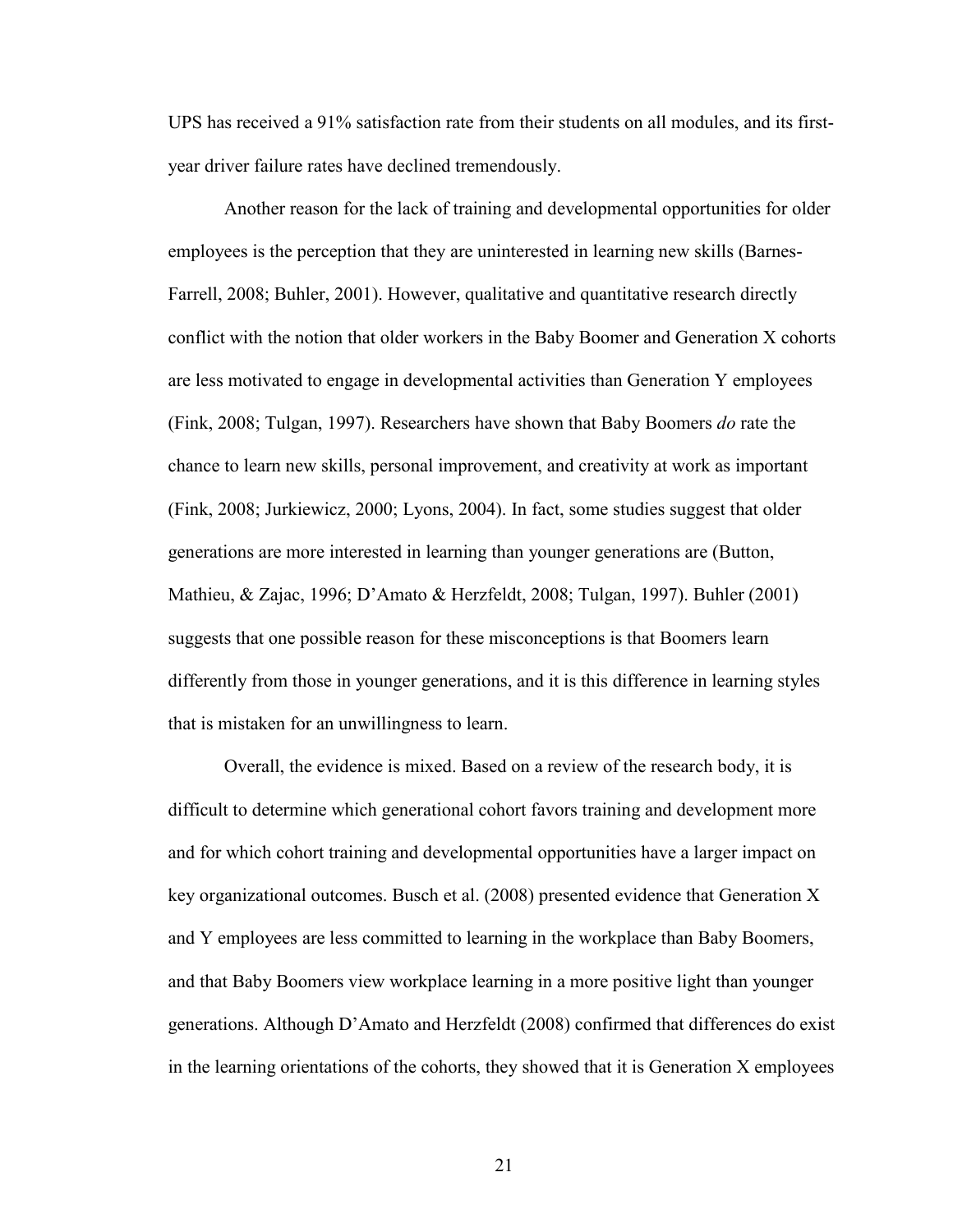who exhibit a stronger learning orientation and lower organizational commitment levels than Baby Boomers.

Similar ambiguity is found when examining the research on employees' perceptions of training and developmental opportunities. Mastrangelo and Green (2008) demonstrated that Baby Boomers report significantly more support for training than Generation Yers at Frito-Lay. However, Dudley and her colleagues (2009) found that Generation Yers perceive that their training and development needs are assessed and met significantly more than Generation Xers and Baby Boomers. Their results also showed that Generation Yers' perceptions of training and developmental support influences their intentions to separate from their current agencies significantly more than Baby Boomers'. This finding supports anecdotal suggestions that Generation Yers expect to receive regular training and may change organizations if that expectation is not met satisfactorily.

Some researchers have found no generational cohort differences in training and development preferences. In a 2006 Randstad survey, Randstad researchers found that skill development and training are equally important, in terms of career development programs, for employees in the Matures, Baby Boomer, and Generation X cohorts (Randstad, 2006). Moreover, when investigating generational differences in the use of online learning systems, Stapleton, Wen, Starrett, and Kilburn (2007) found no significant differences in perceived satisfaction with or perceived learning from online courses. Although these results suggest that no generational differences exist in the preferences for training and development, much more evidence supports the conclusion that differences do, in fact, exist. The question that was explored in this study is where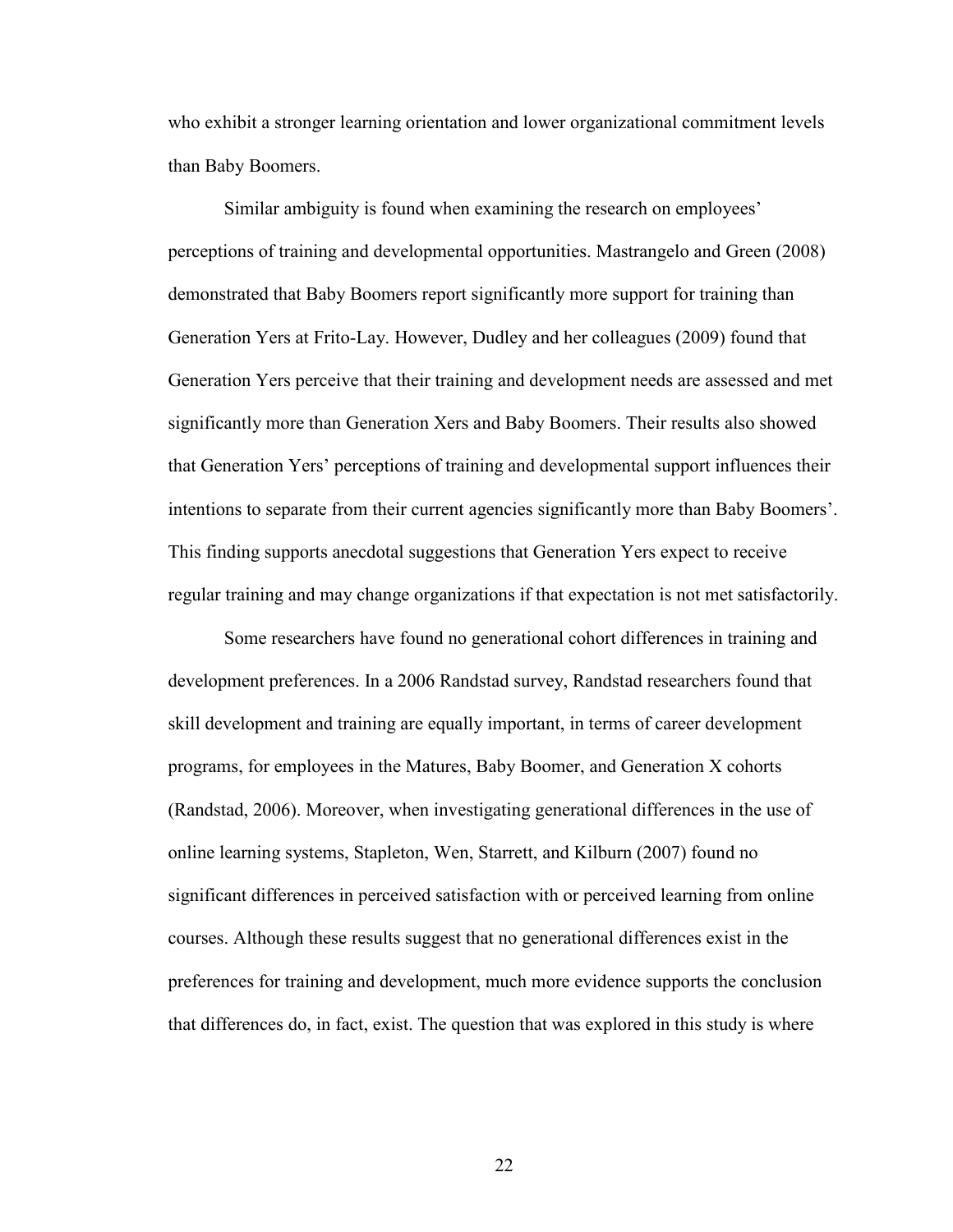<span id="page-29-0"></span>the differences actually occur and the extent to which they impact employees' job satisfaction levels.

#### *Supervisory Trust*

 It is widely known and accepted that effective leadership is critical to the success of an organization. Research studies provide strong support that leadership behaviors, styles, and effectiveness significantly impact important organizational outcomes, such as turnover, organizational commitment, and satisfaction (Lowe, Kroeck, & Sivasubramaniam, 1996; Podsakoff, MacKenzie, Moorman, & Fetter, 1990; Rafferty & Griffin, 2006; Trottier, Van Wart, & Wang, 2008). Thus, another important factor of concern to OPM and federal agencies regarding human capital management is employees' perceptions of leadership in agencies.

 The specific leadership factor of interest in this study is employees' levels of trust in their immediate supervisors, which reflect perceptions of their supervisors' characteristics (e.g., integrity, competence, dependability, fairness, ability, and openness) (Clark & Payne, 2006; Dirks & Ferrin, 2002). In a 2005 survey of the federal workforce, the MSPB found that employees' trust in their supervisors was a critical issue in federal agencies. They showed that employees' trust levels affect a variety of other employee attitudes, which impact agencies' abilities to accomplish their goals and objectives. As a result, the MSPB researchers strongly recommended that agency leaders focus on building and strengthening this relationship between employees and supervisors (MSPB, 2007). Given this report and the research supporting the conclusions drawn in this report, employees' trust levels should be of particularly high concern to agency leaders.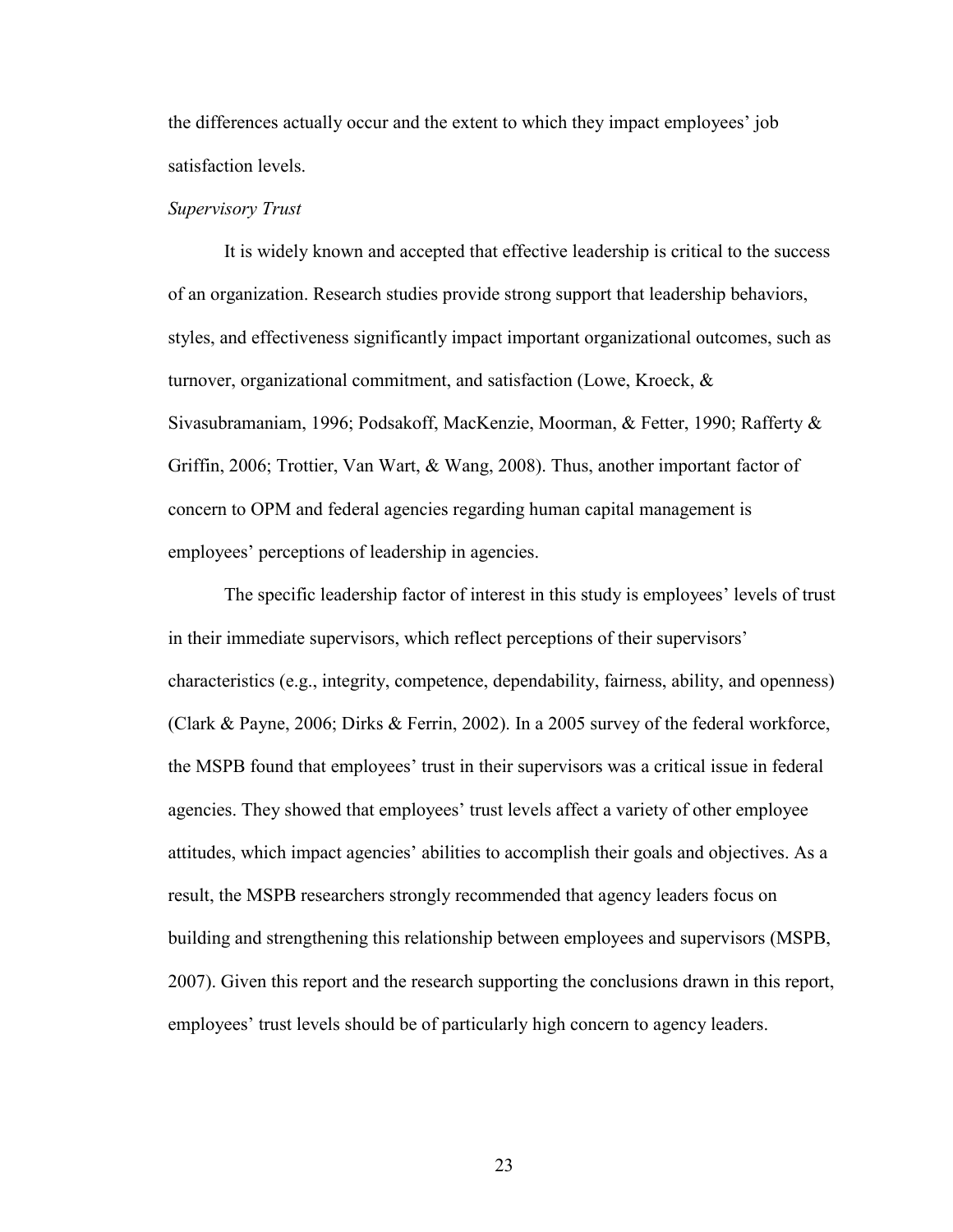A review of the literature body on trust supported the MSPB researchers' recommendations. According to Phillips (1997), high-performance organizations create a culture of mutual trust between management and employees, which indicates that when employees trust in their leaders, organizations realize higher performance levels than organizations with employees with lower levels of trust in their leaders. Using the social exchange theory to explain this connection, researchers suggest that when subordinates trust their managers, they are more willing to put forth extra effort towards job performance and organizational citizenship behaviors, as well as have more favorable attitudes (see, e.g., Dirks & Ferrin, 2002).

 Trust has been linked to a number of attitudinal outcomes, particularly organizational commitment, citizenship behaviors, intentions to quit, and job satisfaction (Brower, Lester, Korsgaard, & Dineen, 2009; Deluga, 1995; Macky & Boxall, 2007; Lagace, 1991; Liou, 1995; Pillai, Schriesheim, & Williams, 1999; Podsakoff et al., 1990). In a study examining managers' and sales employees' trust levels, Legace (1991) found that reciprocal trust between managers and employees significantly influences employees' job satisfaction levels. His results were confirmed in a more recent metaanalysis. Dirks and Ferrin (2002) conducted a meta-analysis on the relationships between employees' trust in leadership and key outcomes, antecedents, and other correlates. They showed that trust in leaders is significantly related to each of the outcomes tested, including job performance, job satisfaction, organizational commitment, satisfaction with leaders, and organizational citizenship behaviors. Interestingly and relevant to the present study, their data indicated that trust had the largest relationships with job satisfaction and organizational commitment.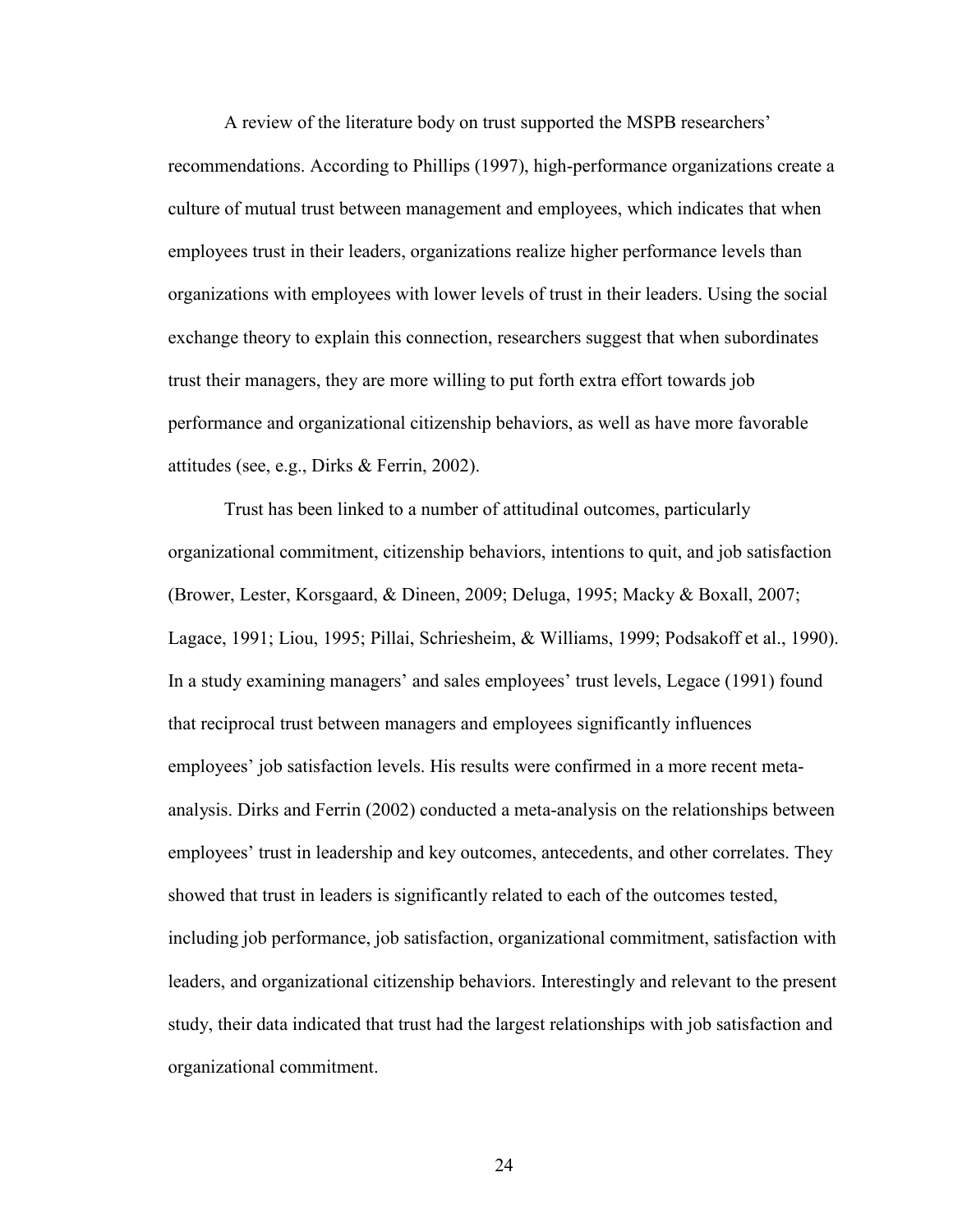<span id="page-31-0"></span>*Generation Research on Supervisory Trust*. Generational researchers speculate that major workplace conflicts arise when supervisors manage employees of a different generation than themselves (Leger, 2000) because of different leadership style and behavior preferences (see Arsenault, 2004; Jones, Brown, Zoltners, & Weitz, 2005; Sessa, Kabacoff, Deal, & Brown, 2007; Zemke et al., 2000). Acknowledging the significance that leaders have on employees' work attitudes, behaviors, and performance, it was expected that a generous amount of research would be found exploring generational differences in factors related to leaders. However, even though a fair amount of research was found on supervisor support, relations, and effectiveness, (Pitt-Catsouphes, Matz-Costa, & Besen, 2009), a review of the literature body showed almost no research examining generational similarities and differences in supervisory trust levels.

The only two empirical studies found provided evidence that trust differences exist among the generations. Arsenault (2004) found that 8 out of the 10 characteristics most admired in leaders were significantly different among the generations. He showed that Veterans and Baby Boomers rank honesty as an important characteristic for leaders and significantly higher than Generation Xers and Nexters (i.e., Generation Y employees), and concluded that his findings support speculations that Generation X and Y employees' levels of trust in their leaders are declining.

In a later study about generational differences in leader values and leadership behaviors, Sessa et al. (2007) confirmed Arsenault's (2004) results. They also showed that employees in the four cohorts differ in the leadership attributes they value in their leaders and in their perceptions of the attributes most important for leaders. Also using a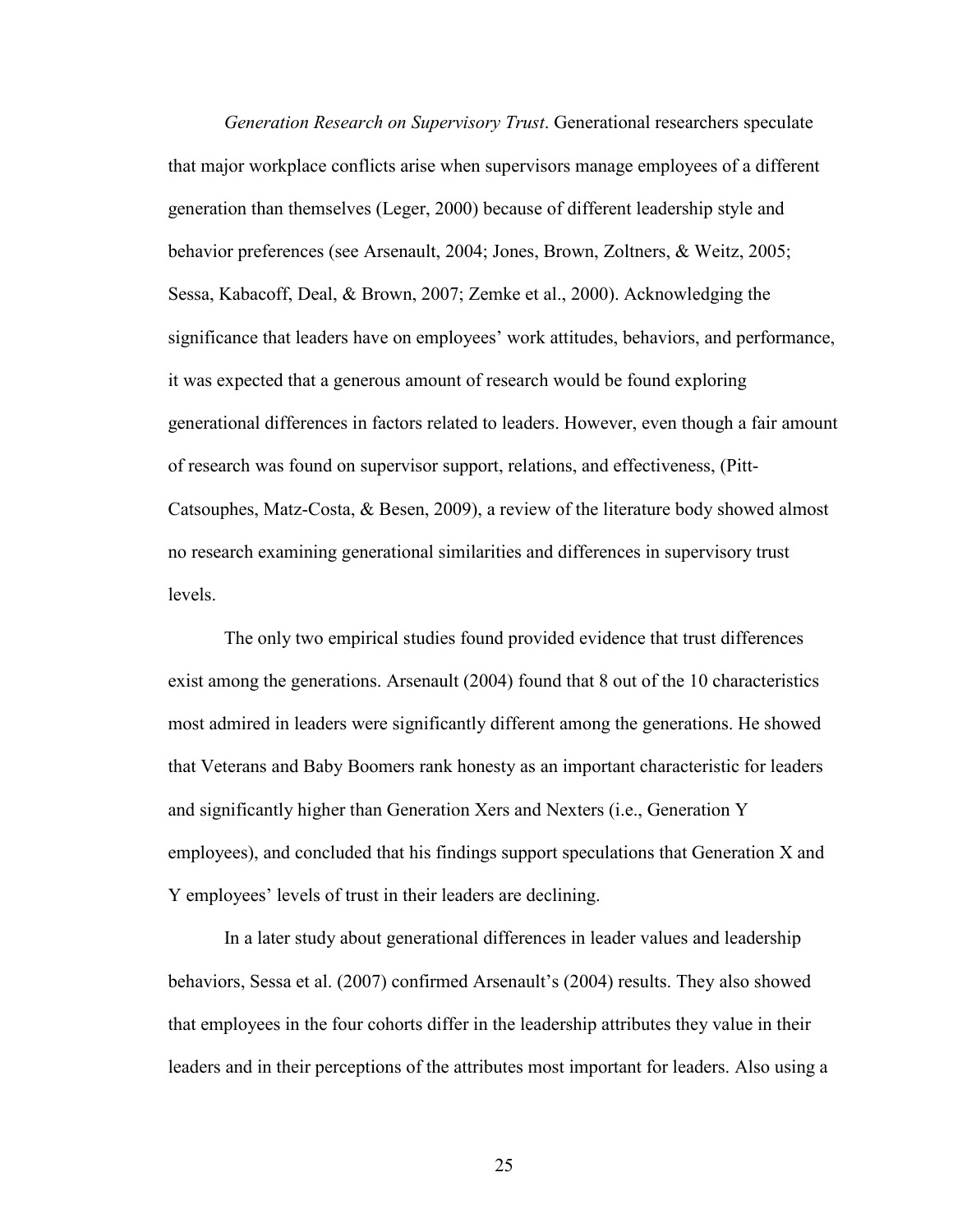<span id="page-32-0"></span>rank-ordered procedure, they found that although each of the generational cohorts value trustworthiness, it was ranked significantly differently across the groups. Specifically, Generation Yers valued other attributes, such as focus, dedication, and optimism more highly than honesty. Recognizing the limited evidence, the above results need to be extended and empirically examined to provide additional evidence regarding the presence, or lack thereof, of differences among the cohorts in supervisory trust levels. *Summary of Generational Research*

As expected, some of the empirical literature provides evidence that the members of the four cohorts differ from one another in their attitudes about and preferences in the workplace. For example, several researchers have shown that employees in the younger generations report higher intentions to separate from their organizations than those in older generations (e.g., D'Amato & Herzfeldt, 2008; Miller, 2006). These findings support widely held beliefs about Generation Y employees that suggest they are less committed to their organizations and constantly seek new jobs and opportunities when compared to Generation X, Baby Boomer, and Mature employees. However and not surprisingly, results from other research studies have differed. Other researchers have shown that no differences exist between the cohorts in their work attitudes and motivations (e.g., Davis et al., 2006; Jurkiewicz, 2000), and another group has concluded that although differences may be present, they are not as extensive as some researchers argue (e.g., Jurkiewicz & Brown, 1998). As a result of these inconsistent findings, more research is needed to further explore and confirm the validity of generational differences in the work attitudes, motivations, and behaviors of employees.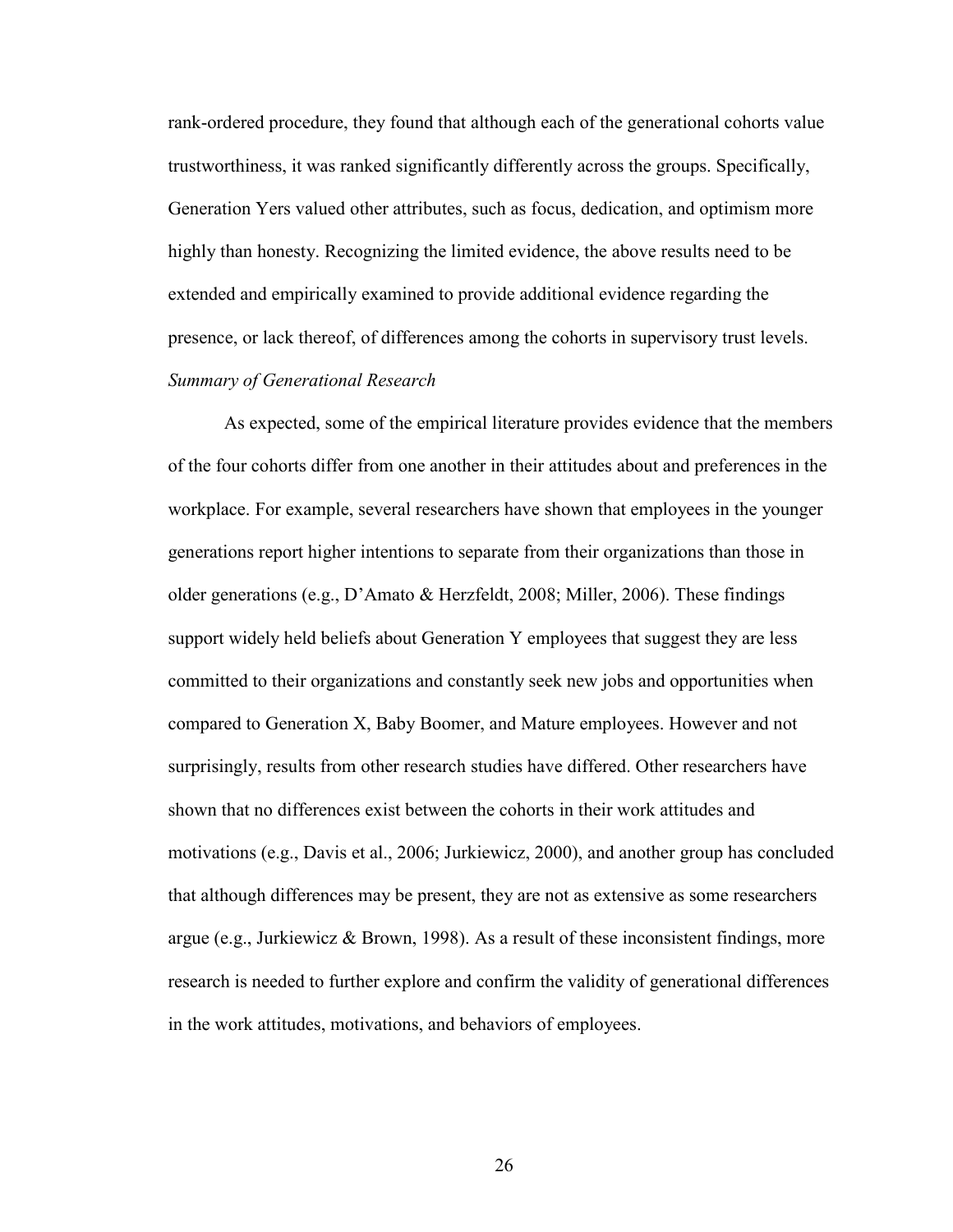Purpose

<span id="page-33-0"></span> The purpose of this study was to fill a void in the literature by examining the degree to which the relationships between employees' satisfaction with rewards and recognition, satisfaction with training and development, supervisory trust levels, and levels of job satisfaction hold equally for employees in the four generational cohorts present in the federal workforce. A review of the generational literature revealed not only a limited body of empirical research and mixed findings, it also showed that the majority of generation studies have focused on individual construct differences across cohorts instead of relationship differences. Therefore, this study is innovative in its approach to applying structural equation modeling (SEM) to not only assess relationship differences but also to understand whether employees' attitudes about human capital management differentially impact an important organizational outcome.

#### Hypotheses

 Based on the literature discussed above, it can be concluded that employees in older generations are more satisfied with their jobs and with the rewards and recognition received compared to younger generations (e.g., Beutell & Wittig-Berman, 2008; Blythe et al., 2008; Miller, 2006; Wallace, 2006). And, given that researchers also have shown that employees who are satisfied with their rewards and recognition are more satisfied with their jobs (e.g., Cennamo  $\&$  Gardner, 2008), it seems an obvious extension of the literature body to apply those findings to this study. Thus, as shown in Figure 1, it was hypothesized that:

*Hypothesis 1a*: Employees' satisfaction with the rewards and recognition received will be positively related with their levels of job satisfaction.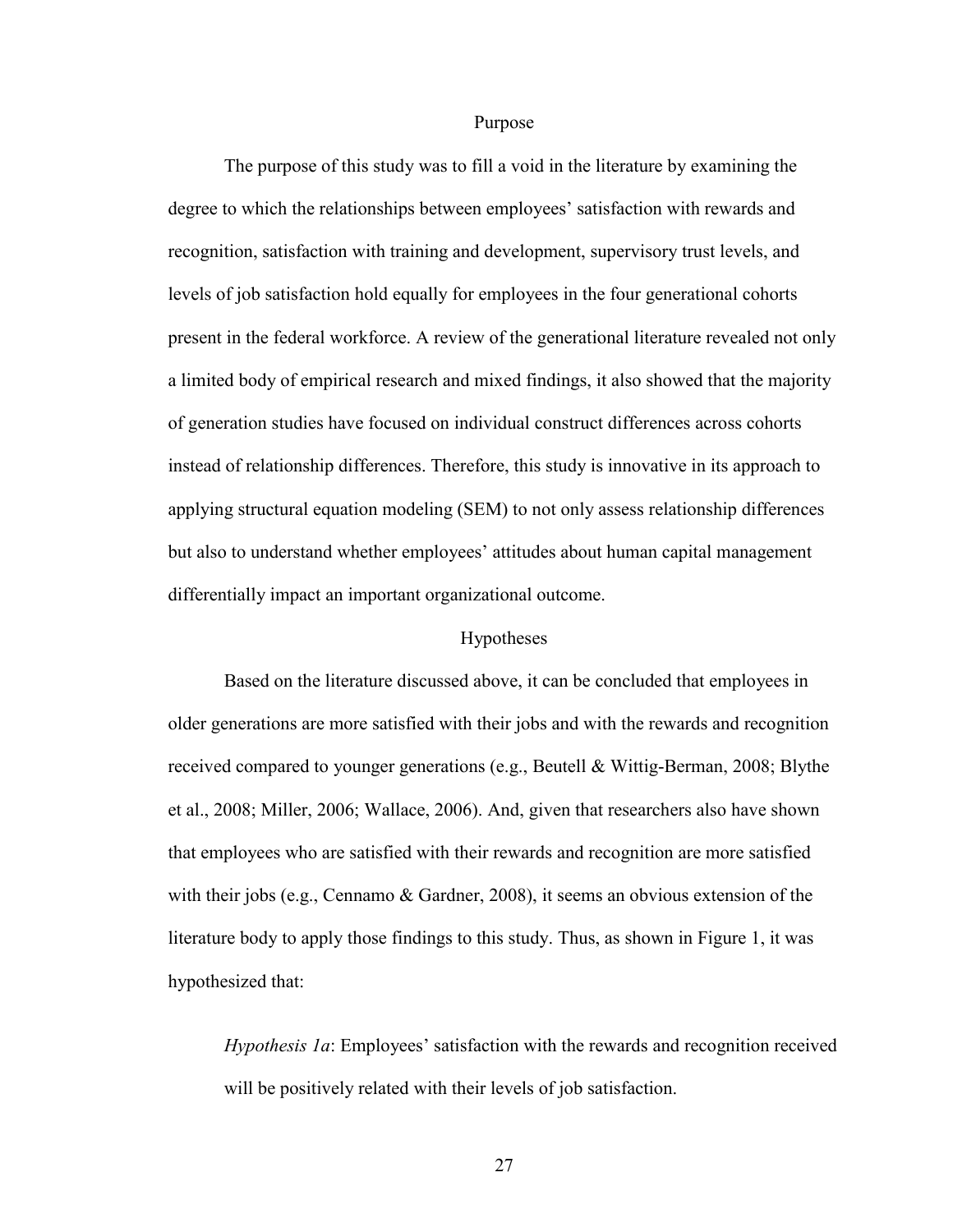*Hypothesis 1b*: The relationship between employees' satisfaction with the rewards and recognition received and their levels of job satisfaction will differ across generational cohorts such that it will be stronger for employees in older generations than for those in younger generations.

 The generation research on supervisory trust and training and development is more inconclusive. For example, although some researchers showed that Baby Boomers are more committed to learning in the workplace than younger generations (e.g., D'Amato & Herzfeldt, 2008; Jurkiewicz, 2000), others showed differences in commitment to learning in the reverse direction (e.g., Busch et al., 2008). Moreover, research showing that Baby Boomers perceive more training and developmental support than other generations (e.g., Mastrangelo  $\&$  Green, 2008) has been disputed by research showing that Generation Yers perceive more support for training and development than other cohorts (Dudley et al., 2009). However, acknowledging that the study by Dudley et al. (2009) used a sample of federal employees and showed that Generation Yers' satisfaction with training and development had a stronger impact on a related organizational outcome, it is hypothesized that:

*Hypothesis 2a*: Employees' satisfaction with the training and development received will be positively related with their levels of job satisfaction.

*Hypothesis 2b*: The relationship between employees' satisfaction with their training and development and their job satisfaction levels will differ across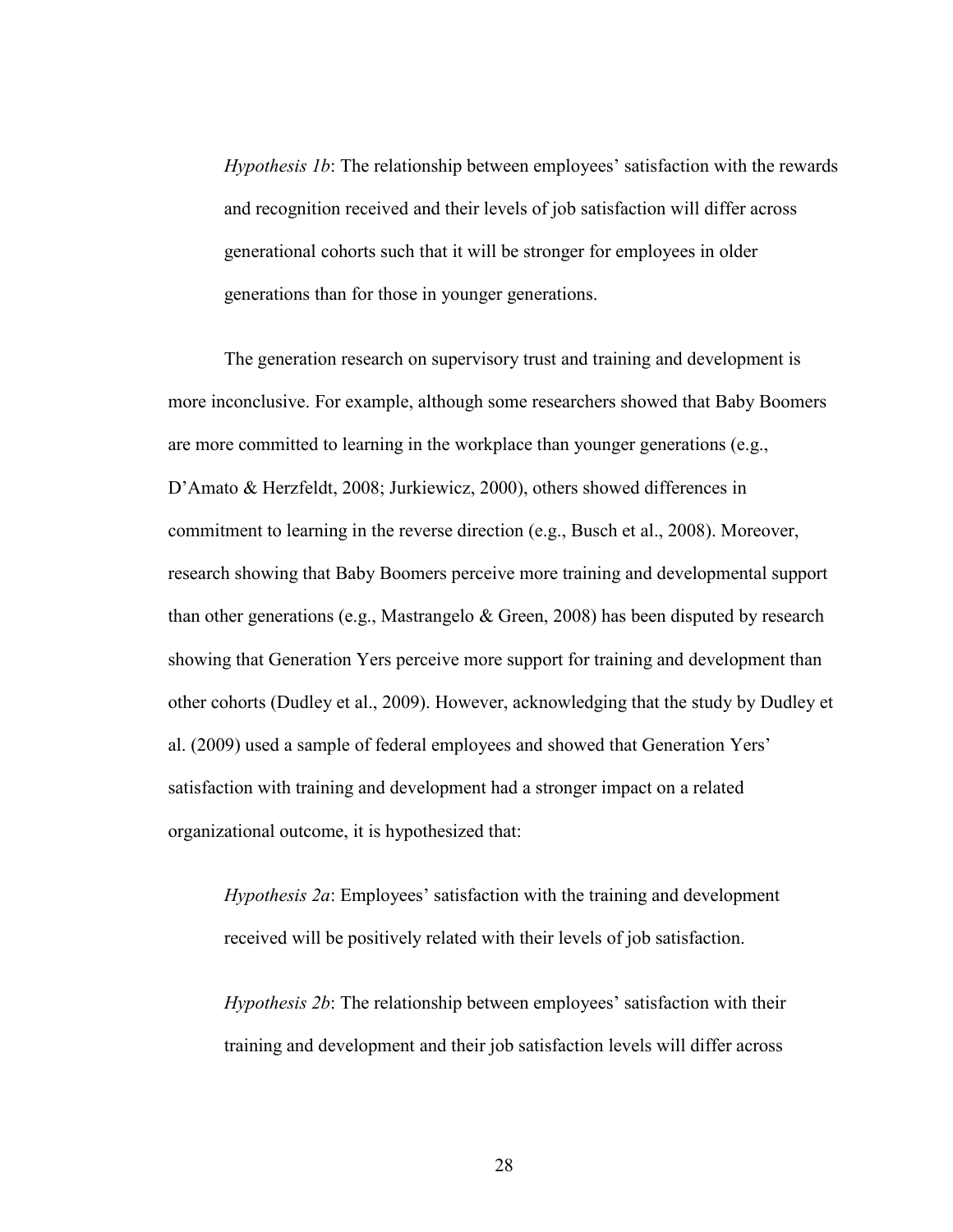generational cohorts such that it will be stronger for employees in younger generations than for those in older generations.

 The research on trust levels across cohorts is the most limited of the constructs included in this study. According to Arsenault (2004) and Sessa et al. (2007), employees in older generations rank the importance of trust in their supervisors significantly higher than younger generations. Therefore, based on their research, combined with other research demonstrating that higher levels of trust lead to higher levels of job satisfaction, it is hypothesized:

*Hypothesis 3a*: Employees' levels of trust in their supervisors will be positively related with their levels of job satisfaction.

*Hypothesis 3b*: The relationship between employees' trust in their supervisors and their job satisfaction levels will differ across generational cohorts such that it will be stronger for employees in older generations than for those in younger generations.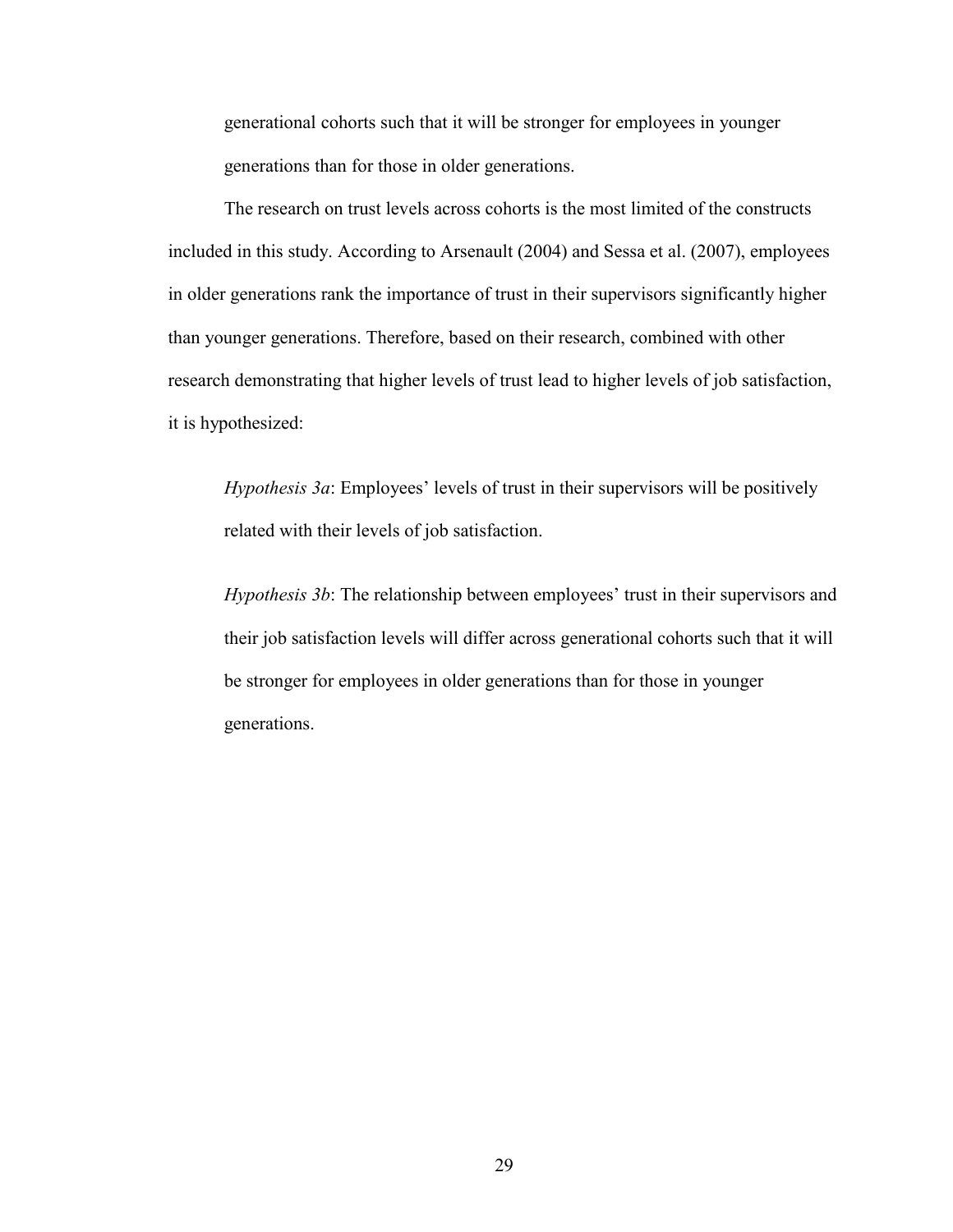

*Figure 1*. Hypothesized model of relationship between human capital management and job satisfaction in federal employees.

Method

# *Participants*

 $\overline{a}$ 

 The data for this retrospective study came from a total of 36,926 full-time, permanent federal employees from 24 different federal agencies who completed the Merit Principles Survey (MPS) in 2005. Overall, the sample comprises more males (51%) than females  $(35\%)^1$ . The mean age of respondents was 49.1 years  $(SD = 8.75)$ . The average tenure with their current agencies was 16.2 years (*SD* = 9.59) and 19.7 years (*SD* = 9.76) with the federal government. Over half of the respondents had at least a bachelor's degree (67%). Sixty-two percent of the participants were White, 10% were Black, 4% were Hispanic, 3% were Asian, and 6% reported being of a different race/ethnicity or being more than two races. Five percent of respondents were Matures; 56% were Baby Boomers; 24% were Generation Xers, and less than 1% were Generation Y employees. *Measures* 

 $1$  Due to missing data on background items, the percentages do not total 100.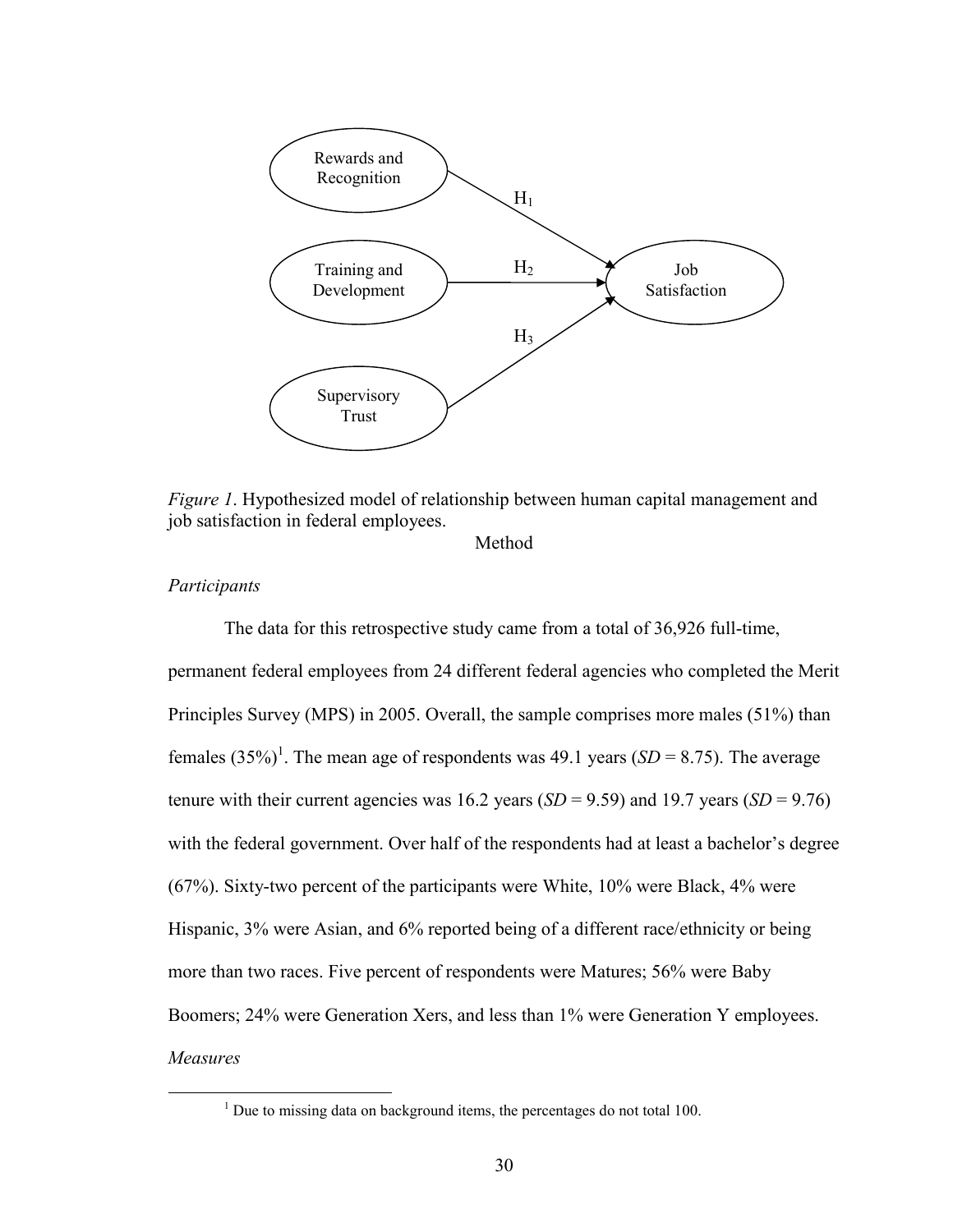The MPS 2005 is a survey that measures the perspectives of federal employees regarding working conditions, job satisfaction, and the quality of their coworkers and supervisors. The survey provides MSPB with indicators of how successful agencies are at achieving their missions, overcoming barriers to successful mission accomplishment, and supporting success through rewards, recognition, and retention. The 69-question survey consisted of Likert-style items covering demographic information and 10 dimensions related to the work environment: agency mission and work environment, employee's own job, employee's work unit, job performance standards and appraisal, pay and rewards, fairness, employee's supervisor, training, career plans, and supervisors' perspective at all levels (team leaders, first-line supervisor, upper managers, and executives). The survey items were reviewed by human resources leaders in several agencies, pilot tested, and revised as needed before the administration (see Appendix A for a list of items used in this study).

*Generation Cohort*. The four generation cohorts were created using respondents' ages. Given the data were collected in 2005, the cohorts were computed using the appropriate ages for that year. Matures (born between 1922 and 1943) represented employees between 62-83 years old. Baby Boomers (born between 1944 and 1960) represented employees between 45-61 years old. Generation Xers (born between 1961 and 1980) represented employees between 25-44 years old. Although the Generation Y cohort (born between 1981 and 2000) includes individuals who were 24 years old and younger, only employees 18 years and older were included in analyses.

*Rewards and Recognition*. Employees' satisfaction with the rewards and recognition they receive was measured using four items. Responses were captured using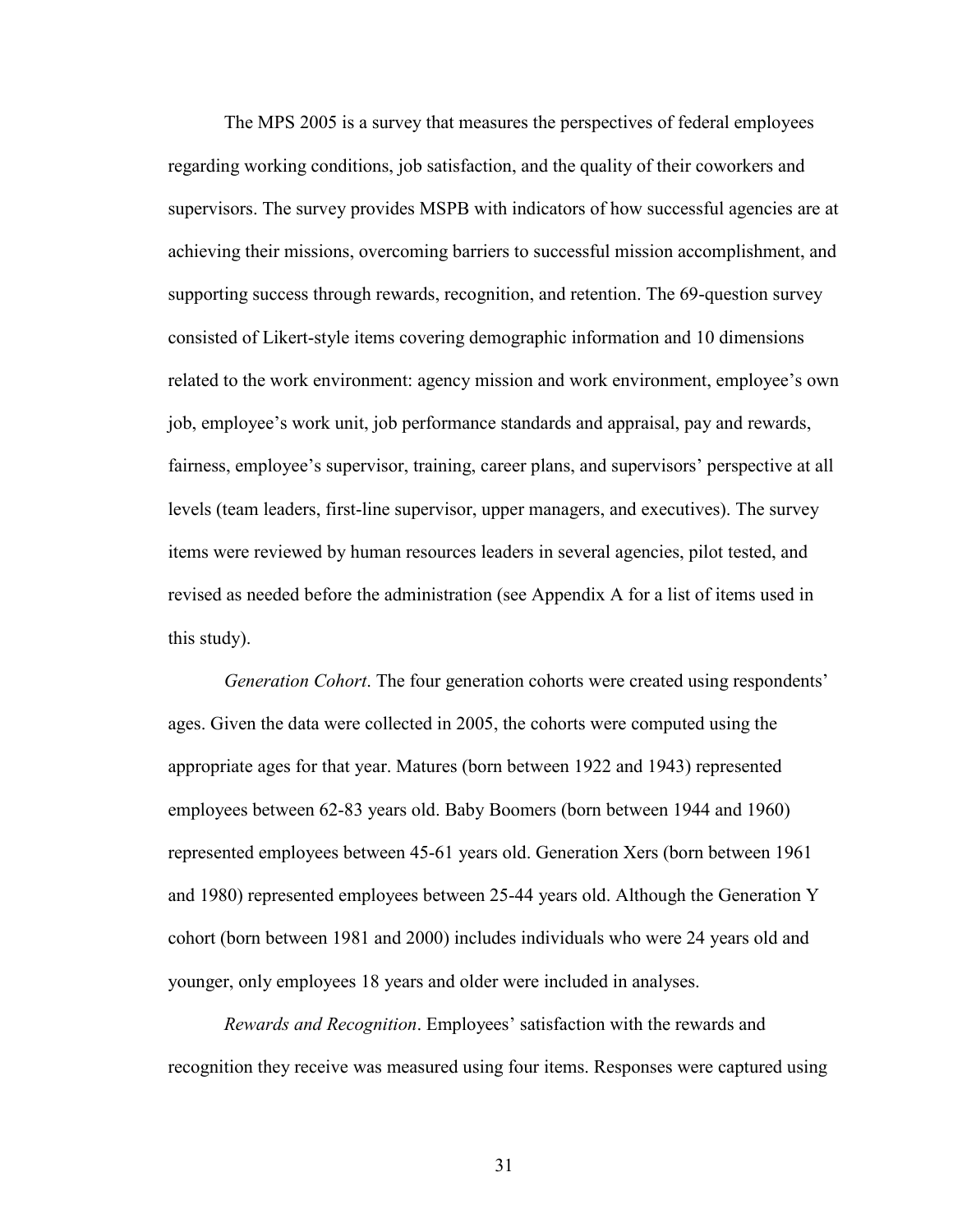a 5-point Likert-scale from *Strongly Agree* (1) to *Strongly Disagree* (5). A sample item is "I am satisfied with the recognition and awards I receive for my work."

*Training and Development*. Employees were asked to report, on a 5-point Likertscale (*Strongly Agree* (1) to *Strongly Disagree* (5)), whether they receive sufficient training to perform their jobs effectively. An example item of the two items used is "I receive the training I need to perform my job."

*Supervisory Trust*. Employees' level of trust in their supervisors was assessed with eight items on a 5-point Likert-scale from *Strongly Agree* (1) to *Strongly Disagree* (5). These items tap employees' perceptions of their supervisors' character, specifically about characteristics such as integrity, fairness, and openness. An example item is "I trust my supervisor to fairly assess my performance and contributions."

*Job Satisfaction*. Employees' satisfaction with their jobs was measured using four items on a 5-point Likert-scale from *Strongly Agree* (1) to *Strongly Disagree* (5). A sample item is "In general, I am satisfied with my job."

### *Procedure*

 The MPS was administered to full-time, permanent, and nonseasonal employees of the 24 agencies (see Appendix B) who agreed to participate. From the 1.8 million fulltime permanent employees in the federal workforce, a representative and random sample of about 74,000 employees from each agency or major division (e.g., Air Force, Army, and Navy) was invited to participate in the survey via e-mail messages containing the link to the online survey. Paper invitations and surveys were provided to employees in four agencies with limited Internet or e-mail access. A total of 36,926 employees completed the survey, resulting in a 50% response rate.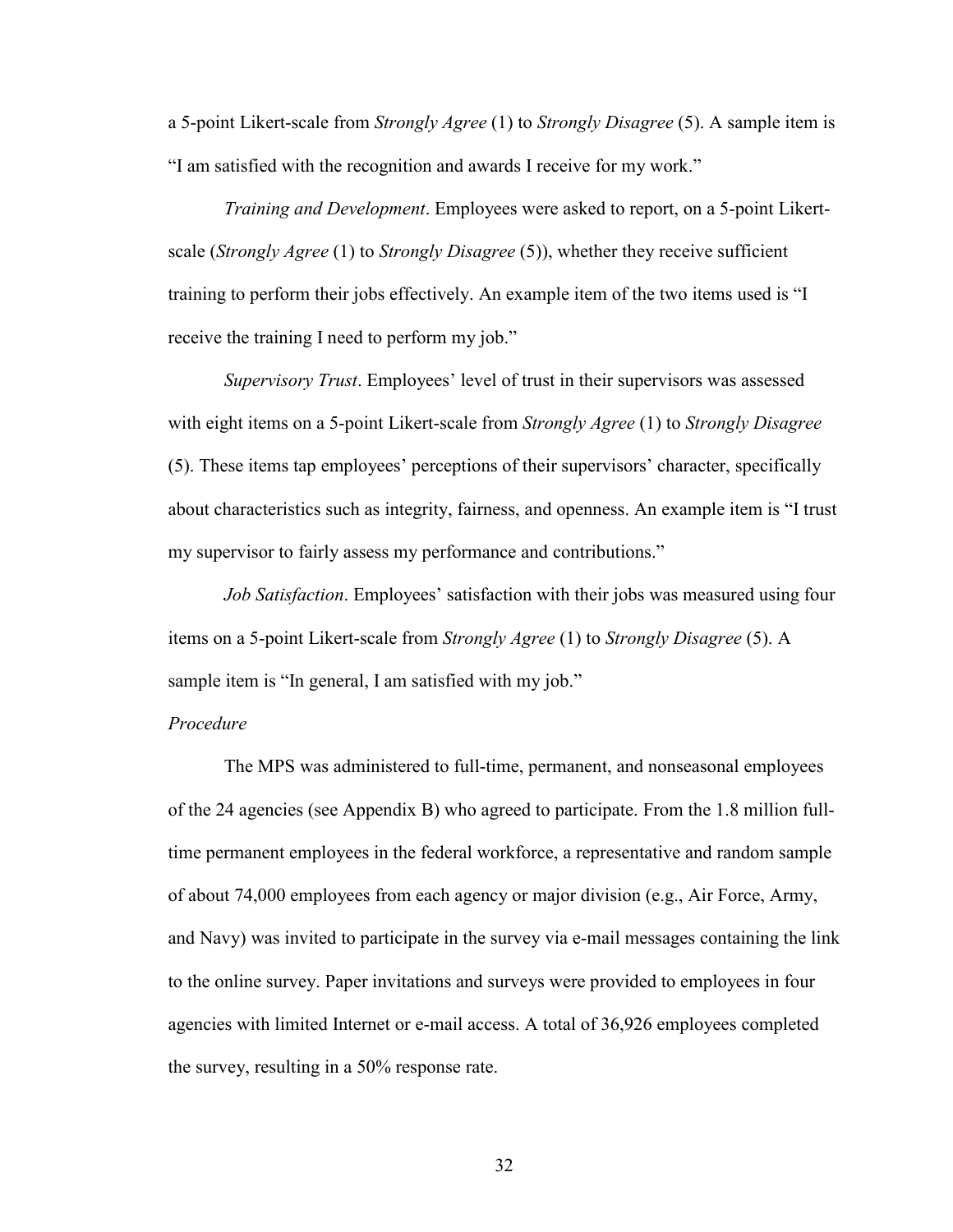### *Statistical Analysis*

The research questions were examined within an SEM framework. The analyses were performed with the Mplus statistical package. The maximum likelihood estimation and full-information maximum likelihood (FIML) methods were used to include all observations in the data set when estimating the parameters.

 Before proceeding with the analyses, the statistical assumptions of SEM were tested (e.g., Garson, 2009). First, the data were screened for outliers and out-of-range values. If out-of-range responses were found, data were treated as missing (e.g., employees reporting ages younger than 18). After this step was completed, analyses were conducted to examine multivariate normality, multicollinearity, and linearity. Both skewness and kurtosis were below the recommended thresholds for concluding the data are normally distributed (see Garson, 2009). Tolerance values were greater than .60 and therefore interpreted to indicate no multivariate multicollinearity (Pedhazur, 1997). Visual inspection of the scatterplots of standardized residuals against standardized estimates of the dependent variable showed random patterns and thus, it also was concluded that nonlinearity is absent. Based on the above, it was determined that the statistical assumptions of SEM had been met.

 In the first phase of the analysis, the hypothesized four-factor model in Figure 1 and two alternative models were tested using the full sample of respondents. Traditionally, the method used to compare nested measurement models is the chi-square difference test (Garson, 2009). However, many researchers agree that not only is the chisquare test sensitive to sample size, the chi-square difference tests fall prey to this same sensitivity (e.g., Cheung & Rensvold, 2002; Kelloway, 1995). For this reason, more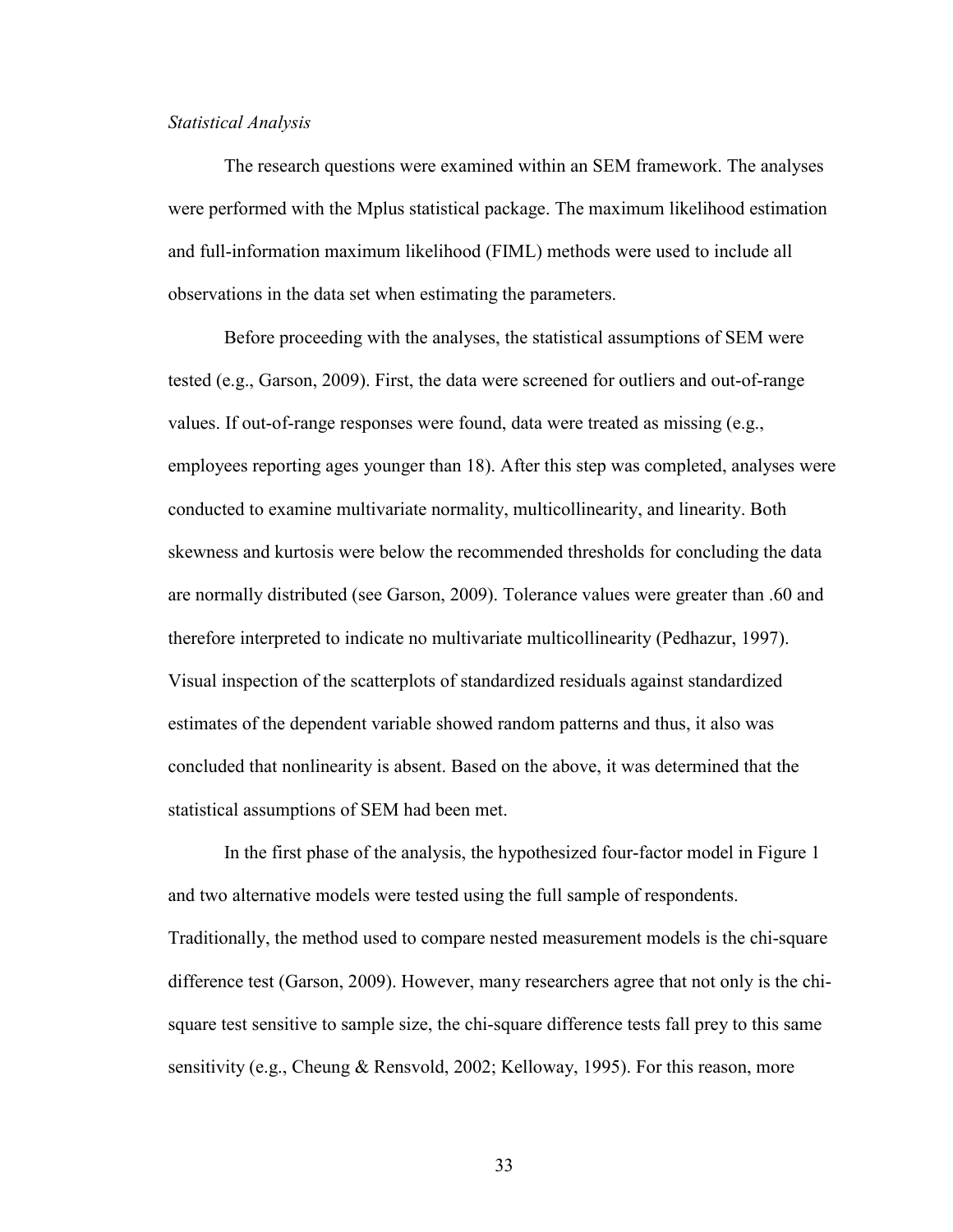attention was paid to the root mean squared error of approximation (RMSEA), comparative fit index (CFI), and Tucker-Lewis index (TLI) goodness-of-fit indices. CFI and TLI values above .95 and RMSEA values below .08 were interpreted to indicate a good fit (Hu & Bentler, 1999).

 In the second phase of the analysis, the structural relations between the latent factors were estimated for the four generational cohorts. The invariance of the structural relationships across cohorts was tested in two steps. First, because they comprise the majority of the total sample (56%), the structural model was developed using the sample of Baby Boomer respondents. Second, equality constraints were imposed on the remaining three cohorts using the structural parameter estimates from the Baby Boomer model.

 The fit of the models was assessed using the same fit indices discussed above. In this case, however, the goal was not only to evaluate the significance of the differences between nested models but also to evaluate the effects of equality constraints across cohorts. Therefore, Cheung and Rensvold's (2002) recommendations were followed. They examined 20 goodness-of-fit measures for use when testing for invariance across multiple groups. They suggested that researchers examine the changes in goodness-of-fit indices and proposed critical change values to indicate invariance between constrained and unconstrained models. One of the three indices recommended was CFI because of its independence of model complexity and sample size, and because it is uncorrelated with the model chi-square. They proposed that a change in CFI ( $\Delta$ CFI) values of  $|0.01|$  or lower suggests that there is no meaningful difference in model fit, whereas a ∆CFI higher than |.01| indicates that the group differences in the constrained parameters are practically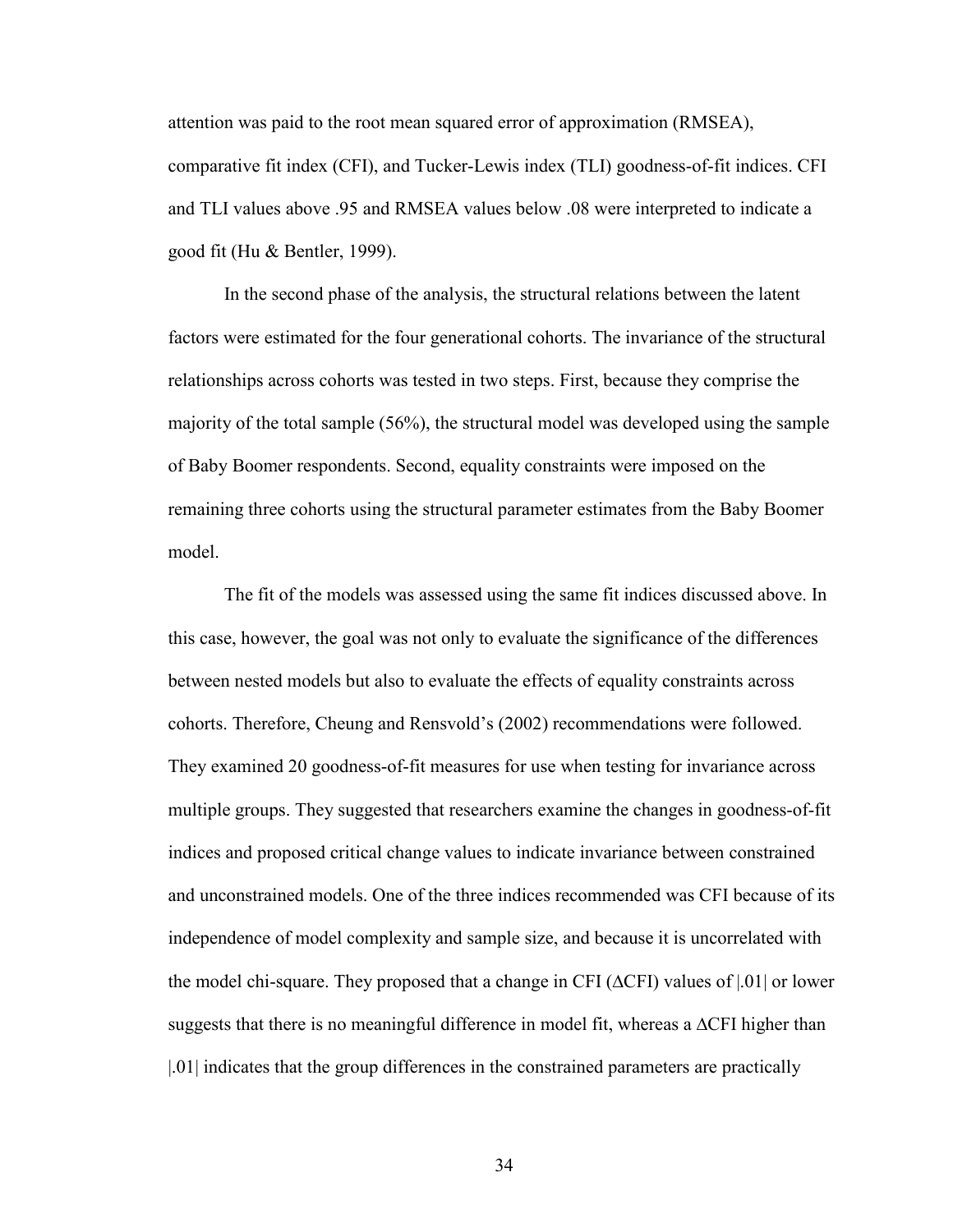significant. Thus, if the CFI value of the constrained model differs by more than |.01| from the unconstrained model, it was concluded that the parameters are not invariant across cohorts.

Results

# *Confirmatory Factor Analysis*

Model fit results for the hypothesized and alternative models are presented in Table 1. As shown, the goodness-of-fit indices clearly show that the four-factor model provides a much better fit to the data than the single- and two-factor models. All items loaded significantly on their hypothesized factors with *t*-values greater than 10.0  $(p < .001$ ; see Table 2), and the latent factors explained a substantial amount of variance in the items ( $R^2$ s ranged from .30 to .83). This four-factor model became the measurement model for subsequent model testing.

Table 1

| Model       |           | df  | CFI |     | <b>RMSEA</b> |           | $\Delta df$ |
|-------------|-----------|-----|-----|-----|--------------|-----------|-------------|
| Four-Factor | 20,589.18 | 129 | 96  |     |              |           |             |
| Two-Factor  | 80,384.35 | 134 | .83 | .80 | .14          | 59,795.14 |             |
| One-Factor  | 97,535.16 | 135 | 79  | .76 |              | 76,945.98 | h           |

*Goodness-of-Fit Indices for Confirmatory Factor Analyses* 

*Note*. Four-factor model included the job satisfaction, rewards and recognition, training and development, and supervisory trust items as separate factors. Two-factor model forced the job satisfaction items to load onto one factor and all other items to load onto another factor. One-factor model forced all items onto a single factor. All  $\chi^2$  values are significant at  $p < .001$ . Changes in chi-square and degrees of freedom values are from those of the four-factor model.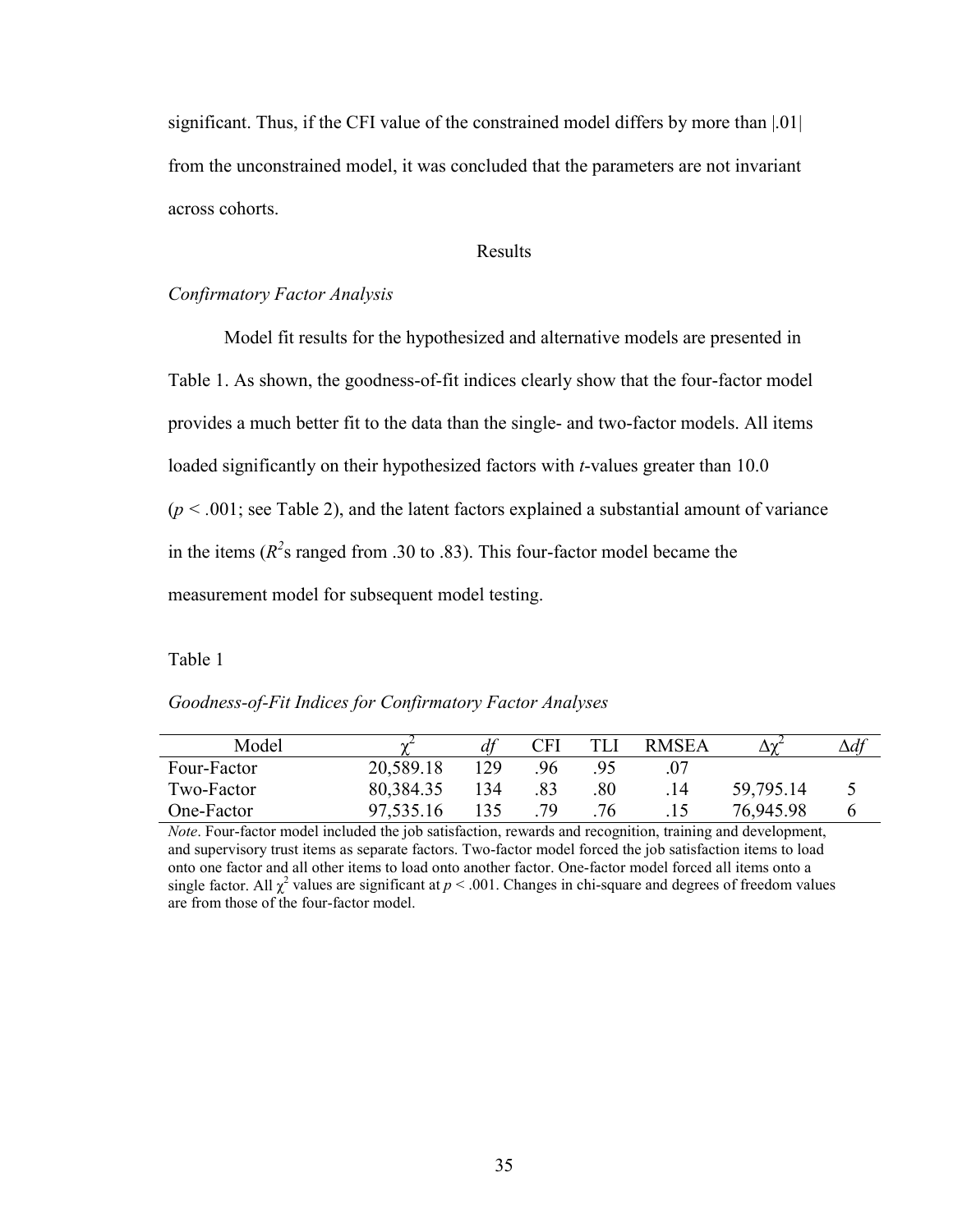|                                                                        |                                       | Rewards     | Training    |                                              |
|------------------------------------------------------------------------|---------------------------------------|-------------|-------------|----------------------------------------------|
|                                                                        | Job                                   | and         | and         | Supervisory                                  |
| Items                                                                  | Satisfaction                          | Recognition | Development | Trust                                        |
| My opinions count at work                                              |                                       |             |             |                                              |
| know what is expected of me on the job.                                |                                       |             |             |                                              |
| The work I do is meaningful to me.                                     | $\frac{1}{1}$ 70<br>58<br>59<br>1.00* |             |             |                                              |
| In general, I am satisfied with my job.                                |                                       |             |             |                                              |
| Recognition and rewards are based on performance in my                 |                                       | 88          |             |                                              |
| My organization takes steps to ensure that employees are<br>work unit. |                                       |             |             |                                              |
| appropriately paid and rewarded                                        |                                       | 89          |             |                                              |
| If I perform well, it is likely I will receive a cash award or         |                                       | 99          |             |                                              |
| pay increase.                                                          |                                       |             |             |                                              |
| am satisfied with the recognition and awards I receive                 |                                       | $1.00*$     |             |                                              |
| for my work                                                            |                                       |             |             |                                              |
| I am given a real opportunity to improve my skills in my               |                                       |             | 121         |                                              |
| organization.                                                          |                                       |             |             |                                              |
| I receive the training I need to perform my job.                       |                                       |             | $1.00*$     |                                              |
| Trust Sup-Fairly assess my performance and                             |                                       |             |             | 98                                           |
| contributions                                                          |                                       |             |             |                                              |
| Trust Sup-Support me in pay and award discussions with                 |                                       |             |             |                                              |
| upper management                                                       |                                       |             |             |                                              |
| Trust Sup-Listen fairly to my concerns                                 |                                       |             |             |                                              |
| I rust Sup--Apply discipline fairly and only when justified            |                                       |             |             | $\frac{133}{110}$<br>1100 \$<br>1105<br>1105 |
| Trust Sup—Clearly communicate conduct expectations                     |                                       |             |             |                                              |
| Trust Sup-Act with integrity                                           |                                       |             |             |                                              |
| Trust Sup—Refrain from favoritism                                      |                                       |             |             |                                              |
| Trust Sup--Keep me informed                                            |                                       |             |             |                                              |
| Note. All items are significant at $p < .001$ . *Fixed.                |                                       |             |             |                                              |

Factor Loadings from the Four-Factor Confirmatory Factor Analysis *Factor Loadings from the Four-Factor Confirmatory Factor Analysis* 

Table 2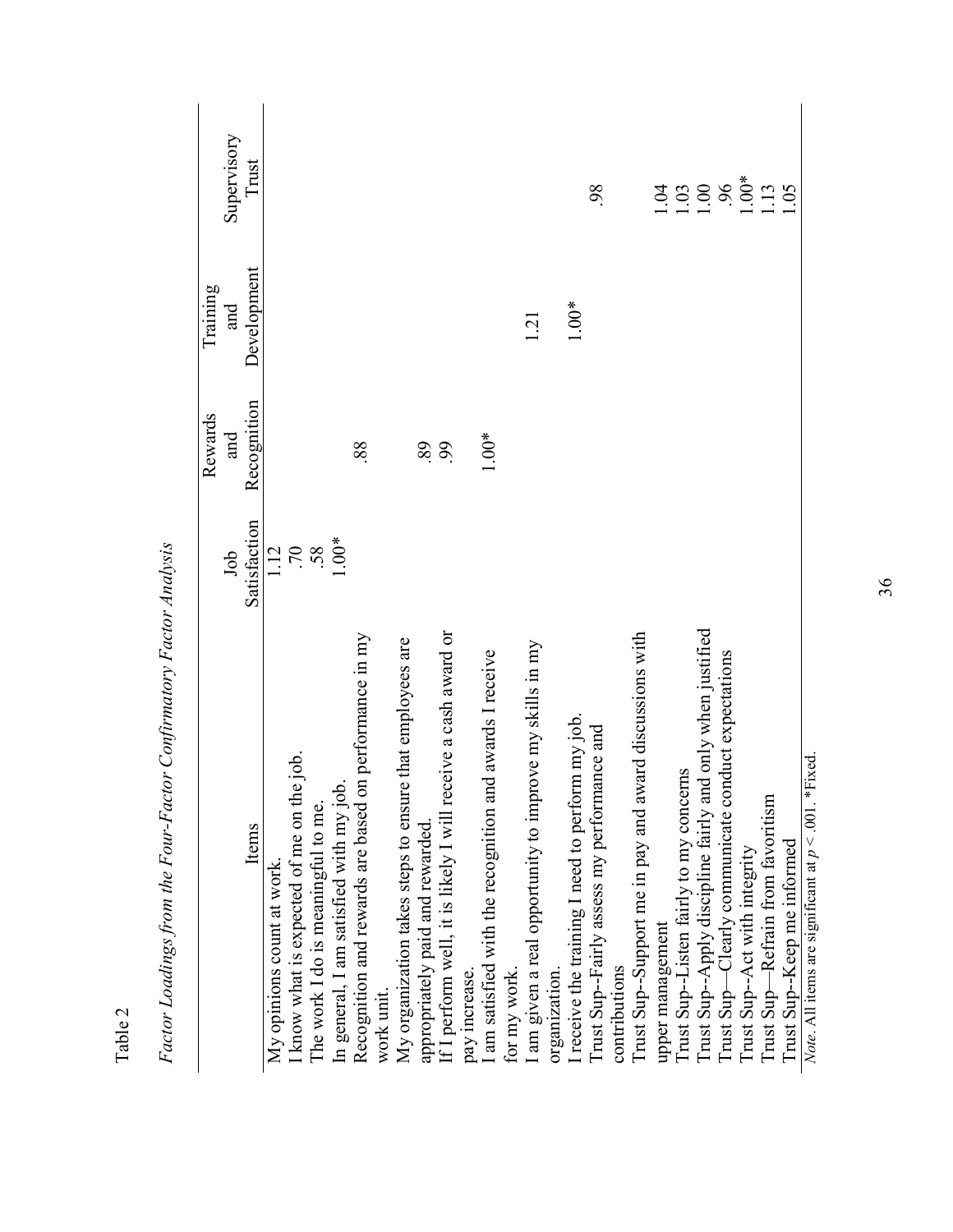# *Descriptive Statistics*

The means, standard deviations, and reliability coefficients of the four confirmed scales, as well as the correlations among the factors are presented in Table 3. Table 4 contains the descriptive statistics of the scales for each of the cohorts. The means show that employees report being most satisfied with their rewards and recognition, compared to the other factors. However, the means for all four factors are relatively low, indicating general dissatisfaction with human capital management polices and practices in federal agencies. Although the correlations among the four factors are somewhat high, this is to be expected. From a human resource management approach, these systems are normally viewed as different, though related (Medsker et al., 2007).

# Table 3

*Means, Standard Deviations, Correlations, and Reliabilities for the Study Variables* 

| Variable                 | M    |           |      | RR  |      |     |
|--------------------------|------|-----------|------|-----|------|-----|
| <b>Job Satisfaction</b>  | 2.05 | .74       | .80) |     | .67  | .59 |
| Rewards and Recognition  | 2.78 | .98       | .57  | .86 | .54  | .59 |
| Training and Development | 2.30 | .95       | .67  | .54 | .79) | .50 |
| <b>Supervisory Trust</b> | 2.20 | <b>QQ</b> | .59  | .59 | .50  | .96 |

*Note. N*s ranged from 33,653 to 35,944. All correlations are significant at  $p < .001$ . Alpha coefficients are along the diagonal in parentheses.  $JS = Job$  Satisfaction.  $RR = Rewards$  and Recognition.  $TD = Training$ and Development. ST = Supervisory Trust.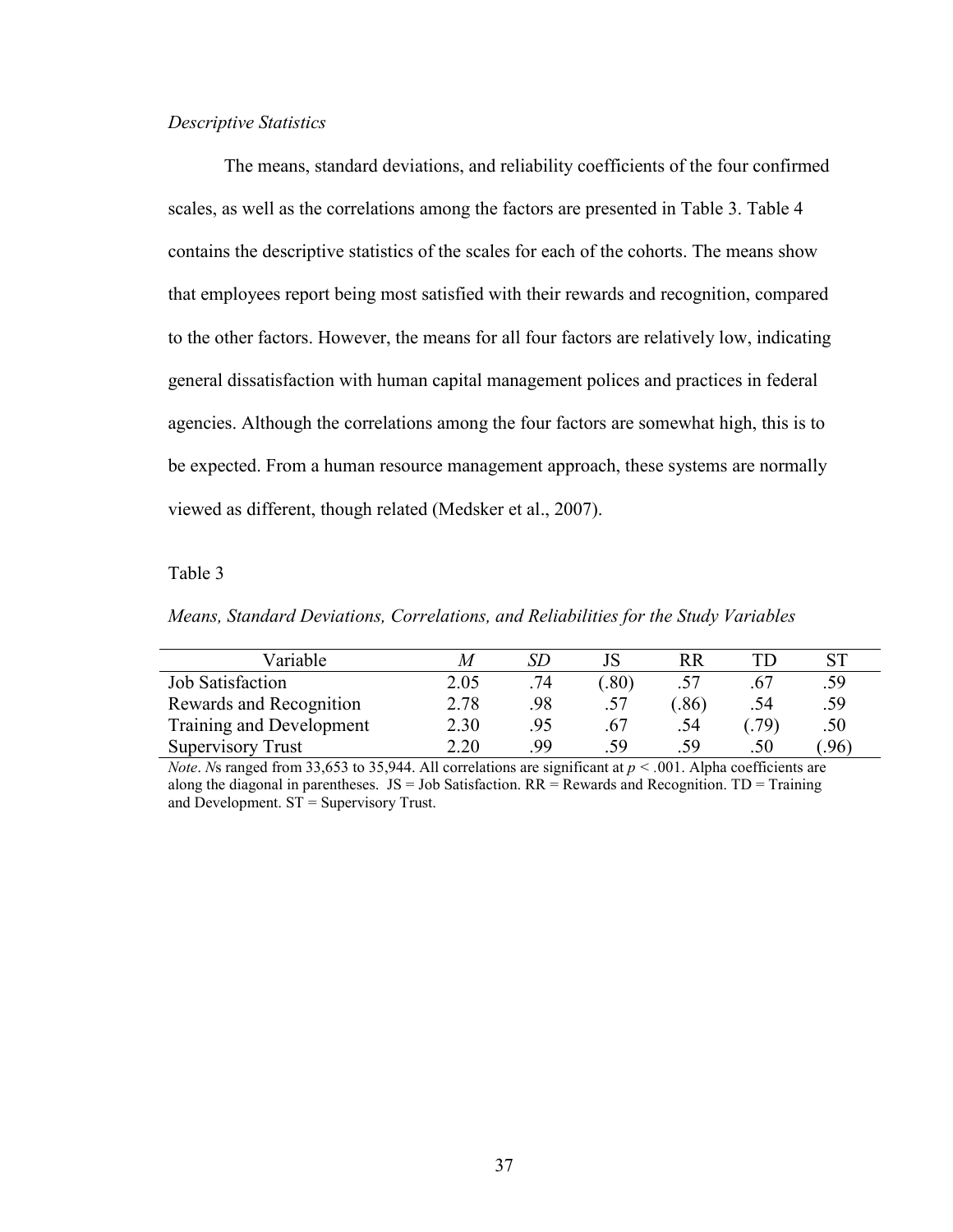# Table 4

# *Means and Standard Deviations of the Study Variables for the Four Generational*

# *Cohorts*

|                          | <b>Generational Cohort</b> |        |              |                     |  |  |  |  |
|--------------------------|----------------------------|--------|--------------|---------------------|--|--|--|--|
|                          |                            | Baby   |              |                     |  |  |  |  |
| Variable                 | Mature                     | Boomer | Generation X | <b>Generation Y</b> |  |  |  |  |
| Job Satisfaction         |                            |        |              |                     |  |  |  |  |
| $\overline{M}$           | 1.93                       | 2.04   | 2.07         | 2.13                |  |  |  |  |
| SD                       | .71                        | .75    | .74          | .73                 |  |  |  |  |
| Rewards and Recognition  |                            |        |              |                     |  |  |  |  |
| M                        | 2.71                       | 2.77   | 2.85         | 2.96                |  |  |  |  |
| SD                       | .96                        | .98    | .99          | 1.01                |  |  |  |  |
| Training and             |                            |        |              |                     |  |  |  |  |
| Development              |                            |        |              |                     |  |  |  |  |
| $\overline{M}$           | 2.22                       | 2.29   | 2.33         | 2.24                |  |  |  |  |
| SD                       | .92                        | .96    | .95          | .93                 |  |  |  |  |
| <b>Supervisory Trust</b> |                            |        |              |                     |  |  |  |  |
| M                        | 2.19                       | 2.21   | 2.17         | 2.15                |  |  |  |  |
| SD                       | .97                        | 1.00   | .98          | .97                 |  |  |  |  |

*Note*. Sample size for Matures ranged from 1,704-1,708. Sample size for Baby Boomers ranged from 20,469-20,512. Sample size for Generation Xers ranged from 8,760-8,779. Sample size for Generation Yers ranged from 98-100.

### *Structural Model*

The hypothesized structural relationships between rewards and recognition, training and development, supervisory trust, and job satisfaction were estimated using the sample of Baby Boomer respondents. The results of this test are shown in Table 5. Although the chi-square was significant, the values of CFI, TLI, and RMSEA indicate that this model fits the data reasonably well, explaining 76% of the variance in Baby Boomers' job satisfaction levels. These results combined with the significant parameter estimates suggest that Boomers' satisfaction with the rewards and recognition received, satisfaction with the training and development received, and their level of trust in their immediate supervisors were all significant predictors of their job satisfaction levels.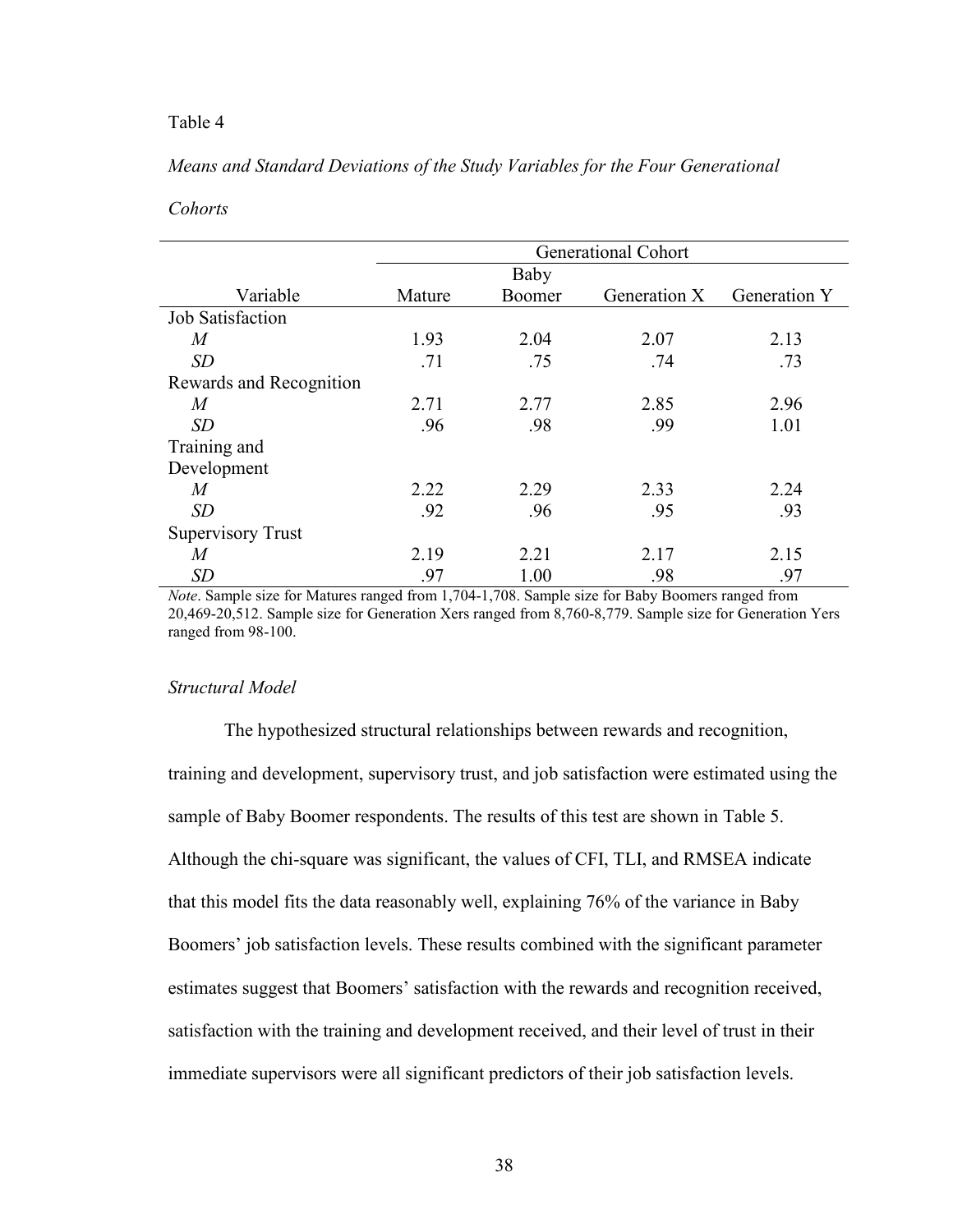#### Table 5

| Model               |           | df  | <b>CFI</b> | TLI | <b>RMSEA</b> |           |   | $\Delta$ CFI |
|---------------------|-----------|-----|------------|-----|--------------|-----------|---|--------------|
| <b>Baby Boomers</b> | 12,551.74 | 129 | .96        | .95 | .07          |           |   |              |
| <b>Matures</b>      | 1,200.48  | 132 | .96        | .95 | .07          | 11,351.26 | 3 | $.00\,$      |
| Generation X        | 5,679.65  | 132 | .95        | .94 | .07          | 6,872.09  | 3 | .01          |
| <b>Generation Y</b> | 294.52    | 132 | .89        | .87 | .11          | 12,257.22 |   | .07          |
| Generation Y–RR     | 292.88    | 131 | .89        | .87 | .11          | 12,258.86 |   | .07          |
| Generation Y-TD     | 291.99    | 130 | .89        | .87 | .11          | 12,259.75 |   | .07          |
| Generation Y-all    | 290.98    | 129 | .89        | .87 | .11          | 12,260.76 |   | .07          |

*Results of Structural Model Invariance Testing Across the Four Generational Cohorts* 

*Note*. All  $\chi^2$  values are significant at  $p < .001$ . Changes in chi-square, degrees of freedom, and CFI values are from those of the Boomer model. Generation Y–RR indicates that the structural constraint for the path between the rewards and recognition and job satisfaction factors was removed. Generation Y–TD indicates that the structural constraints for the paths between the rewards and recognition and job satisfaction factors and between the training and development and job satisfaction factors were removed. Generation Y–all indicates that all constraints were removed.

To determine whether this same model held equally for the three remaining cohorts, the structural parameters in the Mature, Generation X, and Generation Y models were constrained to be equal to those parameters obtained from the freely-estimated Boomer model. The results of these tests for structural invariance across cohorts also are presented in Table 5. Examination of the model fit indices and ∆CFI values show that the hypothesized structural model is invariant for employees in the Baby Boomer, Mature, and Generation X cohorts. However, the fit indices and ∆CFI value did not support the presence of structural invariance for Generation Y employees. Thus, as suggested by Steenkamp and Baumgartner (1998), the structural constraints in the Generation Y model were freed one path at a time to explore reasons for this lack of invariance.

 Given that previous research has clearly shown that differences exist between older and younger generations' satisfaction with rewards and recognition, the first constraint removed was on the relationship between rewards and recognition and job satisfaction. Table 5 shows that the model fit indices did not improve as a result of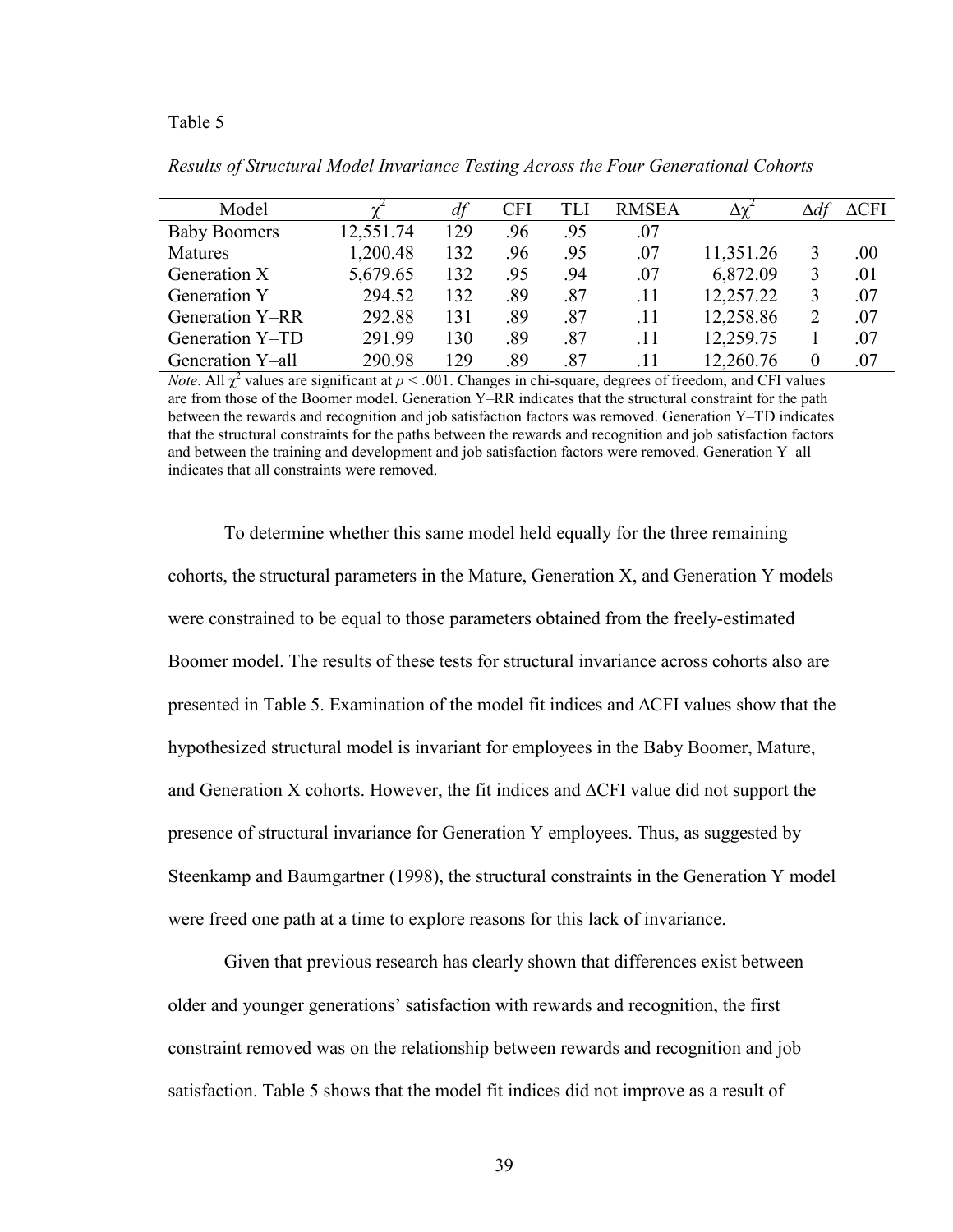freeing this path. This process was repeated by removing the constraints on the other two relationships, separately. However, the results continued to exhibit marginal model fit indices and ∆CFI values greater than |.01|. Accordingly, these results indicate that the relationships in the hypothesized model are not invariant across the four cohorts. In other words, the hypothesized model is significantly different, both statistically and practically, among Mature, Boomer, Generation X, and Generation Y federal employees. The unstandardized estimates for the hypothesized paths between rewards and recognition, training and development, supervisory trust, and job satisfaction among the cohorts are depicted in Figure 2.





*Note*. The unstandardized estimates for the structural paths in the constrained model including Boomers, Generation Xers, and Matures are the first estimates, and the second estimates are the unstandardized estimates for the structural paths in the unconstrained Generational Y model.  $*_p$  < .05.  $*_p$  < .01.  $**_p$  < .001.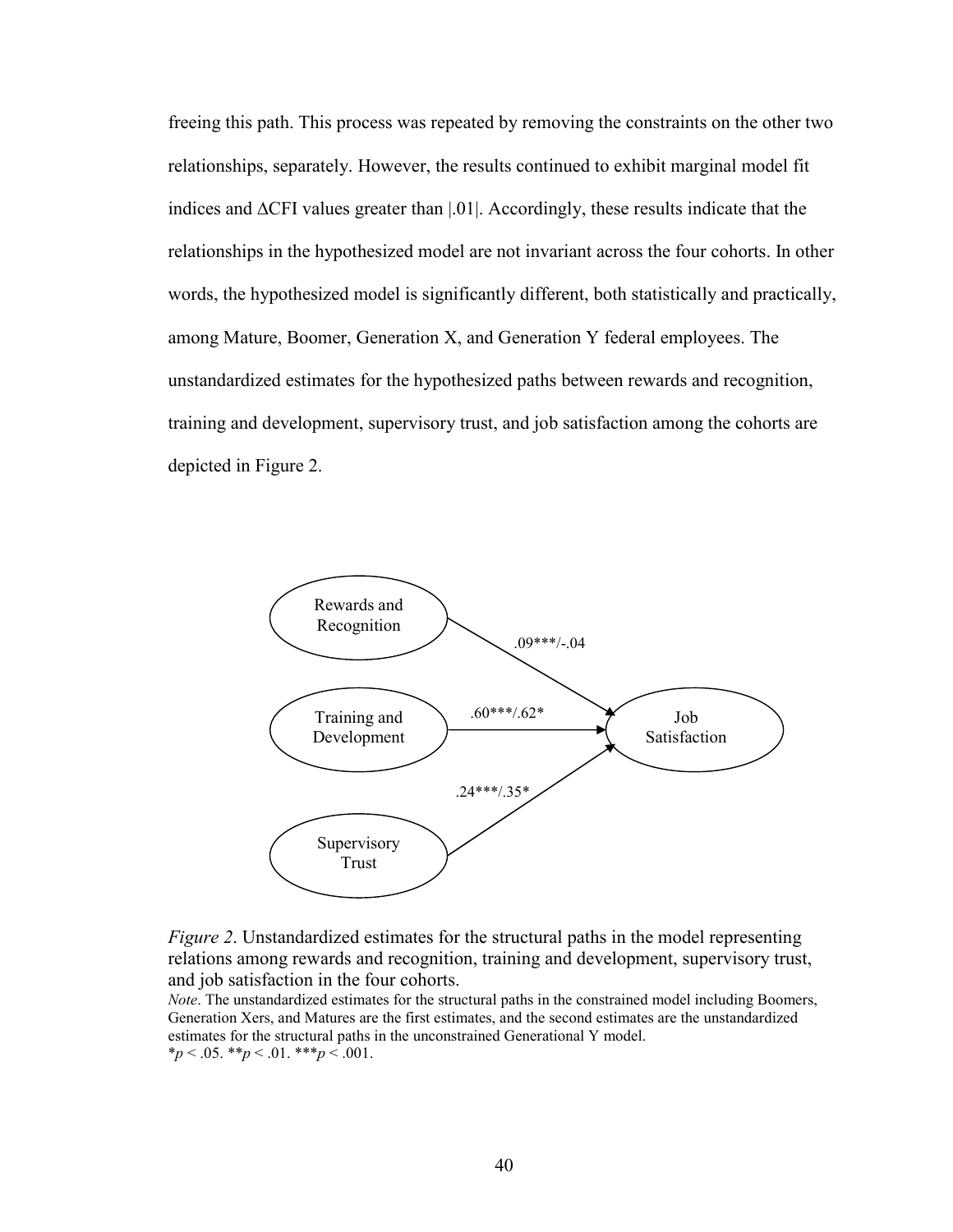Hypothesis 1a predicted that employees' satisfaction with the rewards and recognition received would be positively related to their levels of job satisfaction. Hypothesis 2a predicted that employees' satisfaction with the training and development received would be positively related to their levels of job satisfaction. Hypothesis 3a predicted that employees' trust in their supervisors would be positively related to their levels of job satisfaction. The positive directions of the path estimates from the Matures, Baby Boomer, and Generation X models shown in Figure 2 provide evidence to support these hypotheses. These results indicate that higher levels of satisfaction with rewards and recognition, higher levels of satisfaction with training and development, and higher levels of trust lead to higher levels of job satisfaction among the employees in these three cohorts. Although the path estimate between rewards and recognition and job satisfaction is negative in the Generation Y model, it is neither significant nor meaningful given the poor model fit.

 The remaining three hypotheses involved examining the structural invariance of the cohort models and potential differences in the magnitudes of the structural paths. Hypothesis 1b stated that the rewards and recognition–job satisfaction relationship would be different across cohorts and stronger for employees in the older cohorts. Hypothesis 2b stated that the training and development–job satisfaction relationship would be different across cohorts and stronger for employees in the younger cohorts. Hypothesis 3b stated that the supervisory trust–job satisfaction relationship would be different across cohorts and stronger for employees in the older cohorts. The lack of invariance found indicates that the relationships are different for employees in the four cohorts. However, due to the inadequate fit of the Generation Y model, these three hypotheses could not be tested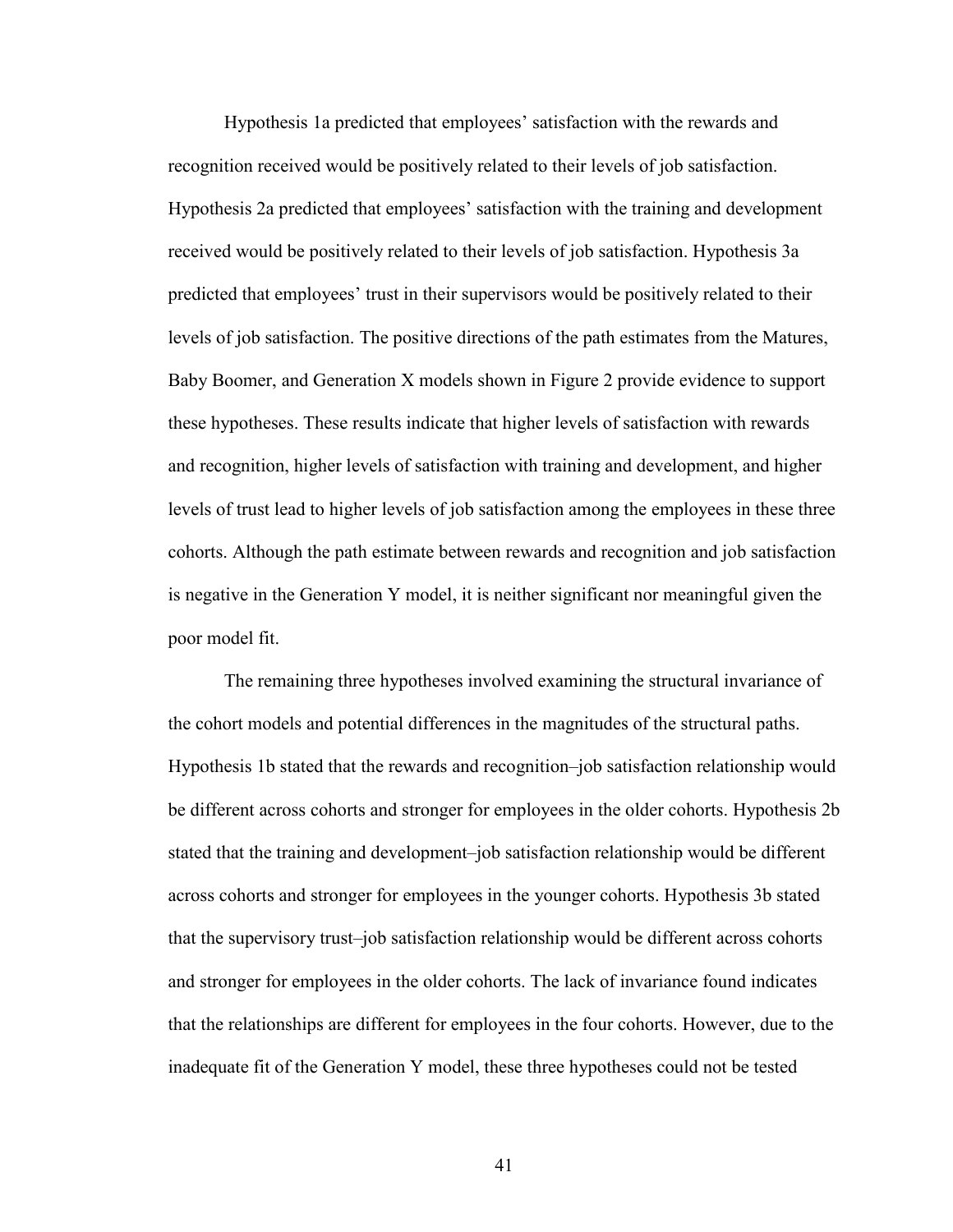completely. According to Garson (2009), parameter estimates from a poorly-fitting model are unreliable and not generalizable. Therefore, the structural estimates from the Generation Y model were not interpreted and compared to the other three cohorts. Consequently, the evidence of non-invariance shown in Table 5 provides partial support for Hypotheses 1b, 2b, and 3b.

### **Discussion**

 The objective of this study was to examine whether the relationships among employees' perceptions about human capital management and their job satisfaction levels hold equally for employees in the four generational cohorts present in the federal workforce. Using SEM to test the hypothesized model, partial support was provided for this model. However, the results also showed that these relationships varied across the cohorts.

 Three of the hypotheses predicted that the relations between rewards and recognition and job satisfaction (Hypothesis 1a), training and development and job satisfaction (Hypothesis 2a), and supervisory trust and job satisfaction (Hypothesis 3a) would be positive and significant. The path estimates shown in Figure 2 support these three hypotheses, and they indicate that the more satisfied employees are with the rewards and recognition received, the more satisfied employees are with the training and development received, and the more they trust their supervisors, the happier they are with their jobs. Albeit only applicable to the Matures, Boomers, and Generation X employees in this study, these results also support positively-associated findings in the organizational behavior literature body (Dirks & Ferrin, 2002; Garrido et al., 2005; Lopez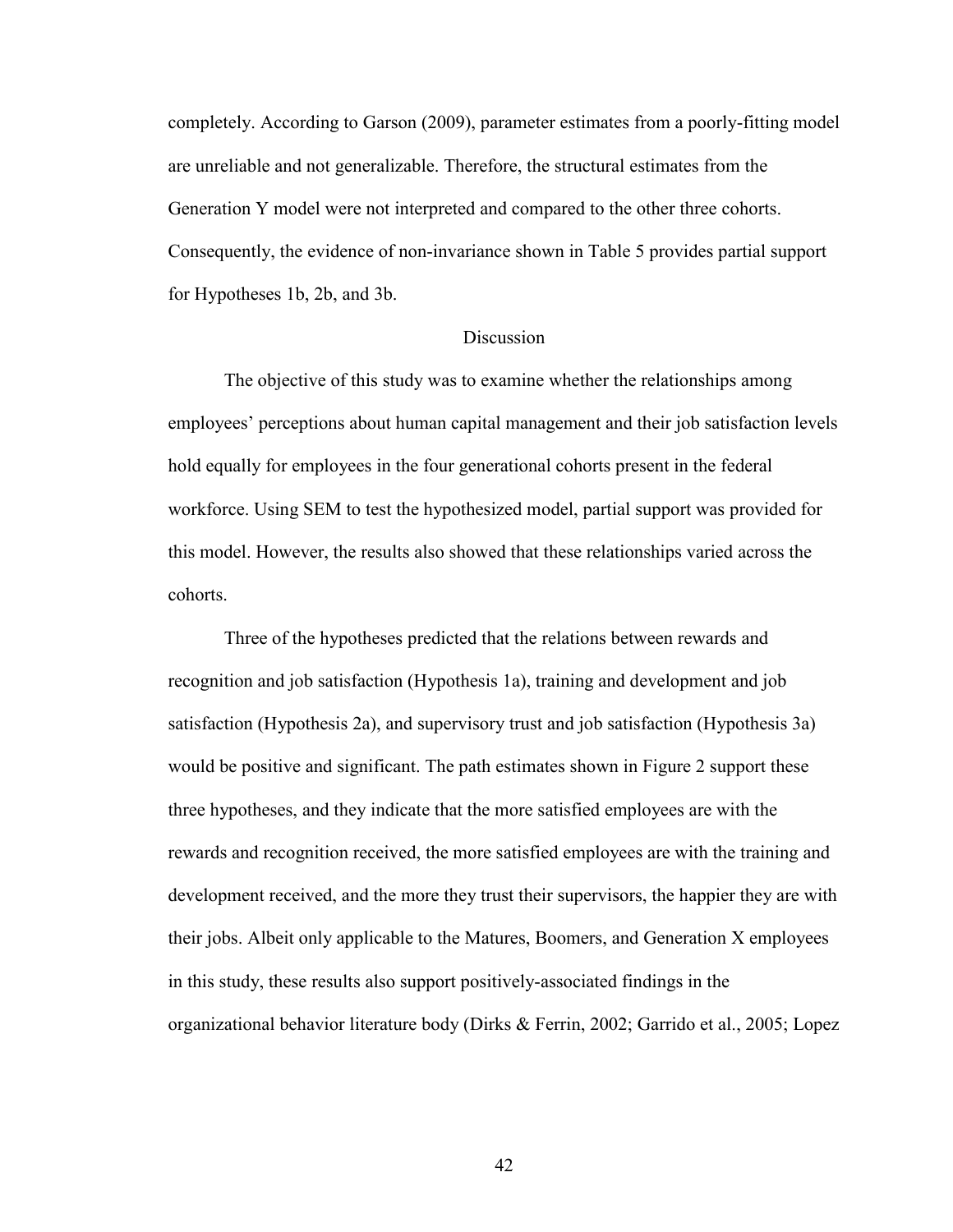et al., 2006) and confirms that this model of job satisfaction is not only applicable to private-sector employees but also applies to employees in public-sector organizations.

 The remaining three hypotheses regarding cohort differences examined the differences in the relationships and compared the strength of the relationships across cohorts. Each of the hypotheses predicted that the relationships between rewards and recognition and job satisfaction (Hypothesis 1b), training and development and job satisfaction (Hypothesis 2b), and supervisory trust and job satisfaction (Hypothesis 3b) would differ across the cohorts. However, it was also hypothesized that the relationship between rewards and recognition and job satisfaction would be stronger for employees in the older generations (Hypothesis 1b), relations would be stronger for younger generations between training and development and job satisfaction (Hypothesis 2a), and relations between supervisory trust and job satisfaction would be stronger for older generations (Hypothesis 3a). The results of the structural invariance tests indicated that the structural relationships hold equally well for Mature, Boomer, and Generation X employees. However, the data did not fit the hypothesized model for Generation Y employees when the structural paths were constrained to be equal to those in the other models or when all of the structural paths were freed. This lack of fit of the data for the Generation Y model precluded interpretations (e.g., comparisons) of its estimates. Nevertheless, the lack of model equality alone provided partial support for the three hypotheses that the relationships do, in fact, differ across the four cohorts.

### *Structural Relationship Differences*

 Closer examination of the structural coefficients showed that the relationship between training and development and employees' job satisfaction levels is quite high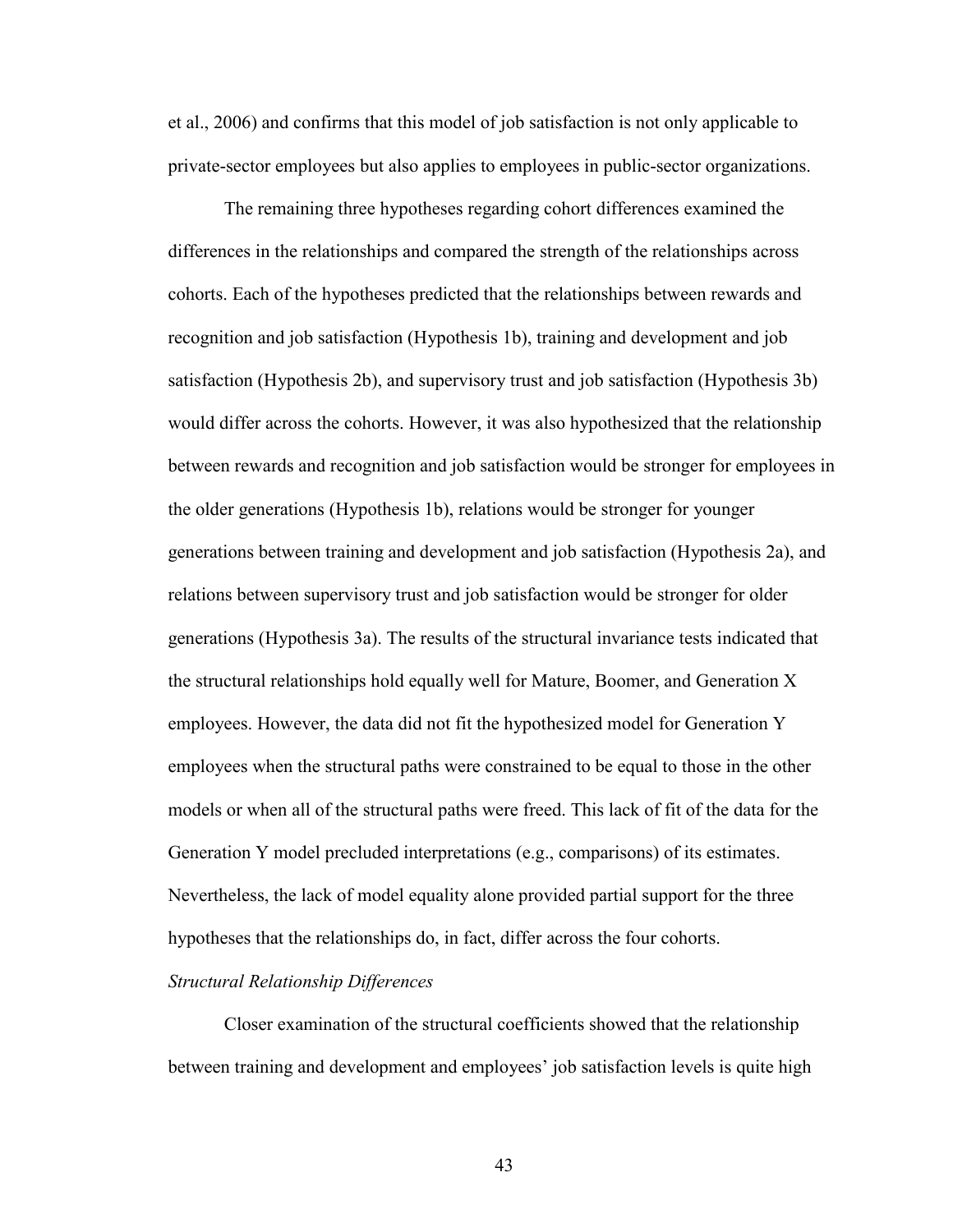and stronger in magnitude than for the other two relationships. Although the reported low levels of satisfaction with training and development (*M* = 2.30) does not indicate that employees are highly satisfied with their current training and development opportunities, this result does show that employees' job satisfaction is strongly influenced by their happiness with their training and development opportunities. This result is similar to the findings from other research (Comm & Mathaisel, 2000), and lend credence to the speculations and findings of many researchers that agencies should view providing training and development opportunities as an investment strategy to increase not only job satisfaction but retention as well (Winterton, 2004).

 The positive and significant path estimates for the relationship between supervisory trust and job satisfaction also is noteworthy. Much of the research body suggests that supervisors play an important role in the satisfaction of their employees, and this finding confirms the presence of this influence. In public-sector organizations, it is employees' first-line supervisors who communicate the significance of public-sector work to employees and help drive employee engagement (as cited in Trahant, 2008). However, research has shown that trust between managers and their employees is declining (Jeanquart-Barone, 1993; Kramer, 1999). Given the importance of trust in explaining employees' attitudes and behaviors at work (Robinson, 1996), the impact trust has on organizational effectiveness (Lynch, 2001; Phillips, 1997; Shockley-Zalabak, Ellis,  $\&$  Winograd, 2000), and in light of this study's findings, agency leaders should continue to emphasize the importance of honesty and integrity among its leaders to maintain a satisfied and, thus, high-performing workforce.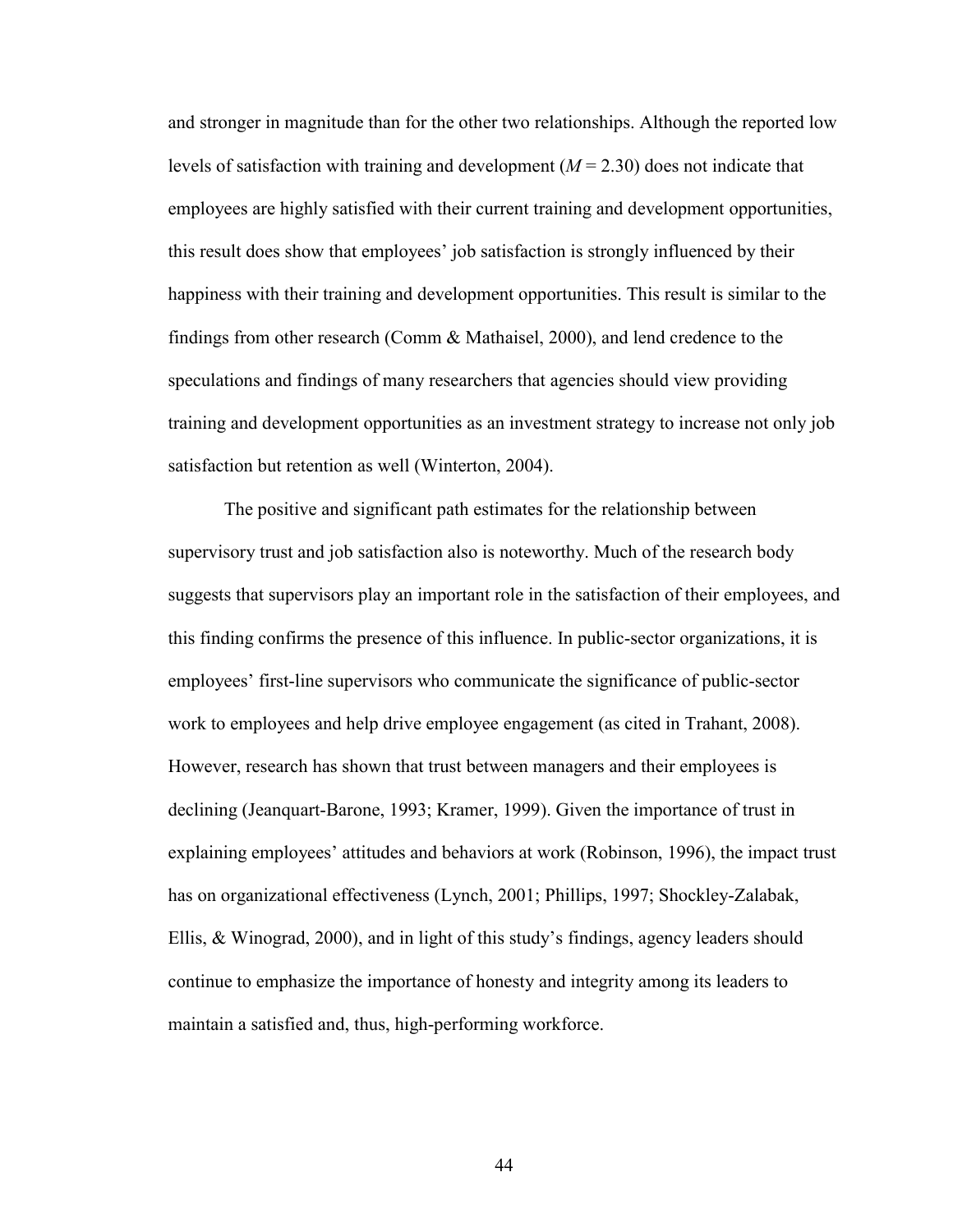A somewhat surprising finding was the low impact of employees' satisfaction with their rewards and recognition on their satisfaction with their jobs as indicated by the results. Although the means show that, of the four factors included in this study, employees were most satisfied with their rewards and recognition  $(M = 2.78)$ , their satisfaction with their jobs does not seem to depend heavily on their compensation, rewards, and recognition. Given the changes in the pay and rewards programs being implemented in federal agencies, it was expected that these changes would be reflective of a stronger relationship between rewards and recognition and job satisfaction. However, this pattern of results is not unlike that shown in studies about other organizational outcomes. Meyer and Allen (1997) concluded it is not financial rewards that will develop organizational commitment; rather, employees' commitment to the organization is tied to whether the organization facilitates developing and building new skills. It is evident that this same pattern of results holds for federal employees, indicating that training and development are more instrumental in developing and building of higher job satisfaction levels than rewards and recognition.

### *Cohort Similarities and Differences in the Structural Relationships*

Due to the results supporting the model's invariance for employees in the Mature, Boomer, and Generation X cohorts, the above results are applicable to employees in all three cohorts. This evidence was not unexpected, particularly regarding the similarity in the perceptions and attitudes of Boomers and Generation Xers. Some researchers have speculated that late Boomers (those born later in the cohort's birth-year period) have values similar to Generation Xers' (Kupperschmidt, 2000). This line of research has been supported by researchers at Duke University, who found two distinct groups of Baby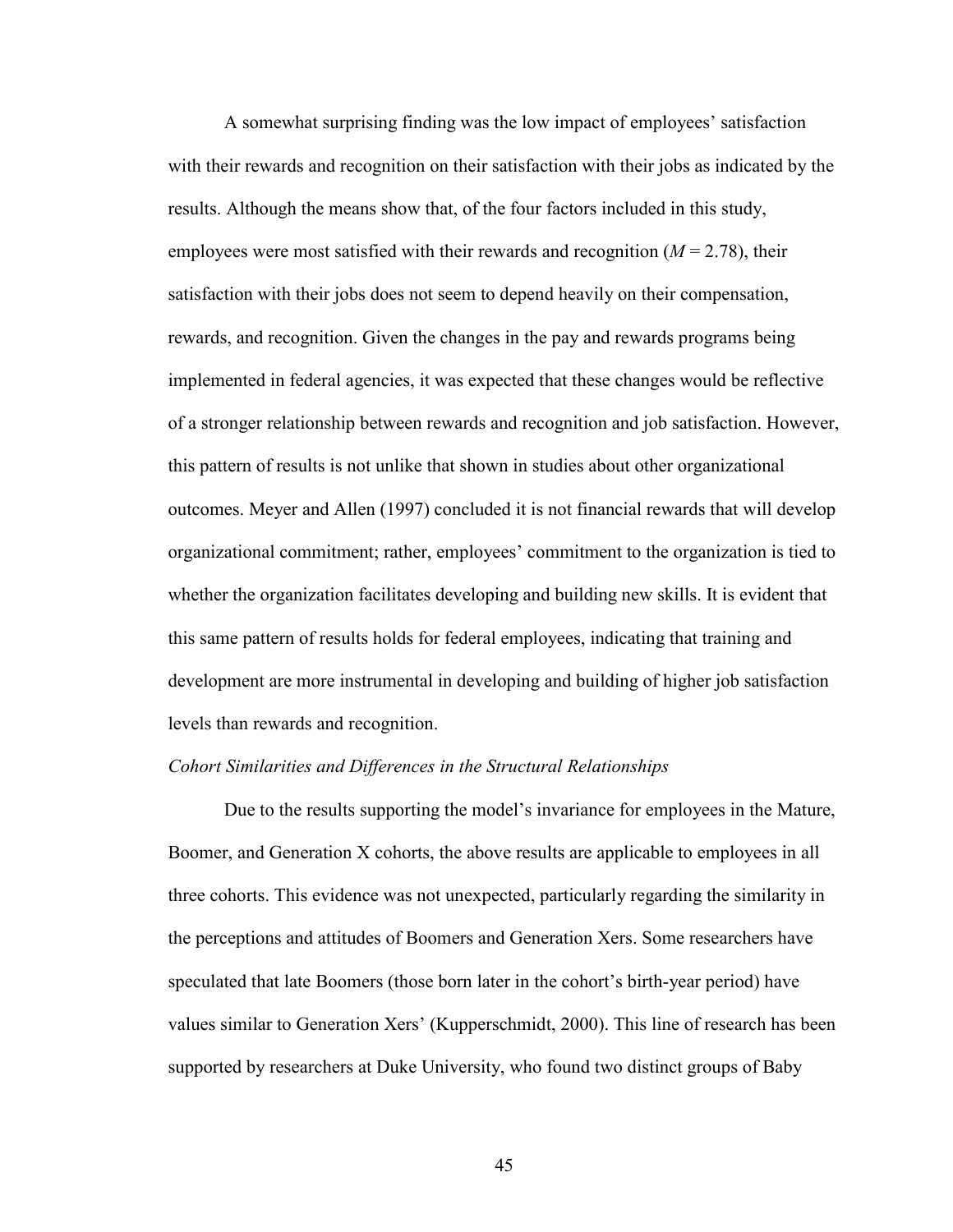Boomers using census data (Giancola, 2007). Given the 19-year span of birth years for the Boomer generation, Hecht (2007) reported that, in 2003, the oldest individual in the Boomer generation was 60 years old, and the youngest was 43. This further supports the possible presence of two unique groups given that the time span allows for older Boomers to be the parents of younger Boomers and thus, for those younger Boomers to have values, expectations, and attitudes more similar to those in the next cohort, Generation X, than those of their parents.

 It was unfortunate that the model did not hold for Generation Y employees given the low number of research studies comparing these employees to employees in the older generational cohorts. Although there are several possible reasons for the lack of fit (e.g., poorly specified measurement model), the most obvious one is due to the very small sample size  $(n < 100;$  Garson, 2009). As a result, it is unclear whether the non-invariance is truly indicative of cohort differences in the structural model or statistical power in the analyses.

### *Implications for Practice and Research*

Overall, these results are still useful. The job satisfaction model tested here expands the understanding of potential drivers of job satisfaction levels in federal employees, and encourages the development of new research. The findings from this study suggest that the generation-specific changes to human capital policies and practices may not be warranted given the similarities in the *impact* of employees' perceptions on their attitudes. Although differences in means on the various scales used by federal agencies have been, and may continue to be, observed, how these attitudes affect key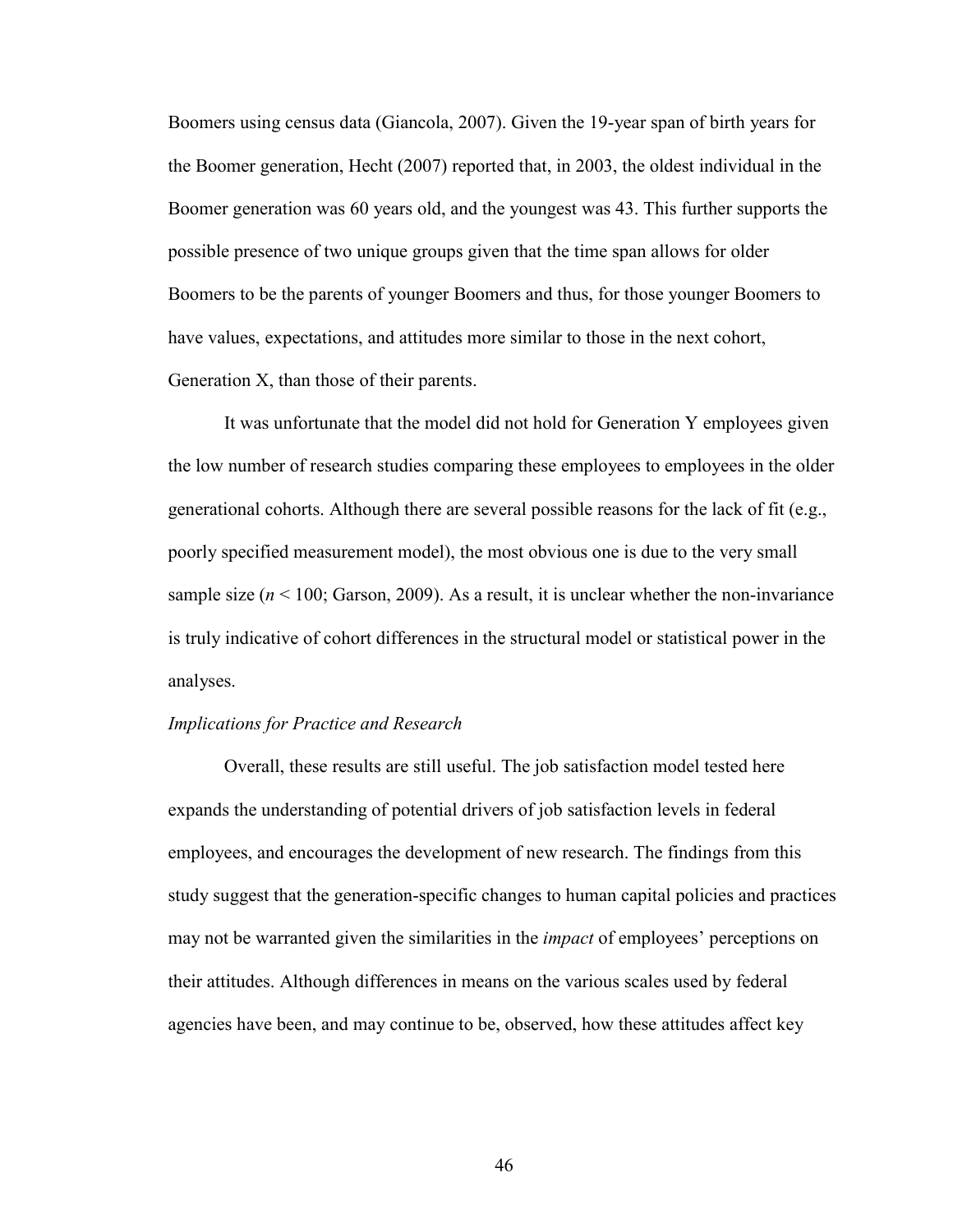organizational outcomes, such as job satisfaction, organizational commitment, performance, and turnover behaviors should be of greater concern.

 In addition, inclusion of the particular factors examined here adds to the applicability and significance of this study's results to agency leaders. Due to the concentrated efforts and emphasis on human capital management in federal agencies, HR professionals, researchers, and leaders use the results of federal employee satisfaction levels on scales related to training and development (e.g., talent management), job satisfaction, rewards and recognition (results-oriented performance culture) to modify and evaluate progress on strategic goals and objectives. It is critical that these measures be evaluated to appropriately compare across subgroups (e.g., generational cohorts) of interest.

 Finally, this study builds on the relatively scant literature that deals with generational differences among federal employees. Previous studies have been based on the differences and characteristics primarily described in qualitative research, which has often lacked empirical support (Jorgensen, 2003). Thus, the current study contributes to this literature body by extending our knowledge about generational differences as a whole and among federal employees, and by using a more sophisticated statistical analysis procedure to test the relationships. However, this study is an analysis of data from employees in 24 federal agencies. Accordingly, to ensure agencies develop the most appropriate actions for their organizational environment, it is recommended that future analyses be conducted within a single agency. Testing this model within a single agency may be particularly relevant when examining the impact of certain systems, such as an agency's reward and recognition program, on its own employees' job satisfaction levels.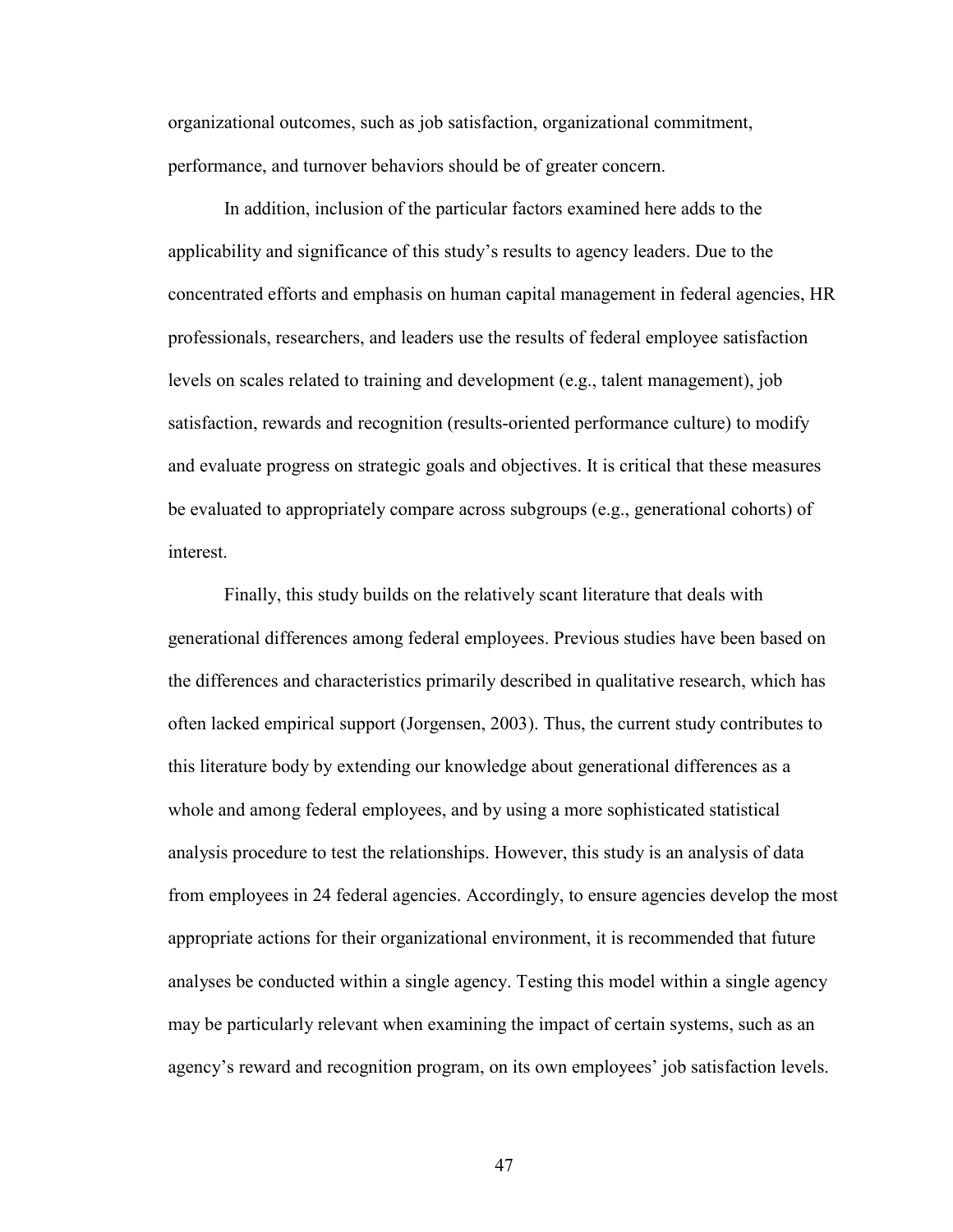#### Limitations and Future Direction

 The findings for the present research should be interpreted within the context of a few limitations. First, the analyses were conducted using employee perceptions at the individual level of analysis instead of at the agency level. Conducting the analyses at this level was pursued to explore a general model of attitudes and obtain results that were representative of the federal workforce across the government. However, future studies should use other statistical methods (e.g., hierarchical linear modeling) to assess the relationships while accounting for the level (or strength) of agreement in attitudes at the department- or agency-level.

 Another potential limitation is that this study was cross-sectional; the data were collected at one point in time and using only one method. Therefore, it is difficult to draw inferences from these correlational data. Extending this research by including MPS data from more recent years and comparing the models over time should enhance the confidence in these findings.

 Third, the structural model tested here was quite simple. Researchers are encouraged to examine whether there are important moderators, such as tenure, of the effects examined in the present study. Furthermore, future research is needed to expand the current model to include other pertinent variables, such as turnover behaviors and turnover intentions.

 Finally, additional research should be conducted to adequately test the measurement invariance of the scales used before proceeding with any action plans based on subgroup differences. According to Vandenberg and Lance (2000), it is not only probable that the measure represents different constructs for the subgroups, the same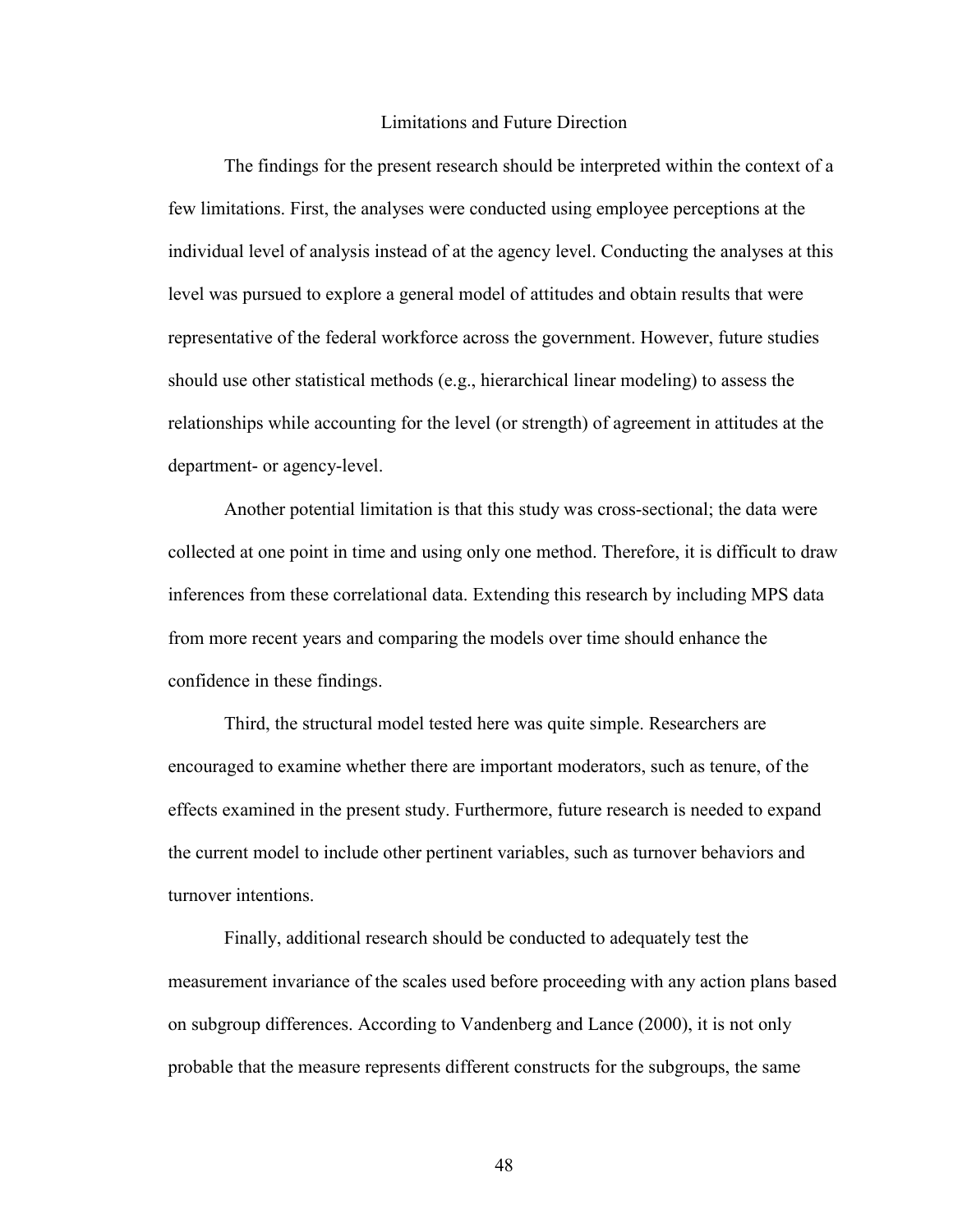model may not fit both groups, employees from the different subgroups could be interpreting the items in different ways, and respondents may be using the response scales differently.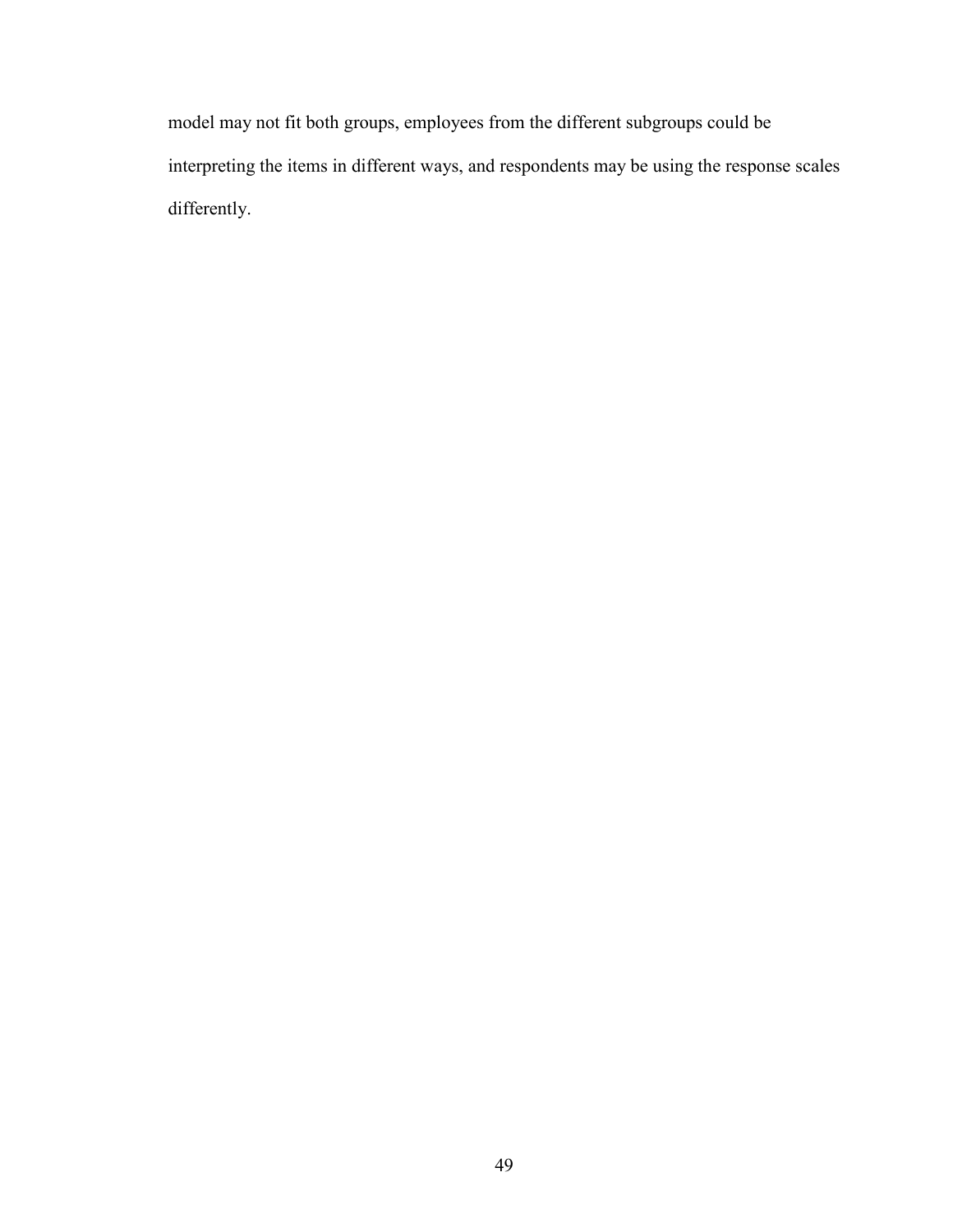#### References

- Al-Emadi, M. A. S., & Marquardt, M. J. (2007). Relationship between employees' beliefs regarding training benefits and employees' organizational commitment in a petroleum company in the State of Qatar. *International Journal of Training and Development, 11*(1), 49-7.
- Appelbaum, S. H., Serena, M., & Shapiro, B. T. (2004). Generation X and the Boomers: Organizational myths and literary realities. *Management Research News, 27*(11/12), 1-28.
- Arsenault, P. (2004). Validating generational differences: a legitimate diversity and leadership issue. *The Leadership & Organization Development Journal, 25*(2), 124-141.
- Babin, B. J., & Boles, J. S. (1996). The effects of perceived co-worker involvement and supervisor support on service provider role stress, performance and job satisfaction. *Journal of Retailing, 72*(1), 57-75.
- Balkin, D. B., & Richebe, N. (2007). A gift exchange perspective on organizational training. *Human Resource Management Review, 17*, 52-62.
- Barnes-Farrell, J. L. (2008, March 14). *Managing work role transitions, knowledge transfer, and retirement*. In Work and aging: psychological-organizational science contributions to the management of an aging and age-diverse workforce. Paper presented at the meeting of The Federation of Behavioral, Psychological, and Cognitive Sciences, Washington, DC. Retrieved from http://www.thefederationonline.org/events/2008\_SIOP/#DOCUMENTS.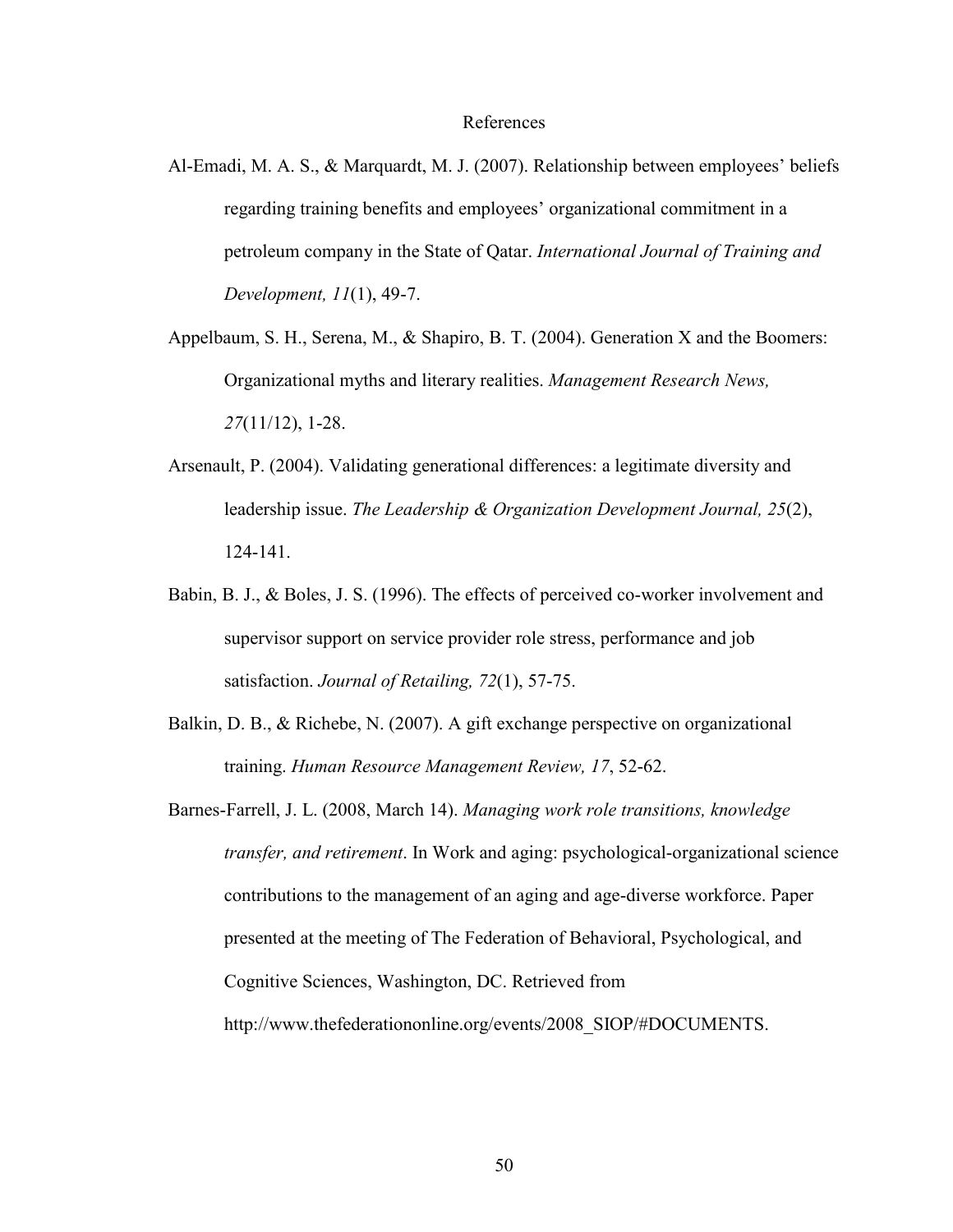- Bartlett, K. R. (2001). The relationship between training and organizational commitment: A study in the health care field. *Human Resource Development Quarterly, 12*(4), 333-352.
- Becker, G. (1975). Human Capital. New York: National Bureau of Economic Research.
- Beutell, N. J., & Wittig-Berman, U. (2008). Work-family conflict and work-family synergy for generation X, baby boomers, and matures: Generational differences, predictors, and satisfaction outcomes. *Journal of Managerial Psychology, 23*(5), 507-523.
- Blythe, J., Baumann, A., Zeytinoglu, I. U., Denton, M., Akhtar-Danesh, N., Davies, S., & Kologylo, C. (2008). Nursing generations in the contemporary workplace. *Public Personnel Management, 37*(2), 137-159.
- Boxx, W.R., Odom, R.Y., & Dunn, M.G. (1991). Organizational values and value congruency and their impact on satisfaction, commitment, and cohesion: An empirical examination within the public sector. *Public Personnel Management, 20*(1), 195-205.
- Brower, H. H., Lester, S. W., Korsgaard, A., & Dineen, B. R. (2009). A closer look at trust between managers and subordinates: Understanding the effects of both trusting and being trusted on subordinate outcomes. *Journal of Management, 35*(2), 327-347.
- Brown, S. P., & Leigh, T. W. (1996). A new look at psychological climate and its relationship to job involvement, effort, and performance. *Journal of Applied Psychology, 81*(4), 358-368.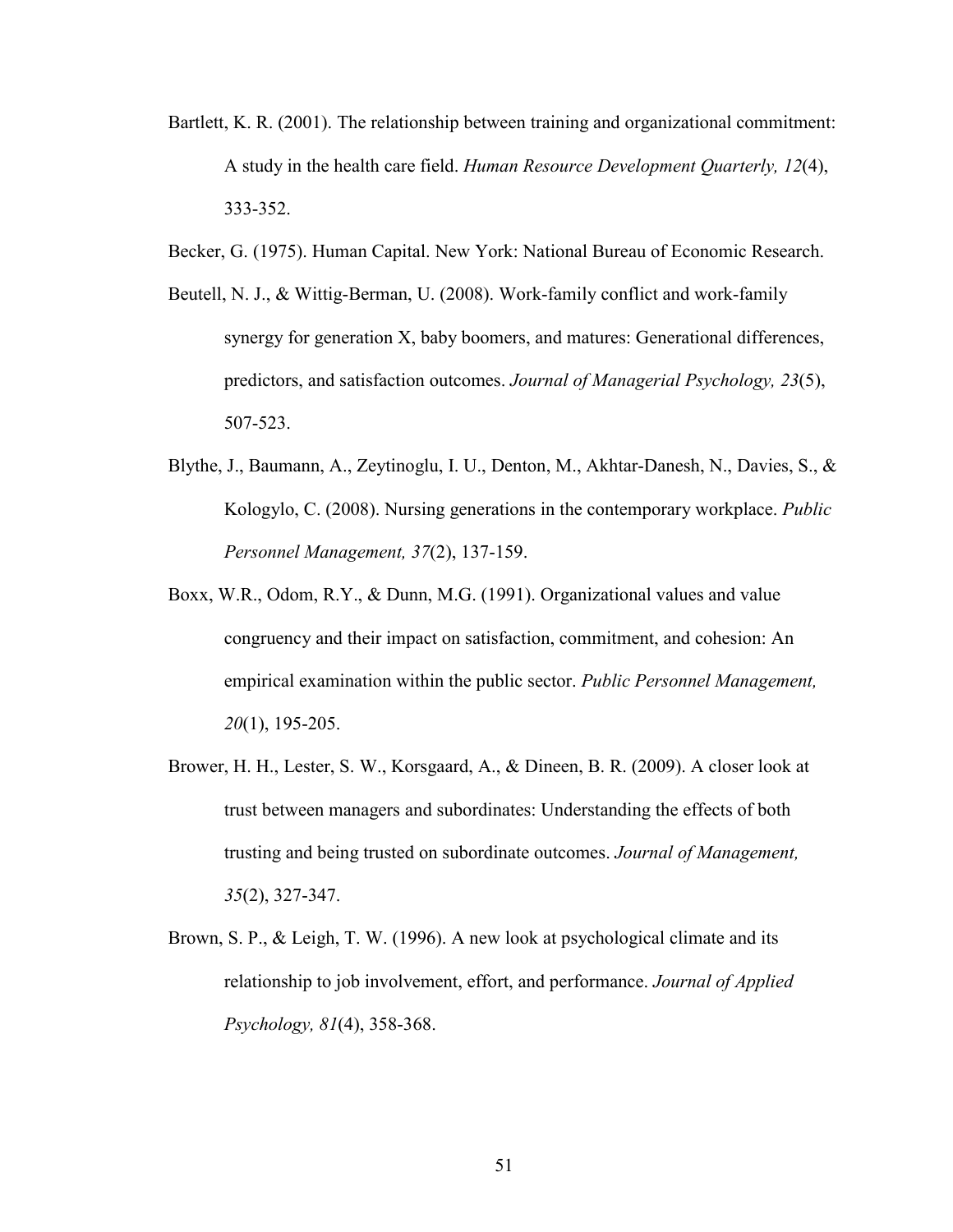- Buelens, M., & den Broeck, H. V. (2007). An analysis of differences in work motivation between public and private sector organizations. *Public Administration Review, 1*, 65-74.
- Buhler, P. M. (2001). Managing in the new millennium. *Supervision, 62*(10), 13-15.
- Busch, P., Venkitachalam, K., & Richards, D. (2008). Generational differences in soft knowledge situations: status, need for recognition, workplace commitment and idealism. *Knowledge and Process Management, 15*(1), 45-58.
- Button, S. B., Mathieu, J. E., & Zajac, D. M. (1996). Goal orientation in organizational research: A conceptual and empirical foundation. *Organizational Behavior and Human Decision Processes, 67*(1), 26-48.
- Callaway, P. L. (2006). Relationship between organizational trust and job satisfaction: An analysis in the United States federal work force. (Doctoral dissertation, Capella University). *Dissertation Abstracts International, 67*, 09B.

Casison, J. (2008, June). One size does not fit all. *Incentive, 182*(6), 44-48.

- Cavalli, A. (2004). Generations and value orientations. *Social Compass, 2*, 155-168.
- Cennamo, L., & Gardner, D. (2008). Generational differences in work values, outcomes and person-organization values fit. *Journal of Managerial Psychology, 23*(8), 891-906.
- Chan, D. S. (2005). Relationship between generation-responsive leadership behaviors and job satisfaction of generations X and Y professionals (Doctoral dissertation, University of Phoenix). *Dissertation Abstracts International, 66*, 10A.
- Cheung, G. W., & Rensvold, R. B. (2002). Evaluating goodness-of-fit indexes for testing measurement invariance. *Structural Equation Modeling, 9*, 233-255.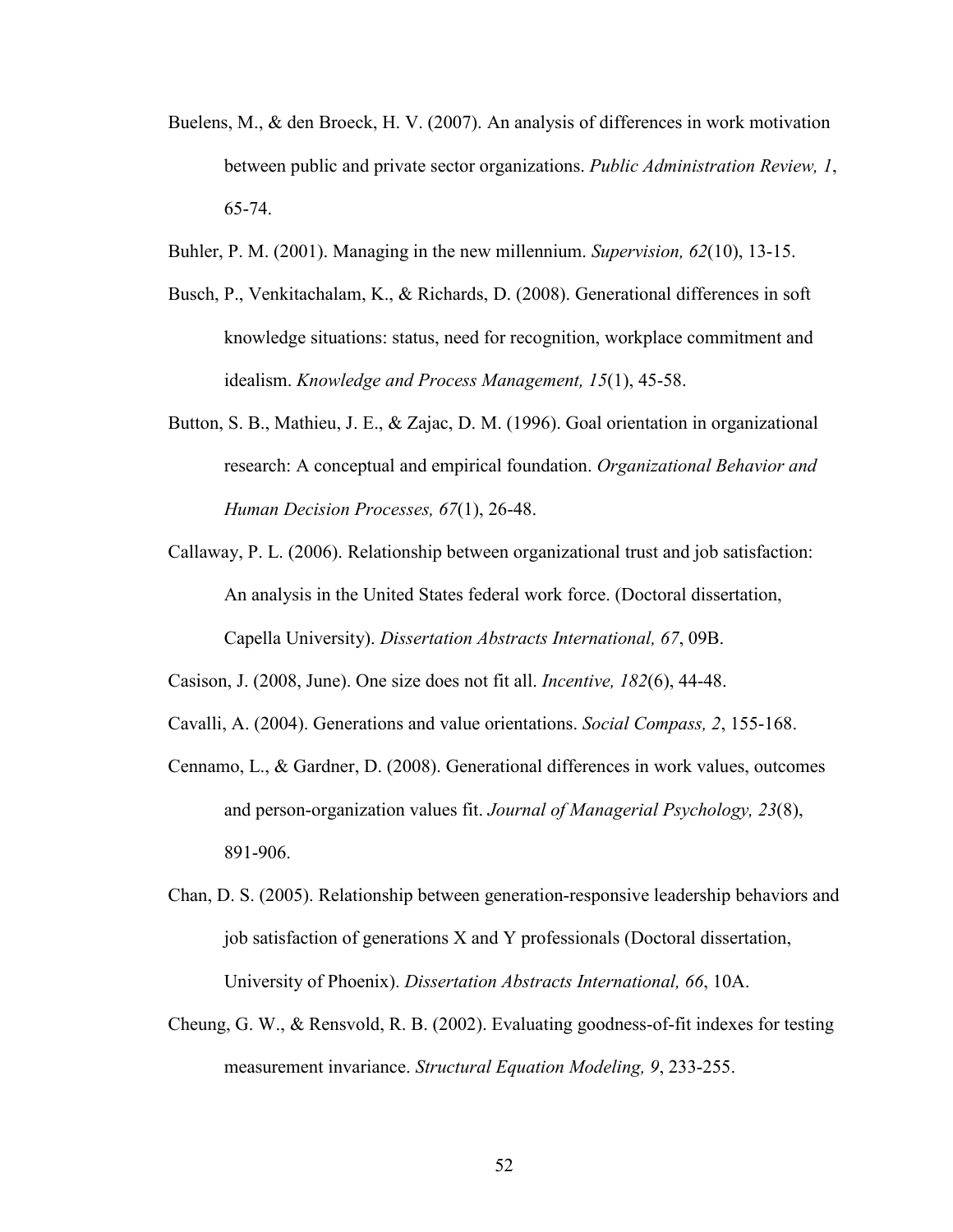Clark, M. C., & Payne, R. L. (2006). Character-based determinants of trust in leaders. *Risk Analysis, 26*(5), 1161-1173.

Cole, J. (1999). The art of wooing Generation Xers. *HR Focus, 76*(11), 7-8.

- Comm, C. L., & Mathaisel, D. F. X. (2000). Assessing employee satisfaction in service firms: An example of higher education. *Journal of Business & Economic Studies, 6*(1), 43-53.
- D'Amato, A., & Herzfeldt, R. (2008). Learning orientation, organizational commitment and talent retention across generations: A study of European managers. *Journal of Managerial Psychology, 23*(8), 929-953.
- Davis, J. B., Pawlowski, D., & Houston, A. (2006). Work commitments of baby boomers and Generation-Xers in the IT profession: Generational differences or myth? *Journal of Computer Information Systems, 46*(3), 43-49.
- Deal, J. J. (2007). *Retiring the generation gap: How employees young and old can find common ground*. San Francisco, CA: Jossey-Bass.
- Deluga, R. J. (1995). The relation between trust in the supervisor and subordinate organizational citizenship behavior. *Military Psychology, 7*, 1-16.
- DeVries, S. (2007), Money important, but appreciation, recognition keep employees performing. *National Jeweler, 101*(5), 42.
- Dirks, K. T., & Ferrin, D. L. (2002). Trust in leadership: Meta-analytic finding and implications for research and practice. *Journal of Applied Psychology, 87*, 611- 628.
- Dudley, C. M., Burnfield-Geimer, J., & Erdheim, J. (2009, April). Generational Differences in Federal Government Employee Attitudes and Perceptions. In M.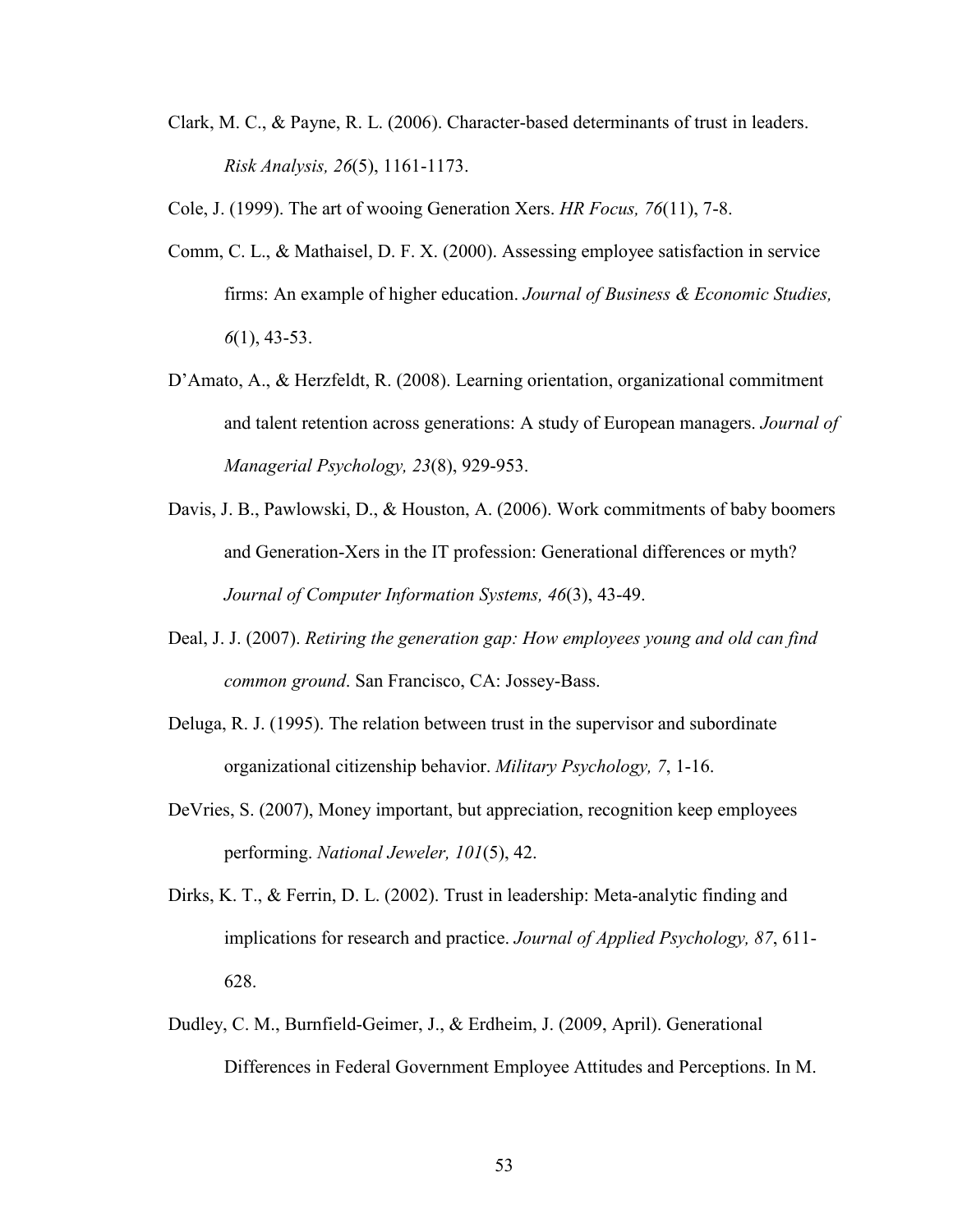Brown (Chair), *Generational differences in the workplace*. Symposium conducted at the annual conference of the Society for Industrial and Organizational Psychology, New Orleans.

Edgar, F., & Geare, A. (2005). HRM practice and employee attitudes: Different measures different results. *Personnel Review, 34*(5), 534-549.

Eisenberger, R., Armeli, S., Rexwinkel, R., Lynch, P. D., & Rhoades, L. (2001). Reciprocation of perceived organizational support. *Journal of Applied Psychology, 86*, 42-51.

Eisner, S. P. (2005). Managing generation Y. *S.A.M. Advanced Management Journal, 4*, 4-16.

Fink, S. B. (2008, August). Training the next generation. *Training, 45*(7), 17.

- Forte, C. S., & Hansvick, C. L. (1999). Applicant age as a subjective employability factor: A study of workers over and under age fifty*. Journal of Employment Counseling, 36*(1), 24-34.
- Frank, S., & Lewis, G. B. (2004). Government employees: Working or hardly working? *American Review of Public Administration, 34*, 36-51.
- Garlick, R., & Langley, K. (2007). Reaching Gen Y on both sides of the cash register. *Retailing Issues Letter, 18*(2), 1–6.
- Garrido, M. J., Pérez, P., & Antón, C. (2005). Determinants of sales manager job satisfaction. An analysis of Spanish industrial firms. *International Journal of Human Resource Management, 16*, 1934-1954.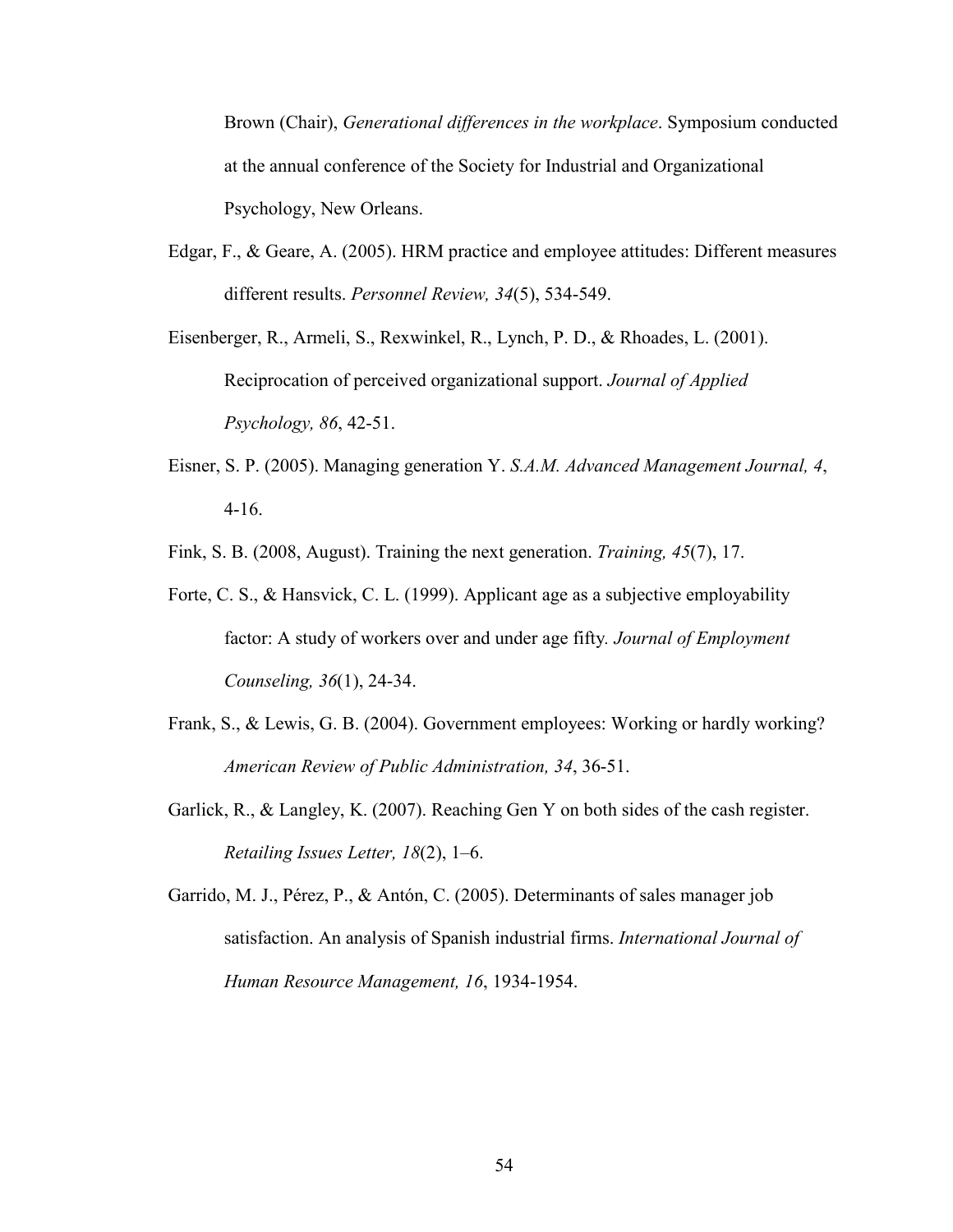Garson, G. D. (2009). *Structural equation modeling*. In Statnotes: Topics in Multivariate Analysis. Retrieved from

http://faculty.chass.ncsu.edu/garson/PA765/structur.htm.

- Georgellis, Y., & Lange, T. (2007). Participation in continuous, on-the-job training and the impact on job satisfaction: Longitudinal evidence from the German labour market. *International Journal of Human Resource Management, 18*(6), 969-985.
- Giancola, F. (2006). *The generation gap: More myth than reality*. Retrieved from http://www.allbusiness.com/public-administration/administrationhuman/4010578-1.html.
- Giancola, F. (2008). Should generation profiles influence rewards strategy? *Employee Relations Law Journal, 34*(1), 56-68.
- Griffeth, R. W., Hom, P. W., & Gaertner, S. (2000). A meta-analysis of antecedents and correlates of employee turnover. *Journal of Management, 26*(3), 463-488.
- Grossberg, A. J. (2000). The effect of formal training on employment duration. *Industrial Relations, 39*(4), 578-599.
- Hammill, G. (2005, Winter/Spring). Mixing and Managing Four Generations of Employees. *FDU Magazine Online*. Retrieved from <http://www.fdu.edu/newspubs/magazine/05ws/generations.htm>.
- Hart, K. A. (2006). Generations in the workplace: finding common ground. *Medical Laboratory Observer, 38*, 26-27.
- Hatfield, S. L. (2002, July/August). Understanding the four generations to enhance workplace management. *AFP Exchange, 22*(4), 72-74.
- Hays, S. (1999). Generation X and the art of the reward. *Workforce, 78*, 44-47.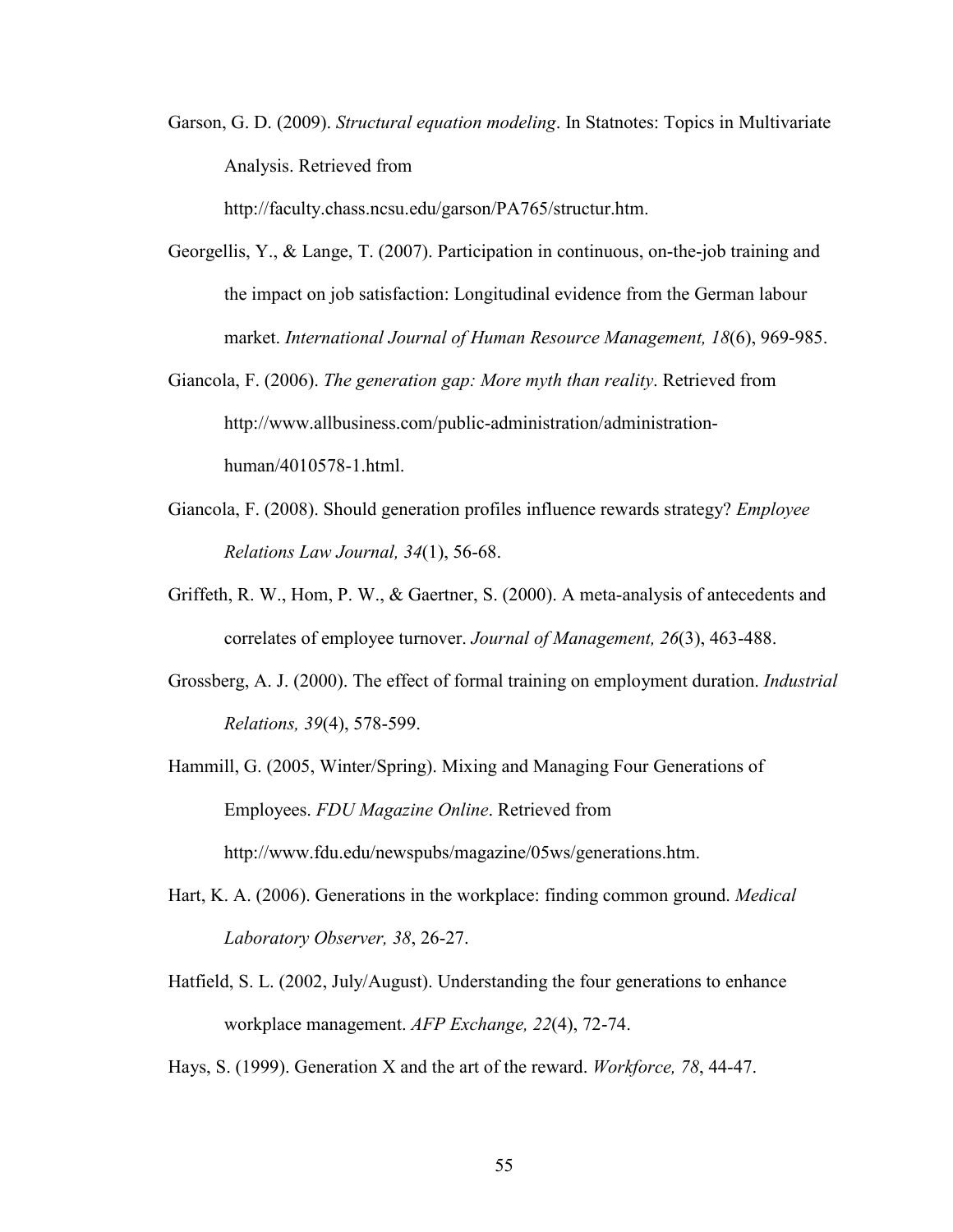Hecht, R. B. (2007). Late Boomers. *AARP, The Magazine*, 58*, 103.*

- Hellman, C. M. (1997). Job satisfaction and intent to leave. *The Journal of Social Psychology, 137*(6), 677-689.
- Herman, R. 1999. *Keeping good people: Strategies for soloing the #1 problem facing business today*. Winchester, VA.: Oak Hill Press.
- Hom, P. W., & Kinicki, A. J. (2001). Toward a greater understanding of how dissatisfaction drives employee turnover. *Academy of Management Journal, 44*(5), 975-987.
- Hu, L., & Bentler, P. M. (1999). Cutoff criteria for fit indexes in covariance structure analysis: Conventional criteria versus new alternatives. *Structural Equation Modeling, 6*, 1–55.
- Hwang, I., & Chi, D. (2005). Relationships among internal marketing, employee satisfaction and international hotel performance: An empirical study. *International Journal of Management, 22*, 285-293.
- Jackson, S., E., Joshi, A., & Erhardt, N. L. (2003). Recent research on team and organizational diversity: SWOT analysis and implications. *Journal of Management, 29*, 801-83.
- Janson, P., & Martin, J. K. (1982). Job satisfaction and age: A test of two views. *Social Forces, 4*, 1089-1102.
- Jeanquart-Barone, S. (1993). Trust differences between supervisors and subordinates: Examining the role of race and gender. *Sex Roles: A Journal of Research, 29*(11/12), 1-11.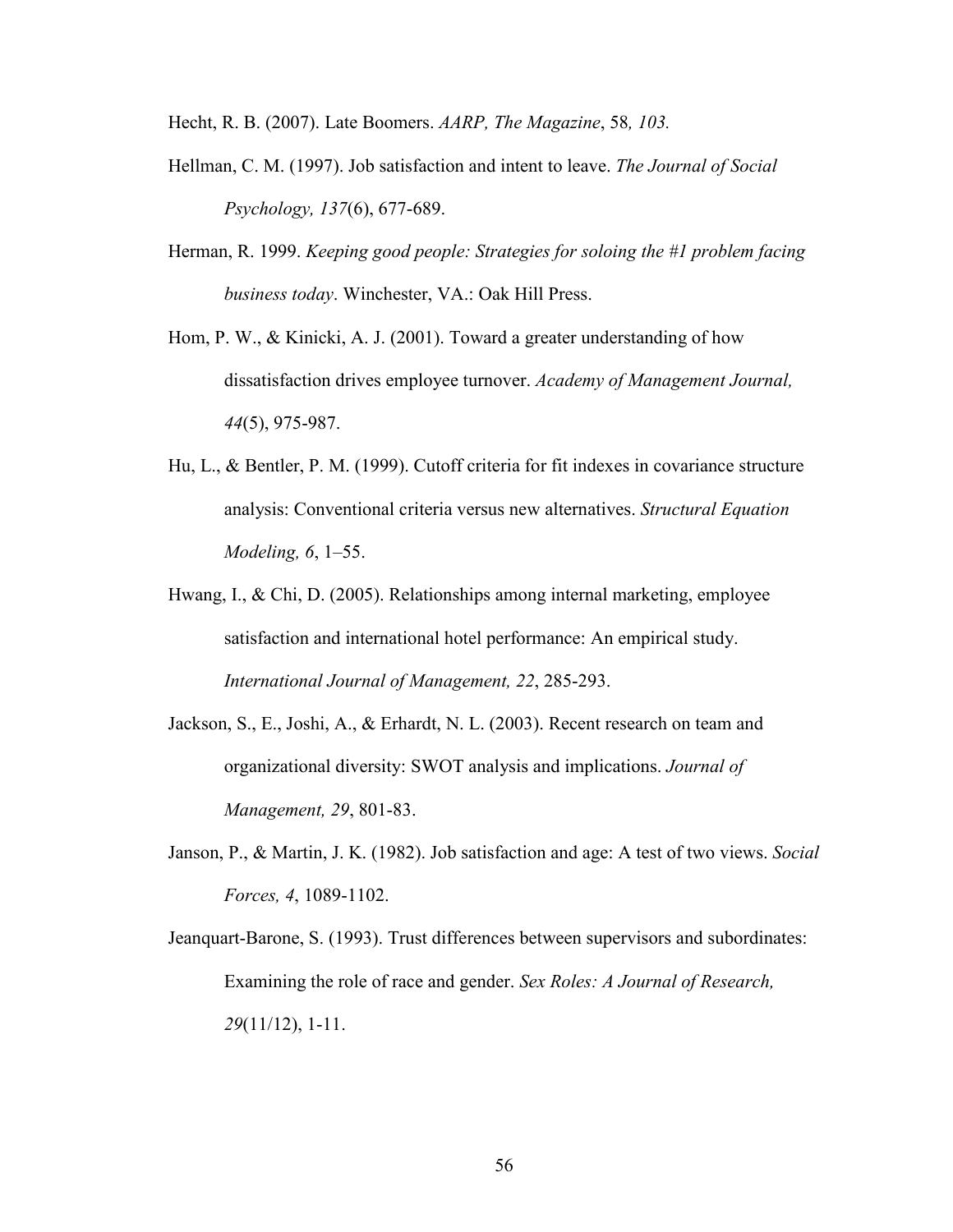- Johnston, M. W., Parasuraman, A., Futrell, C. M., & Black, W. C. (1990). A longitudinal assessment of the impact of selected organizational influences on salespeople's organizational commitment during early employment. *Journal of Marketing Research, 27*, 333-344.
- Jones, E., Brown, S. P., Zoltners, A. A., & Weitz, B. A. (2005). The changing environment of selling and sales management. *Journal of Personal Selling and Sales Management, 25*(2), 105-111.
- Jorgensen, B. (2003). Baby Boomers, Generation X and Generation Y? Policy implications for defence forces in the modern era. *Foresight, 5*(4), 41-49.
- Judge, T.A., Thoresen, C.J., Bono, J.E., & Patton, G.K. (2001). The job satisfaction-job performance relationship: a qualitative and quantitative review. *Psychological Bulletin, 127*(3), 376-407.
- Jurkiewicz, C. L. (2000). Generation X and the public employee. *Public Personnel Management, 29*(1), 55-74.
- Jurkiewicz, C. L., & Brown, R. G. (1998). GenXers vs Boomers vs Matures: Generational comparisons of public employee motivation. *Review of Public Personnel Administration, 18*(4), 18-37.
- Kelan, E. (2008, September 16). Generational and gender transformations. *Personnel Today*, 38-39.
- Kelloway, E. K. (1995). Structural equation modeling in perspective. *Journal of Organizational Behavior, 16*, 215-224.
- Ketter, P. (2008, May). What can training do for brown? *T&D, 62*(5), 30-36.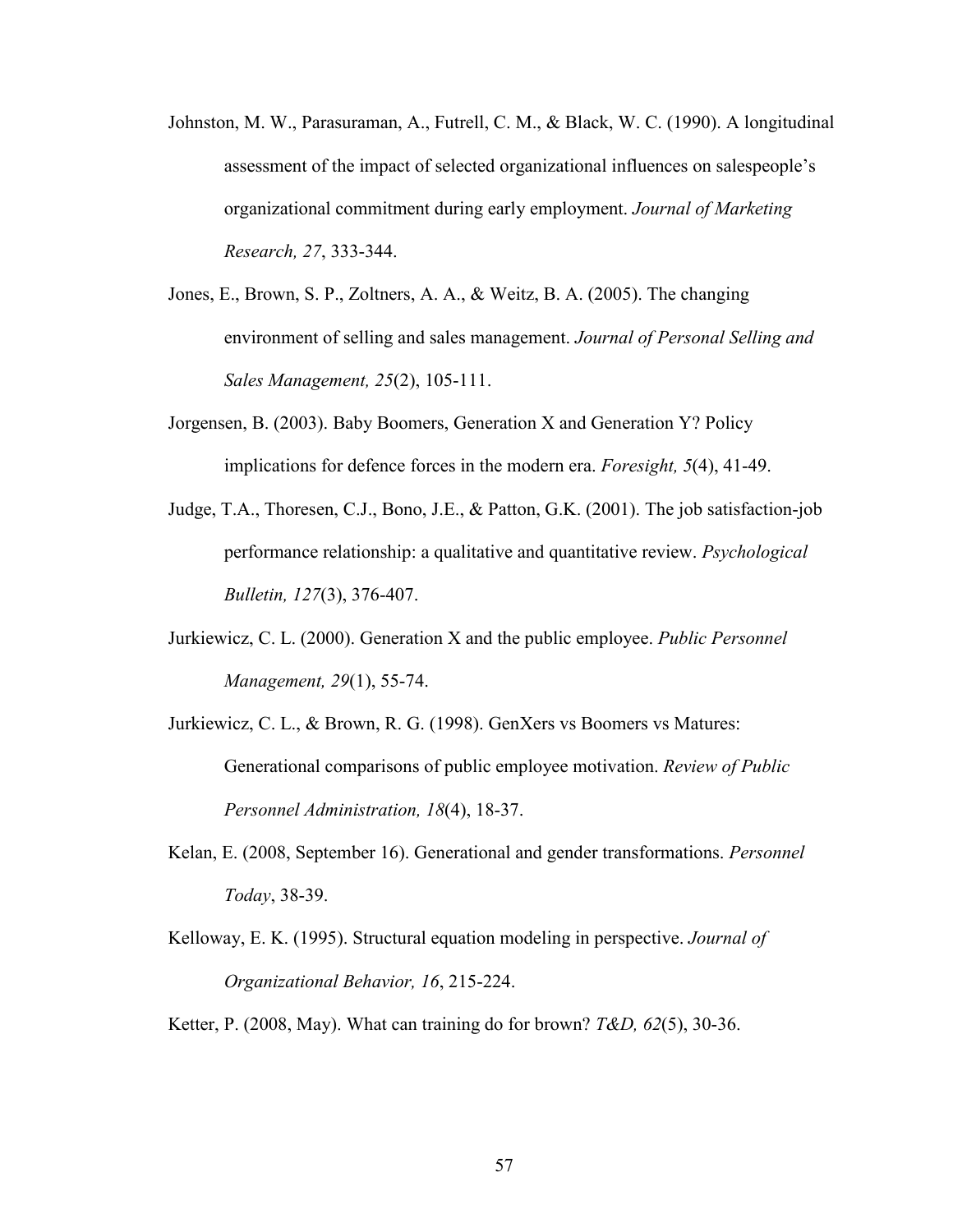- Kim, H., Knight, D. K., & Crutsinger, C. (2009). Generation Y employees' retail work experience: The mediating effect of job characteristics. *Journal of Business Research, 62*, 548-556.
- Koster, F., De Grip, A., & Fouarge, D. (2009). *Does perceived support in employee development affect personnel turnover?* The Netherlands: Research Centre for Education and the Labour Market.
- Kramer, R. M. (1999). Trust and distrust in organizations: Emerging perspectives, enduring questions. *Annual Review of Psychology, 50*, 569–598.
- Kupperschmidt, B. R. (2000). Multigeneration employees: Strategies for effective management. *Health Care Manager, 19*(1), 65-76.
- Lagace, R. R. (1991). An exploratory study of reciprocal trust between sales managers and sales persons. *Journal of Personnel and Sales Management, 11*, 49-58.
- Lahiri, I. (2001). *Five tips for managing a multigenerational workforce*. Retrieved from www.workforcedevelopmentgroup.com/news\_twenty.html.
- Lawler, E. E. (1994). *Motivation in work organizations*. San Francisco, CA: Jossey-Bass.
- Lee, C. H., & Bruvold, N. T. (2003). Creating value for employees: Investment in employee development. *International Journal of Human Resource Management, 14*, 981-100.
- Leger, D. E. (2000). Help! I'm the new boss: you're 26, and suddenly you're in charge. *Fortune, 141*(11), 281-284.
- Lewis, G. B., & Frank, S. A. (2002). Who wants to work for the government? *Public Administration Review, 62*(4), 395-404.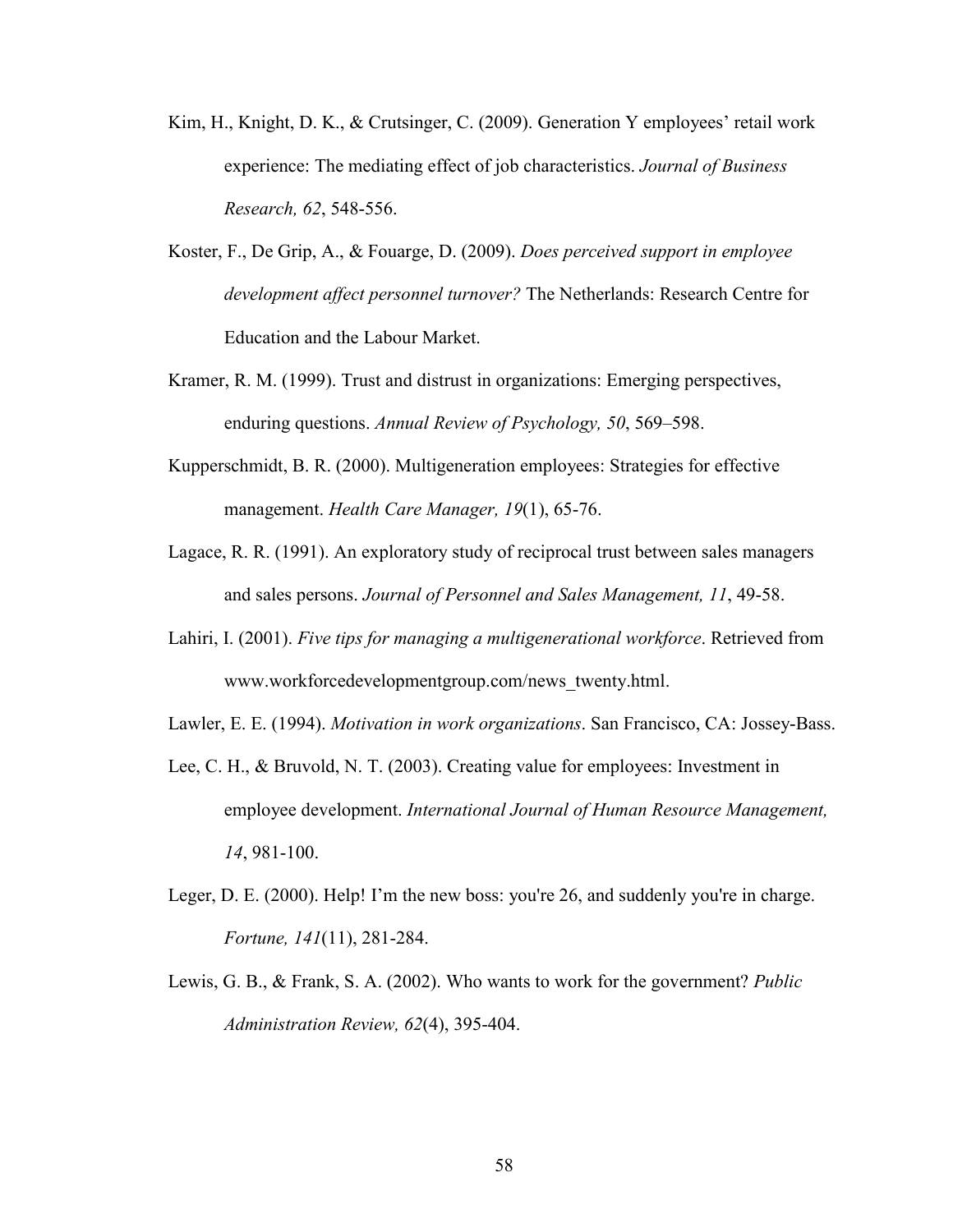- Liou, K. T. (1995). Understanding employee commitment in the public organization: A study of the juvenile detention center. *International Journal of Public Administration, 18*, 1269–1295.
- Loomis, J. E. (2000). Knowledge management and the X generation. *Rough Notes, 143*(12), 24-26.
- Lopez, T. B., Hopkins, C. D., & Raymond, M. A. (2006). Reward preferences of salespeople: How do commissions rate? *Journal of Personal Selling & Sales Management, 26*(4), 381-39.
- Lowe, K. B., Kroeck, K. G., & Sivasubramaniam, N. (1996). Effectiveness correlates of transformational and transactional leadership: A meta-analytic review of the MLQ literature. *Leadership Quarterly, 7*, 385-425.
- Lynch, M. (2001, February). *Managing the public trust portfolio*. Paper presented at the 6th International Conference in Public Communication of Science and Technology, CERN, Geneva, Switzerland.
- Lyons, S. (2004). An exploration of generational values in life and at work (Doctoral dissertation, Carleton University). *Dissertation Abstracts International, 65*, 09A.
- Macky, K., & Boxall, P. (2007). The relationship between high-performance work practices and employee attitudes: an investigation of additive and interaction effects. *International Journal of Human Resource Management, 18*(4), 537-567.
- Mannheim, K. (1972). *The problem of generations*. In P. G. Altbach & R. S. Laufer (Eds.), The new pilgrims: Youth protest in transition (pp. 101–138). New York: David McKay.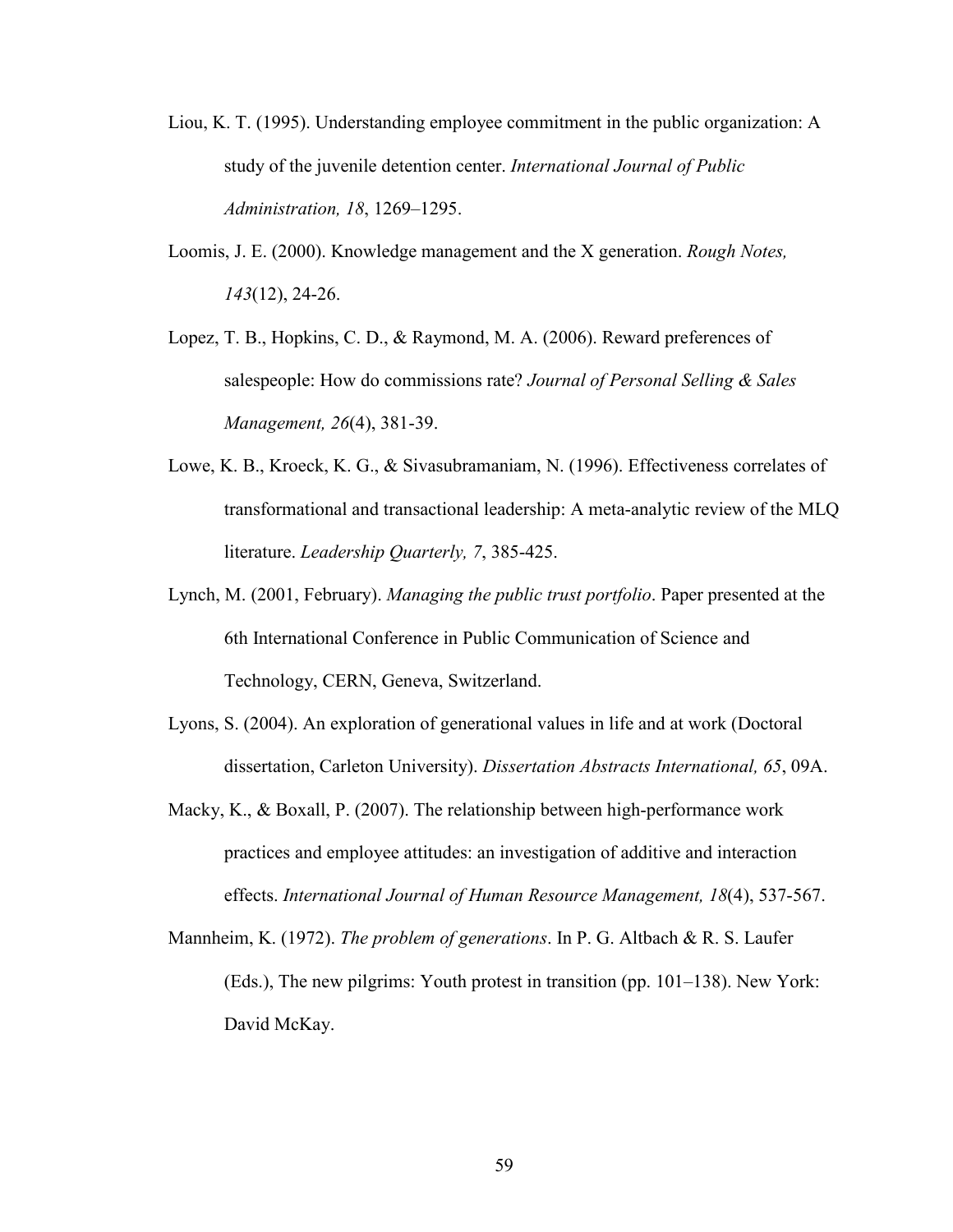- Manolopoulos, D. (2006). What motivates R&D professionals? Evidence from decentralized laboratories in Greece. *International Journal of Human Resource Management, 17*(4), 616-647.
- Marimuthu, M., Arokiasamy, L., & Ismail, M. (2009). Human capital development and its impact on firm performance: Evidence from developmental economic. *The Journal of International Social Research, 2*(8), 265-272.
- Martin, C. (2005). From high maintenance to high productivity: What managers need to know about generation Y. *Industrial and Commercial Training, 37*(1), 39-44.
- Martin, C. A., & Tulgan, B. (2001). *Managing Generation Y: Global citizens born in the late seventies and early eighties*. Amherst, MA: HRD Press, Inc.
- Martin, C. A., & Tulgan, B. (2002). *Managing the generation mix: From collision to collaboration*. Amherst, MA: HRD Press.
- Mastrangelo, L., & Green, A. (2008, April). An investigation of generational differences at Frito-Lay. In L. Mastrangelo (Chair), *Does age really matter? Exploring generational differences in the workplace*. Symposium conducted at the annual conference of the Society for Industrial and Organizational Psychology, San Francisco, CA.
- McCrindle, M., & Hooper, D. (2006). *Generation Y: Attracting, engaging and leading a new generation at work*. White Paper. University of Tasmania, Hobart.
- Medsker, G., Putka, D., McCloy, R., Ford, B., Bradley, K., Khanna, C., & Furr, D. (2007). *Validation of Metrics in the Human Capital Assessment and Accountability Framework: Systems, Standards and Metrics (FR 07-03)*. Alexandria, VA: Human Resources Research Organization.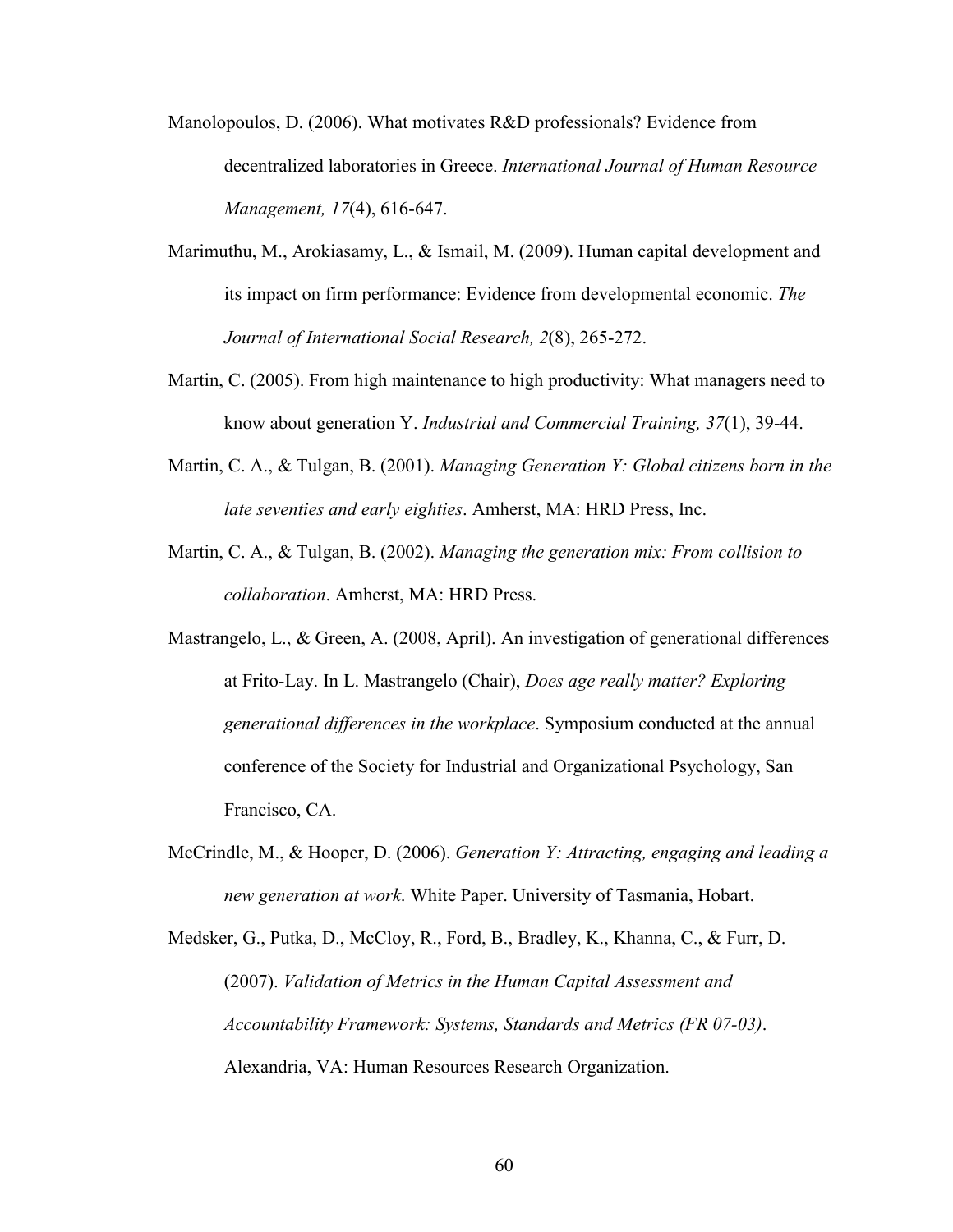- Meyer, J. P., & Allen, N. .J. (1997). *Commitment in the Workplace: Theory, Research and Application*. Thousand Oaks, CA: Sage.
- Meyer, J. P., & Smith, C. A. (2000). HRM practices and organizational commitment: Test of a mediation model. *Canadian Journal of Administration Sciences, 17*, 319-331.
- Miller, E. J. (2006). *The effect of rewards, commitment, organizational climate and work values on intentions to leave: Is there a difference among generations?* University of Albany, NY (UMI Number 3249953).
- Mitchell, S. (1998). *American generations: Who they are. How they live. What they think*. Ithaca, NY: New Strategist.
- Mitchell, T. R., Holtom, B. C., & Lee, T. W. (2001). How to keep your best employees: Developing an effective retention policy. *Academy of Management Executive, 15*(4), 96-108.
- O'Bannon, G. (2001). Managing our future: The Generation X factor. *Public Personnel Management, 30*(1), 95-11.
- Oishi, S., Diener, E., Lucas, R., & Eunkook, S. (1999). Cross-cultural variations in predictors of life satisfaction: Perspectives from needs and values. *Personality and Social Psychology Bulletin, 25*, 980-99.
- Ostroff, C. (1993). The relationship between satisfaction, attitudes, and performance: an organizational-level analysis. *Journal of Applied Psychology, 77*(6), 963-974.
- Partnership for Public Service. (2007). *Federal human capital: The perfect storm*. Washington DC: Author.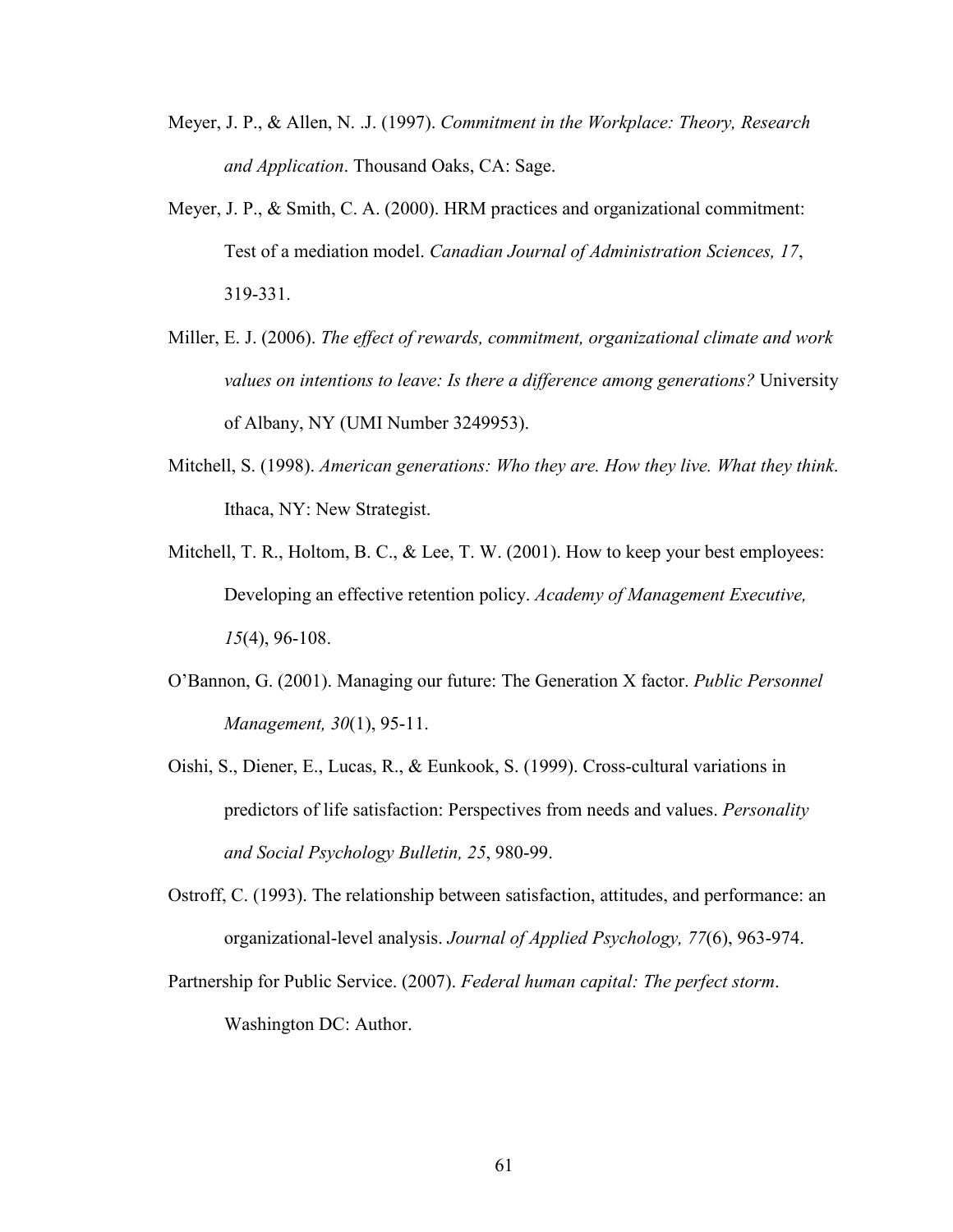Payne, H., & Makiney, J. (2008, April). Generational Differences in Workplace Performance and Employee Engagement. In E. F. Sinar (Chair), *Beyond the cover story: Research-grounded insights into millennial-generation employees*. Symposium conducted at the annual conference of the Society for Industrial and Organizational Psychology, San Francisco, CA.

- Pedhazur, E. J. (1997). *Multiple regression in behavioral research: Explanation and prediction*. Fort Worth: Harcourt Brace.
- Pekala, N. (2001). Conquering the generational divide. *Journal of Property Management, 66*(6), 30-38.

Phillips, C. J. (1997). Do you trust me? *Executive Excellence, 14*, 7-1.

- Pillai, R., Schriesheim, C. A., & Williams, E. S. (1999). Fairness perceptions and trust as mediators for transformational and transactional leadership: A two-sample study. *Journal of Management, 25*(6), 897-933.
- Pitt-Catsouphes, M., Matz-Costa, C., & Besen, E. (2009, March). *Age & generations: Understanding experiences at the workplace*. Chestnut Hill, MA: Sloan Center on Aging & Work.
- Pitt-Catsouphes, M., Smyer, M. A., Matz-Costa, C., & Kane, K. (2007). *The national study report: Phase II of the national study of business strategy and workforce development*. Chestnut Hill, MA: Sloan Center on Aging & Work.

Podsakoff, P. M., MacKenzie, S. B., Moorman, R. H., & Fetter, R. (1990). Transformational leadership behaviors and their effects on followers' trust in leader, satisfaction and organizational citizenship behaviors. *Leadership Quarterly, 1*, 107-142.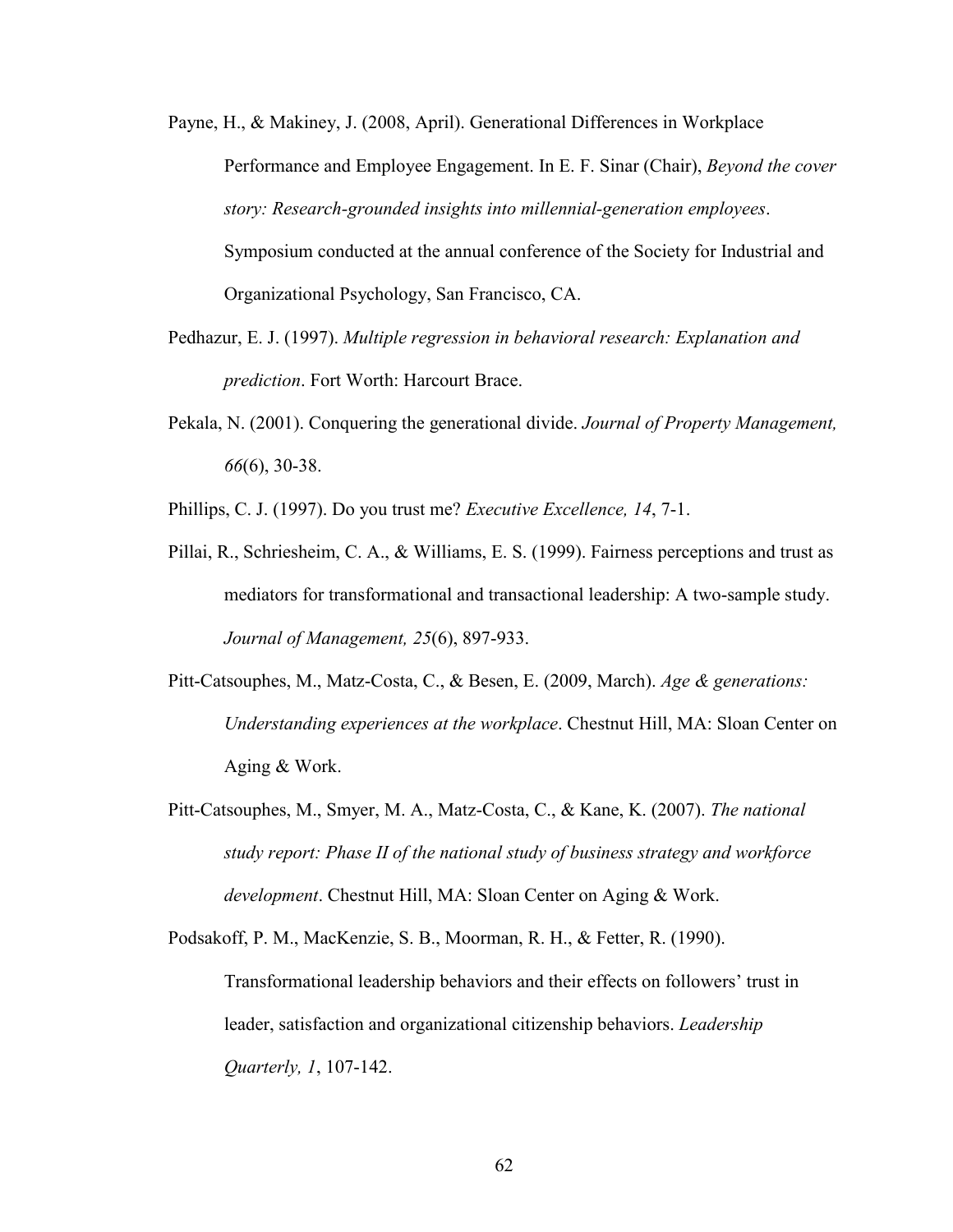- Rafferty, A. E., & Griffin, M. A. (2006). Perceptions of organizational change: A stress and coping perspective. *Journal of Applied Psychology, 91*(5), 1154-1162.
- Raines, C., & Hunt, J. (2000). *The Xers and the Boomers: From adversaries to allies*. Berkeley, CA: Crisp Publications, Inc.
- Randstad Work Solutions. (2006). *Employee review*. Atlanta, GA: Randstad North America, L.P.
- Robinson, S. L. (1996). Trust and breach of the psychological contract. *Administrative Science Quarterly, 41*, 574-599.
- Robinson, S., Kraatz, M., & Rousseau, D. (1994). Changing obligations and the psychological contract: A longitudinal study. *Academy of Management Journal, 37*(1), 137-152.
- Rodriguez, R. O., Green, M. T., & Ree, M. J. (2003). Leading generation X: Do the old rules apply? *Journal of Leadership and Organizational Studies, 4*, 67-76.
- Rowden, R. W. (2002). The relationship between workplace learning and job satisfaction in U.S. small to midsize business. *Human Resource Development Quarterly, 13*(4), 1-12.
- Saunderson, R. (2004). Survey findings of the effectiveness of employee recognition in the public sector. *Public Personnel Management, 33*(3), 255-275.

Schwemle, B. L. (2008). *Federal employees: Human resources management flexibilities in emergency situations*. Retrieved from [http://digitalcommons.ilr.cornell.edu/cgi/viewcontent.cgi?article=1502&contex](http://digitalcommons.ilr.cornell.edu/cgi/viewcontent.cgi?article=1502&context=key_workplace)t= key workplace.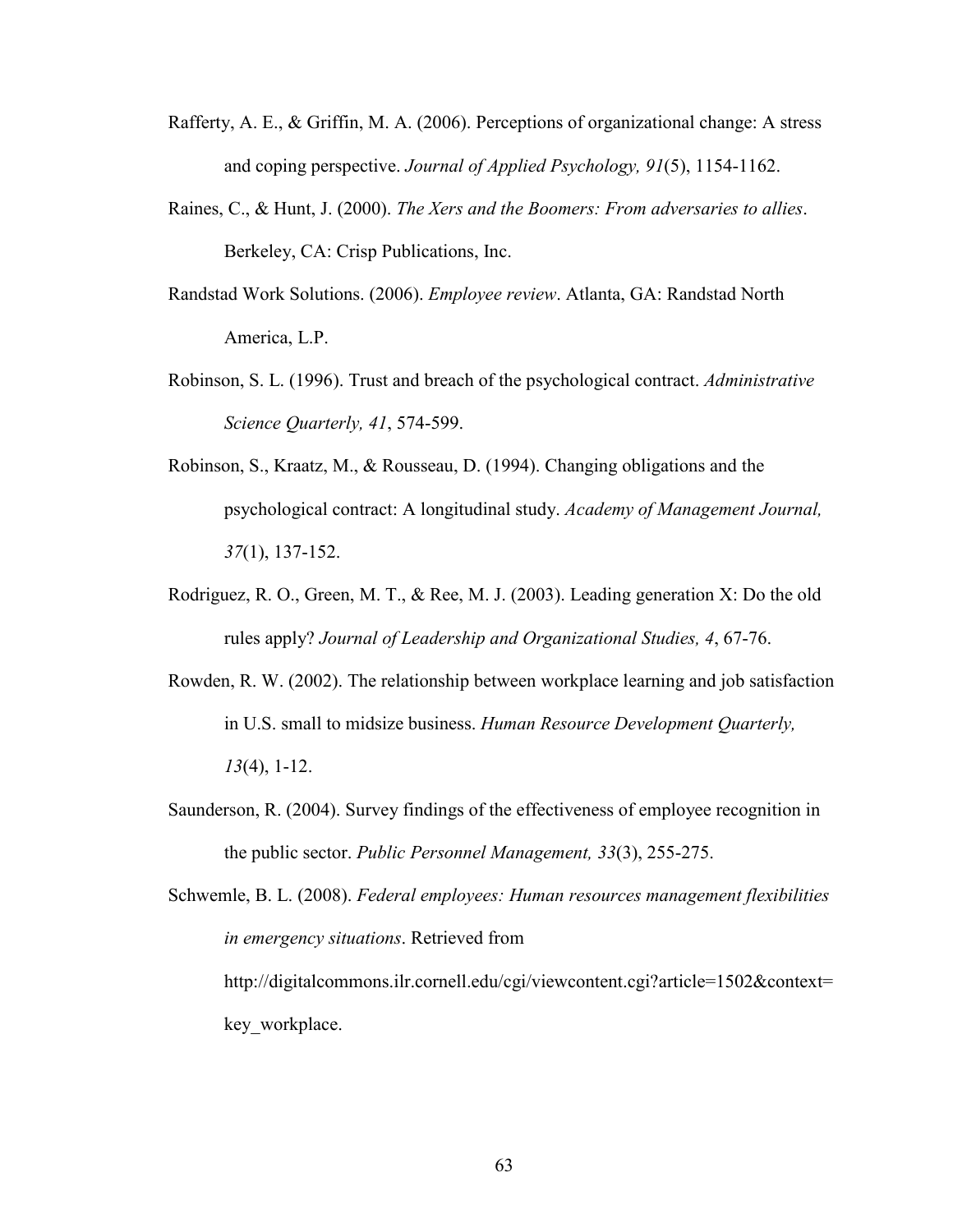- Selden, S. C., Ingraham, P. W., & Jacobson, W. (2001). Human resource practices in state government: Findings from a national survey. *Public Administration Review, 61*(5), 598-607.
- Sessa, V. I., Kabacoff, R. I., Deal, J., & Brown, H. (2007). Generational differences in leader values and leadership behaviors. *The Psychologist-Manager Journal, 10*(1), 47-74.
- Shields, M.A., & Ward, M.E. (2001). Improving nurse retention in the British National Health Service: The impact of job satisfaction on the intentions to quit. *Journal of Health Economics, 20*, 677-701.
- Shockley-Zalabak, P., Ellis, K., & Winograd, G. (2000). Organizational trust: What it means and why it matters. *Organizational Development Journal, 18*(4), 1-10.
- Smola, K., & Sutton, C. D. (2002). Generational differences: Revisiting generational work values for the millennium. *Journal of Organizational Behavior, 23*, 363- 382.
- Spector, P. (1997). *Job satisfaction: Application, assessment, causes and consequences*. Thousand Oaks, CA: Sage.
- Staples, D. S., & Higgins, C. A. (1998). A study of the impact of factor importance weightings on job satisfaction measures. *Journal of Business and Psychology, 13*(2), 211-232.
- Stapleton, J., Wen, J., Starrett, D., & Kilburn, M. (2007). Generational differences in using online learning systems. *Human Systems Management, 26*(2), 99-109.
- Steenkamp, J. E. M., & Baumgartner, H. (1998). Assessing measurement invariance in cross-national consumer research. *Journal of Consumer Research, 25*, 78-90.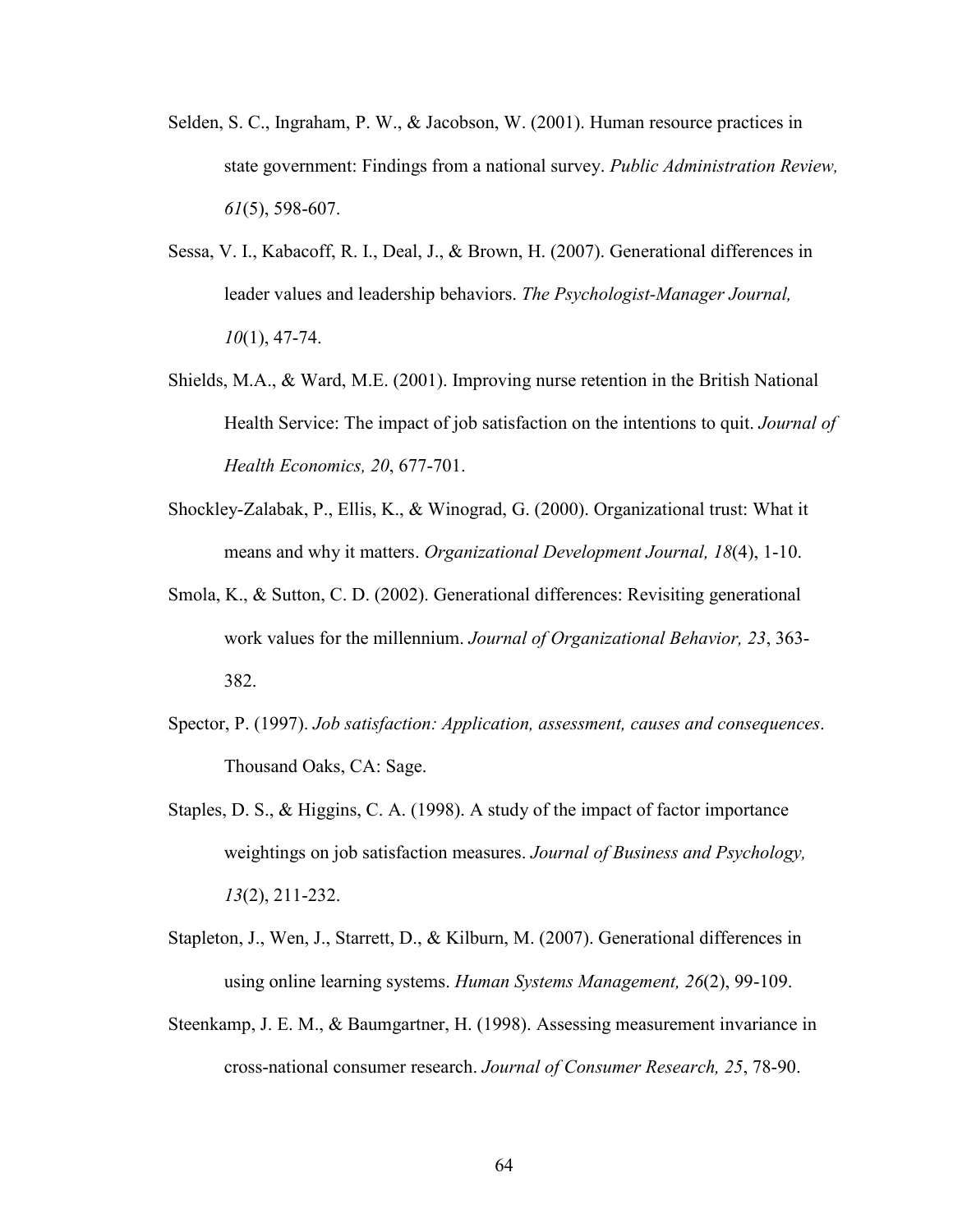- Sujansky, J. (2004). Leading a multi-generational workforce. *Occupational Health & Safety, 73*(4), 16-17.
- Tanizaki, H. (1997). Power comparison of non-parametric tests: Small sample properties from Monte Carlo experiments. *Journal of Applied Statistics, 24*(5), 603–632.
- Taormina, R. J. (1999). Predicting employee commitment and satisfaction: The relative effects of socialization and demographics. *International Journal of Human Resource Management, 10*(6), 1060-1076.
- Trahant, B. (2008, Summer). Recruiting the generations to federal service. *The Public Manager*, 35-41.
- Trottier, T., Van Wart, M., & Wang, X. (2008). [Examining the nature and significance of](http://web.ebscohost.com/ehost/viewarticle?data=dGJyMPPp44rp2%2fdV0%2bnjisfk5Ie46bZRt6yzTbKk63nn5Kx95uXxjL6vrUm0pbBIrq6eSa6wr1G4qbM4zsOkjPDX7Ivf2fKB7eTnfLujr0qzrrVMsKe0S6Ti34bls%2bOGpNrgVenb5j7y1%2bVVv8SkeeyzsFGxqbBItqmkfu3o63nys%2bSN6uLyffbq&hid=13)  [leadership in government organizations.](http://web.ebscohost.com/ehost/viewarticle?data=dGJyMPPp44rp2%2fdV0%2bnjisfk5Ie46bZRt6yzTbKk63nn5Kx95uXxjL6vrUm0pbBIrq6eSa6wr1G4qbM4zsOkjPDX7Ivf2fKB7eTnfLujr0qzrrVMsKe0S6Ti34bls%2bOGpNrgVenb5j7y1%2bVVv8SkeeyzsFGxqbBItqmkfu3o63nys%2bSN6uLyffbq&hid=13) *Public Administration Review, 68*(2), 319-333.
- Tulgan, B. (1997, Summer). Generation X: Slackers? or the workforce of the future? *Employment Relations Today*, 55-64.
- U.S. Merit Systems Protection Board. (2007). *Accomplishing our mission: Results of the Merit Principles Survey 2005*. Washington, DC: Author.
- U.S. Merit Systems Protection Board. (2008a). *The federal government: A model employer or a work in progress?* Washington, DC: Author.
- U.S. Office of Personnel Management. (2010). *Special studies on the federal civil service*. Retrieved from http://www.opm.gov/studies/.
- Vandenberg, R. J., & Lance, C. E. (2000). A review and synthesis of the measurement invariance literature: Suggestions, practices, and recommendations for organizational research. *Organizational Research Methods, 3*, 4-70.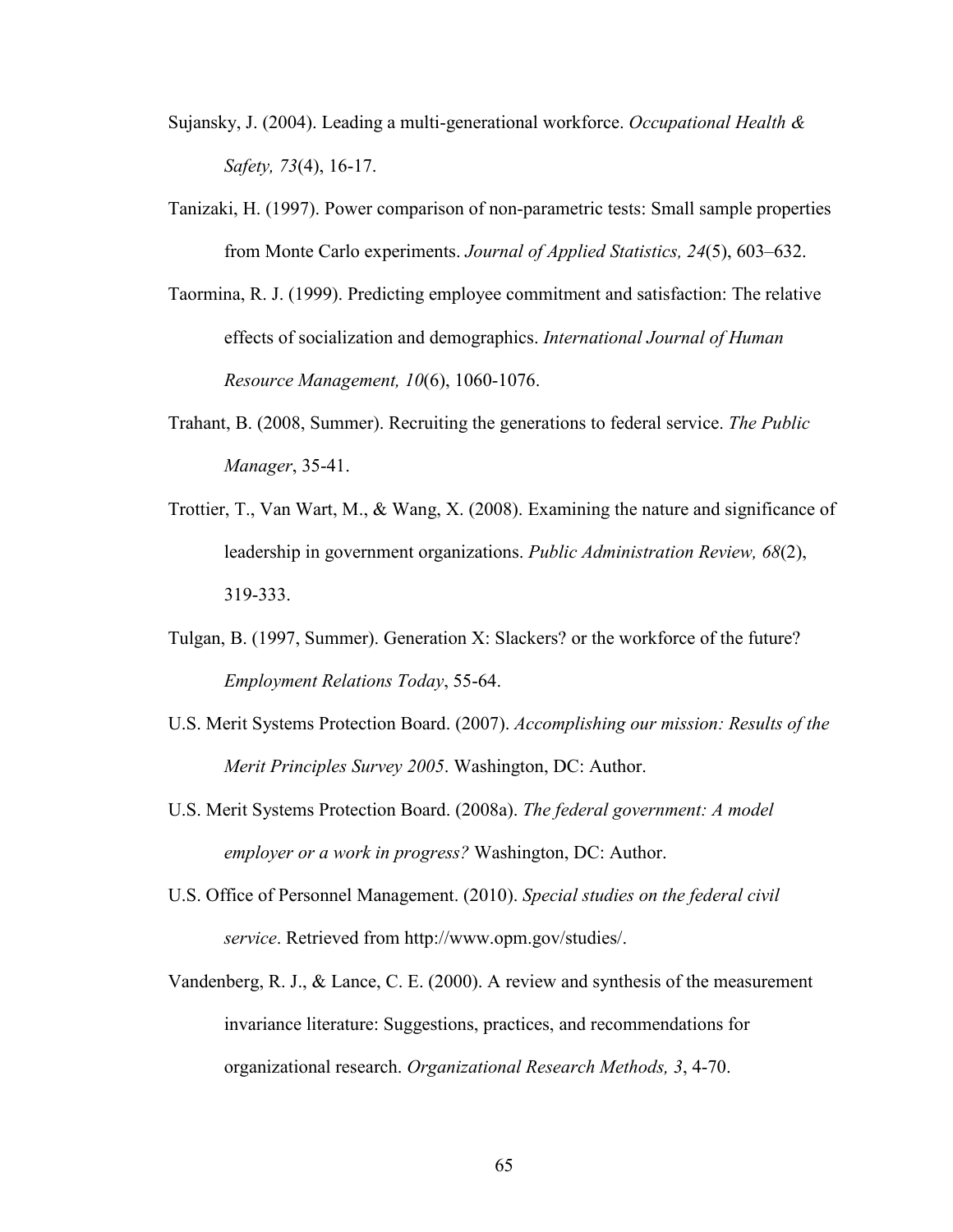- Wallace, J. E. (2006). Work commitment in the legal profession: a study of Baby Boomers and Generation Xers. *International Journal of the Legal Profession, 13*(2), 137-151.
- Whinghter, J. (2009, April). Acting your age: Do generational differences really matter? In M. Brown (Chair), *Generational differences in the workplace*. Symposium conducted at the annual conference of the Society for Industrial and Organizational Psychology, New Orleans.
- Winterton, J. (2004). A conceptual model of labour turnover and retention. *Human Resource Development International, 7*(3), 371-39.
- Wong, M., Gardiner, E., Lang, W., & Coulon, L. (2008). Generational differences in personality and motivation: Do they exist and what are the implications for the workplace? *Journal of Managerial Psychology, 23*(8), 878-89.
- Yang, S., & Guy, M. E. (2006). Genxers versus Boomers: Work motivators and management implications. *Public Performance and Management Review, 29*(3), 267-284.
- Yu, H. C., & Miller, P. (2003). The generation gap and cultural influence: A Taiwan empirical investigation. *Cross Cultural Management: An International Journal, 10*(3), 23-41.
- Zemke, R., Raines, C., & Filipczak, B. (2000). *Generations at work: Managing the clash of Veterans, Boomers, Xers, and Nexters in your workplace*. New York: Amacom.
- Zingheim, P. K, & Schuster, J. R. (2008, Fourth Quarter). Workforce retention, pay and rewards practices in tough-market cities: Implications for public-sector organizations. *World-at-Work Journal,* 16-27.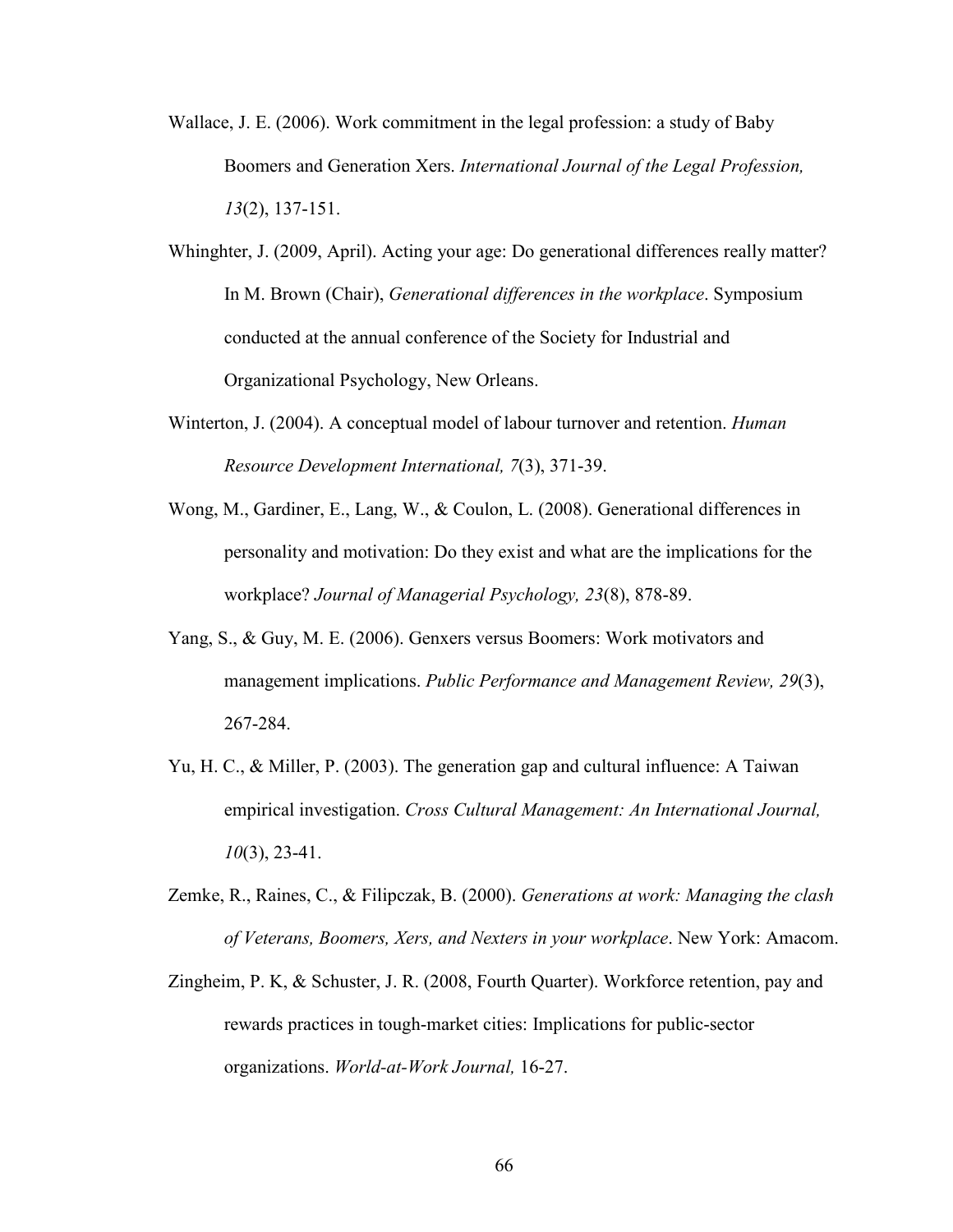## Appendix A *Survey Items Used in This Study*

### *Job Satisfaction*  My opinions count at work. I know what is expected of me on the job. The work I do is meaningful to me. In general, I am satisfied with my job.

#### *Rewards and Recognition*

Recognition and rewards are based on performance in my work unit. My organization takes steps to ensure that employees are appropriately paid and rewarded.

If I perform well, it is likely I will receive a cash award or pay increase. I am satisfied with the recognition and awards I receive for my work.

#### *Training and Development*

I am given a real opportunity to improve my skills in my organization. I receive the training I need to perform my job.

#### *Supervisory Trust*

I trust my supervisor to fairly assess my performance and contributions. I trust my supervisor to support me in pay and award discussions with upper management.

I trust my supervisor to listen fairly to my concerns

I trust my supervisor to apply discipline fairly and only when justified.

I trust my supervisor to clearly communicate conduct expectations.

I trust my supervisor to act with integrity.

I trust my supervisor to refrain from favoritism.

I trust my supervisor to keep me informed.